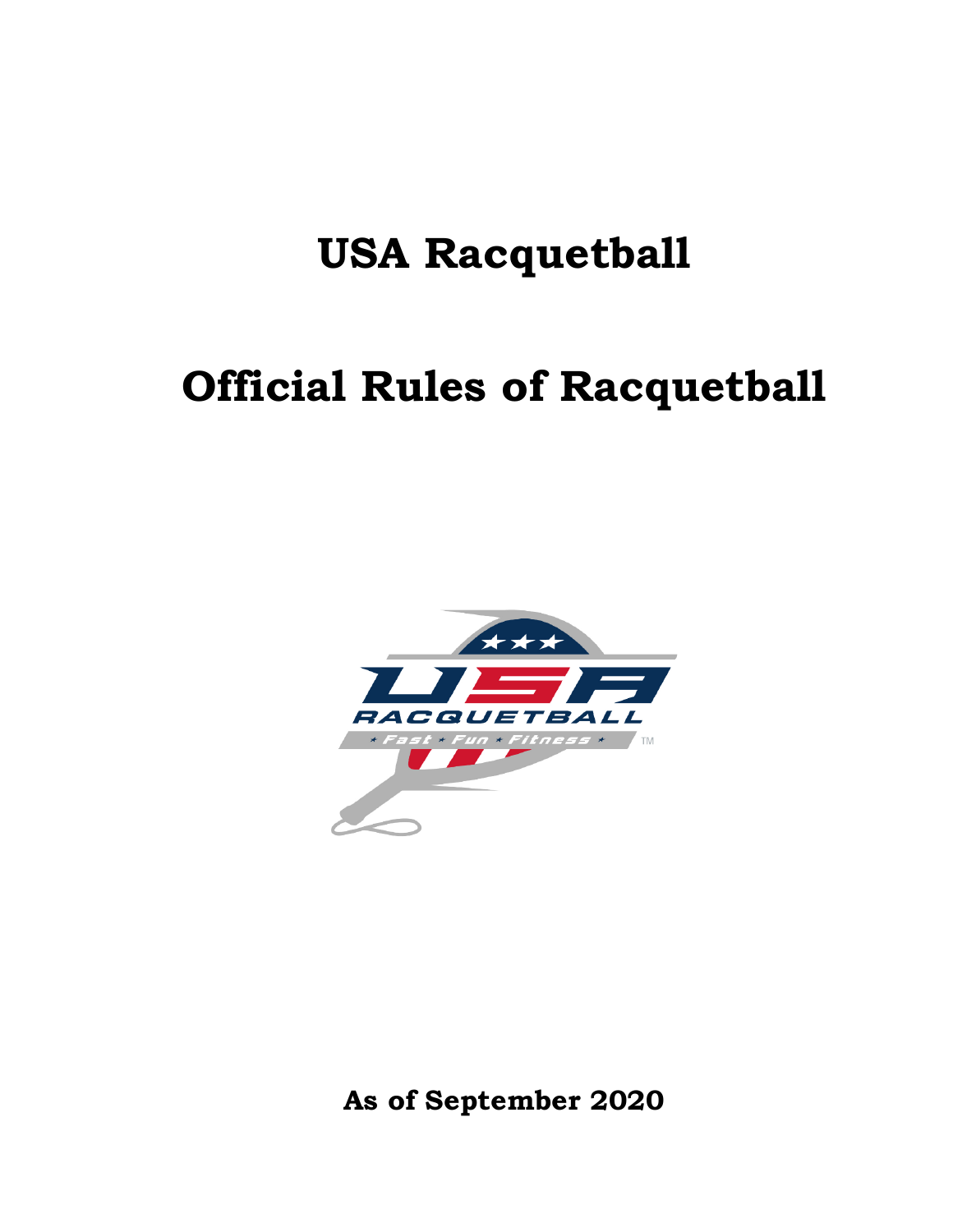Hello Players,

This is the latest version of the USA Racquetball's Official Rulebook covering all USAR sanctioned and non-sanctioned racquetball play in the USA. Included are the latest rule modifications for several allied organizations such as the IRT, LPRT, WOR, NMRA, as well as for Wheelchair, Hearing Impaired, and Vision Impaired racquetball play.

It is the first revision since 2013 and includes the five rule changes passed by the USAR's Board of Directors in May 2020. The most significant changes were those that now allow the server and the non-serving partner in doubles to step outside of the Service zone as soon as the ball contacts the server's racquet and that allows the referee to use discretion whether to a technical warning for several types of very short, non-repetitive delay of game situations. It also has a major change to the USAR's eye protection policy and a totally updated "Competition Policy and Procedures" section at the end. There are new IRT and LPRT Rule modifications, while rule modifications for one serve and the CRPT modifications have been deleted. You may also note several other wording changes made only to clarify previously existing rules. I recommend reading the full document to learn all of them.

Procedures for proposing future changes to the USAR rules are found near the end of the Rulebook as Competition Policy and Procedure "E-1".

We sincerely hope that you continue enjoying this fun, fast, and furious sport, but always be sure to "Play by the Rules".

*Otto E. Dietrich*

OTTO E. DIETRICH National Rules Commissioner USA Racquetball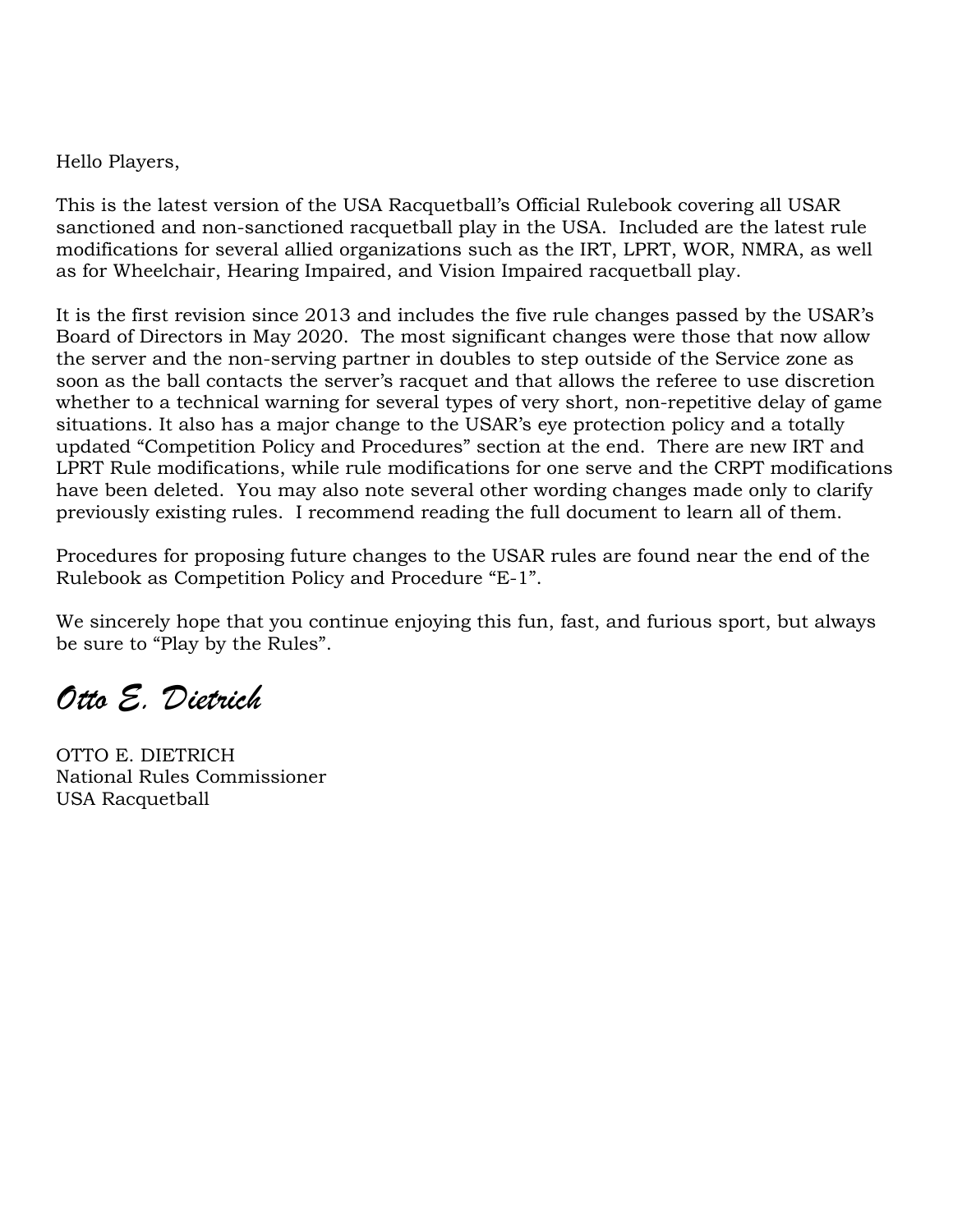### <span id="page-2-0"></span>**USAR Official Rules & Regulations of Racquetball**

<span id="page-2-3"></span><span id="page-2-2"></span><span id="page-2-1"></span>**1 - [The Game](#page-5-0) [1.1 Types of Games](#page-5-1) [1.2 Description](#page-5-2) [1.3 Objective](#page-5-3) [1.4 Points and Outs](#page-5-4) [1.5 Match, Game, Tiebreaker](#page-5-5)**

### <span id="page-2-7"></span><span id="page-2-6"></span><span id="page-2-5"></span><span id="page-2-4"></span>**2 - [Courts and Equipment](#page-6-0)**

<span id="page-2-9"></span><span id="page-2-8"></span>**[2.1 Court Specifications](#page-6-1) [2.2 Ball Specifications](#page-7-0) [2.3 Ball Selection](#page-8-0) [2.4 Racquet Specifications](#page-8-1) [2.5 Apparel](#page-8-2)**

#### <span id="page-2-13"></span><span id="page-2-12"></span><span id="page-2-11"></span><span id="page-2-10"></span>**3 - [Play Regulations](#page-9-0)**

<span id="page-2-21"></span><span id="page-2-20"></span><span id="page-2-19"></span><span id="page-2-18"></span><span id="page-2-17"></span><span id="page-2-16"></span><span id="page-2-15"></span><span id="page-2-14"></span>**[3.1 Serve](#page-10-0) [3.2 Start](#page-10-1) [3.3 Manner](#page-10-2) [3.4 Readiness](#page-10-3) [3.5 Delays](#page-10-4) [3.6 Drive Service Zones](#page-11-0) [3.7 Defective Serves](#page-11-1) [3.8 Dead-Ball Serves](#page-11-2) [3.9 Fault Serves](#page-11-3) [3.10 Out Serves](#page-12-0) [3.11 Return of Serve](#page-13-0) [3.12 Changes of Serve](#page-13-1) [3.13 Rallies](#page-14-0) [3.14 Replay Hinders](#page-15-0) [3.15 Penalty Hinders](#page-16-0) [3.16 Timeouts](#page-17-0) [3.17 Technical Fouls and Warnings](#page-18-0)**

### <span id="page-2-29"></span><span id="page-2-28"></span><span id="page-2-27"></span><span id="page-2-26"></span><span id="page-2-25"></span><span id="page-2-24"></span><span id="page-2-23"></span><span id="page-2-22"></span>**Rule Modifications**

### <span id="page-2-31"></span><span id="page-2-30"></span>**4 - [Doubles](#page-20-0)**

<span id="page-2-33"></span><span id="page-2-32"></span>**[4.1 Doubles Team](#page-20-1) [4.2 Serve in Doubles](#page-20-2) [4.3 Fault Serve in Doubles](#page-20-3) [4.4 Out Serve in Doubles](#page-20-4) [4.5 Return in Doubles](#page-20-5)**

#### <span id="page-2-37"></span><span id="page-2-36"></span><span id="page-2-35"></span><span id="page-2-34"></span>**5 - [Multi-Bounce](#page-21-0) [5.1 Basic Return Rule](#page-22-0)**

<span id="page-2-39"></span><span id="page-2-38"></span>**[5.2 Blast Rule](#page-22-1) [5.3 Front Wall Lines](#page-22-2) [5.4 Games and Matches](#page-22-3)**

### <span id="page-2-40"></span>**6 - [Outdoor Racquetball, World Outdoor Racquetball \(WOR\)](#page-22-4)**

**6.1 Court Specifications 6.2 Court Markings 6.3 Apparel 6.4 Play Regulations**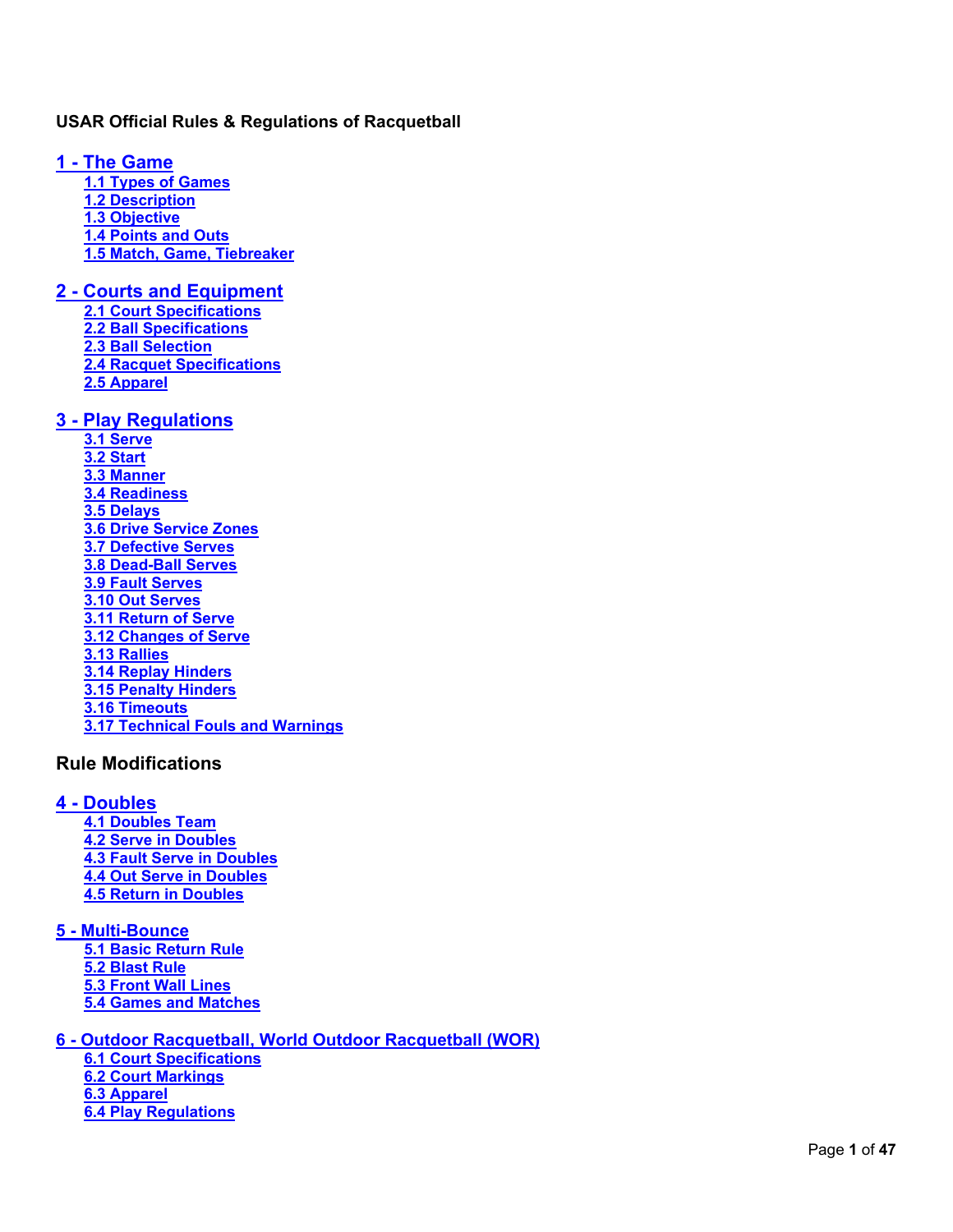### <span id="page-3-1"></span><span id="page-3-0"></span>**7 - [Wheelchair Racquetball](#page-24-0)**

<span id="page-3-3"></span><span id="page-3-2"></span>**7.1 Modifications [to Standard Rules](#page-24-1) [7.2 Divisions](#page-24-2) [7.3 Rules](#page-24-3) [7.4 Multi-Bounce Rules](#page-25-0)**

### <span id="page-3-6"></span><span id="page-3-5"></span><span id="page-3-4"></span>**8 - [Visually Impaired Racquetball](#page-25-1)**

- <span id="page-3-7"></span>**[8.1 Eligibility](#page-26-0) [8.2 Return of Serve and Rallies](#page-26-1) [8.3 Blast Rule](#page-26-2)**
- <span id="page-3-9"></span><span id="page-3-8"></span>**[8.4 Hinders](#page-26-3)**
- <span id="page-3-11"></span><span id="page-3-10"></span>**9 - [Hearing Impaired](#page-26-4) Racquetball [9.1 Eligibility](#page-27-0)**

### **10 - [Men's Professional, International Racquetball Tour \(IRT\)](#page-28-0)**

**10.1 Appeals 10.2 Court 10.3 Serve 10.4 Questioning/Arguing Referee Calls 10.5 Time Between Serves 10.6 Timeouts 10.7 Equipment Timeouts 10.8 Injury Timeouts 10.9 Time Between Games 10.10 Match Start Times and Times Between Matches 10.11 Rules Arbitration 10.12 Forfeit Time 10.13 Penalty Hinders: Jumping**

### <span id="page-3-13"></span><span id="page-3-12"></span>**11 - [Ladies Professional Racquetball Tour \(LPRT\)](#page-30-0)**

<span id="page-3-16"></span><span id="page-3-15"></span><span id="page-3-14"></span>**[11.1 Game, Match](#page-30-1) [11.2 New Ball](#page-30-2) [11.3 Line Judges, Appeals](#page-30-3) [11.4 Serve](#page-30-4) [11.5 Timeouts](#page-30-5) [11.6 Hinders](#page-30-6)**

### <span id="page-3-20"></span><span id="page-3-19"></span><span id="page-3-18"></span><span id="page-3-17"></span>**12 - [National Masters Racquetball Association \(NMRA\)](#page-30-7)**

<span id="page-3-23"></span><span id="page-3-22"></span><span id="page-3-21"></span>**[12.1 Eligibility](#page-31-0) [12.2 Draws](#page-31-1) [12.3 Game, Match](#page-31-2) [12.4 Match Score](#page-31-3) [12.5 Order of Finish](#page-31-4) [12.6 Forfeits](#page-31-5)**

### <span id="page-3-25"></span><span id="page-3-24"></span>**Competition Policies & Procedures**

### **A - [Tournaments](#page-32-0)**

**[A.1 Draws](#page-32-1) [A.2 Consolation Matches](#page-32-2) [A.3 Scheduling](#page-32-3) [A.4 Notice of Matches](#page-32-4)**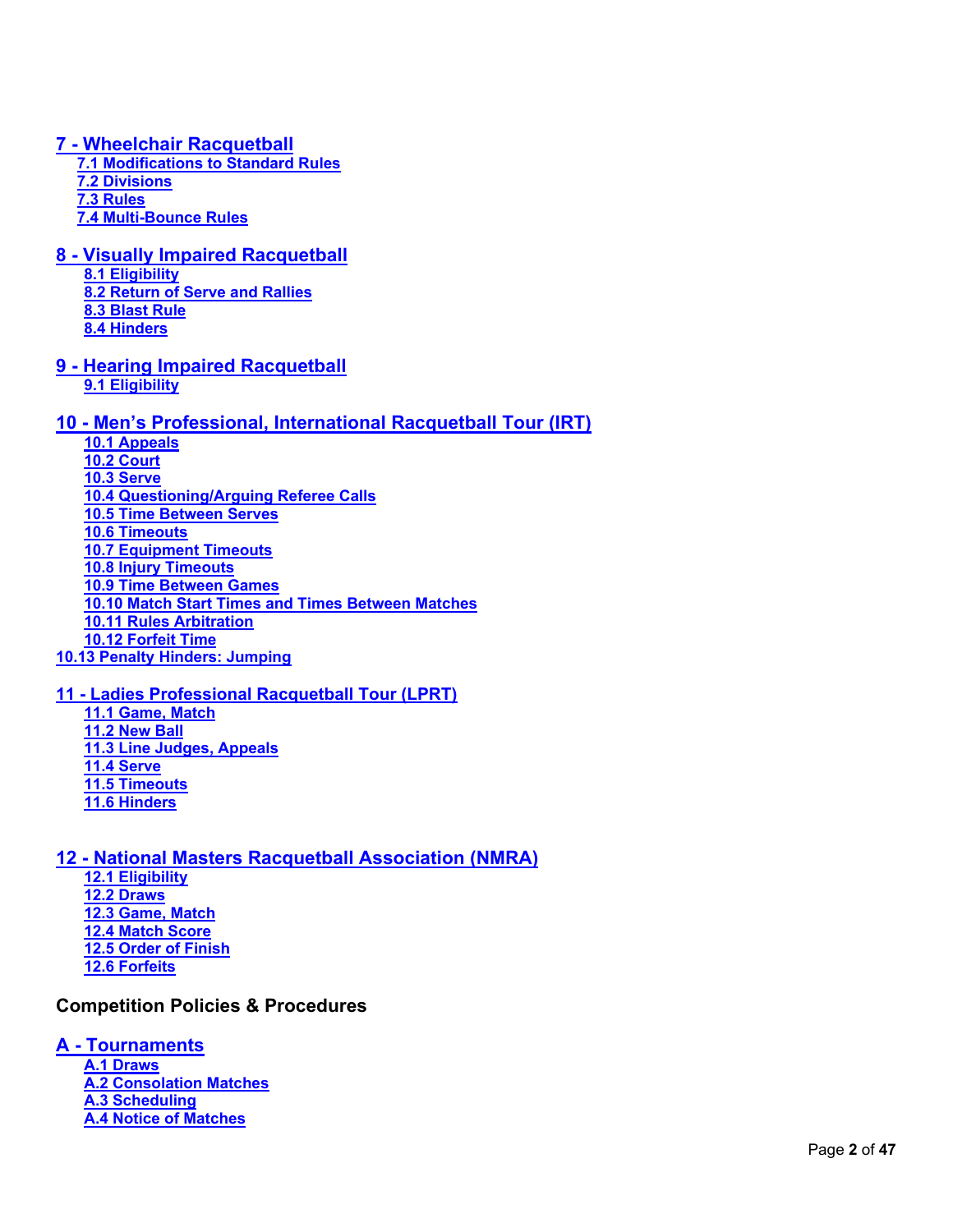**[A.5 Finishes](#page-33-0) [A.6 Round Robin Scoring](#page-33-1) [A.7 Court Assignments](#page-34-0) [A.8 Warm-up Times](#page-34-1) [A.9 Tournament Conduct](#page-34-2) [A.10 Spectator Conduct](#page-34-3)**

### **B - [Officiating](#page-34-4)**

**[B.1 Tournament Management](#page-34-5) [B.2 Tournament Rules Committee](#page-34-6) [B.3 Referee Appointment and Removal](#page-34-7) [B.4 Rules Briefing](#page-35-0) [B.5 Referees](#page-35-1) [B.6 Line Judges](#page-36-0) [B.7 Appeals](#page-38-0) [B.8 Outcome of Appeals](#page-38-1) [B.9 Rule Interpretations](#page-39-0)**

### **C - [Eligibility & National Events](#page-39-1)**

**[C.1 Eligibility](#page-39-2) [C.2 Amateur Athletic Waiver & Release](#page-39-3) [C.3 Recognized Divisions](#page-40-0) [C.4 Division Competition by Gender](#page-40-1)**

### **D - Self-Officiating - ["When There is No Assigned Referee"!](#page-41-0)**

**[D.1 Score](#page-41-1) [D.2 During Rallies](#page-41-2) [D.3 Serve](#page-41-3) [D.4 Replay Hinders](#page-41-4) [D.5 Penalty Hinders](#page-41-5) [D.6 Disputes](#page-42-0)**

#### **E - [Procedures](#page-42-1) [E.1 Rule Change Procedures](#page-42-2) [E.2 USAR National Rules Commissioner](#page-43-0)**

### <span id="page-4-0"></span>**[Rulebook Index](#page-44-0)**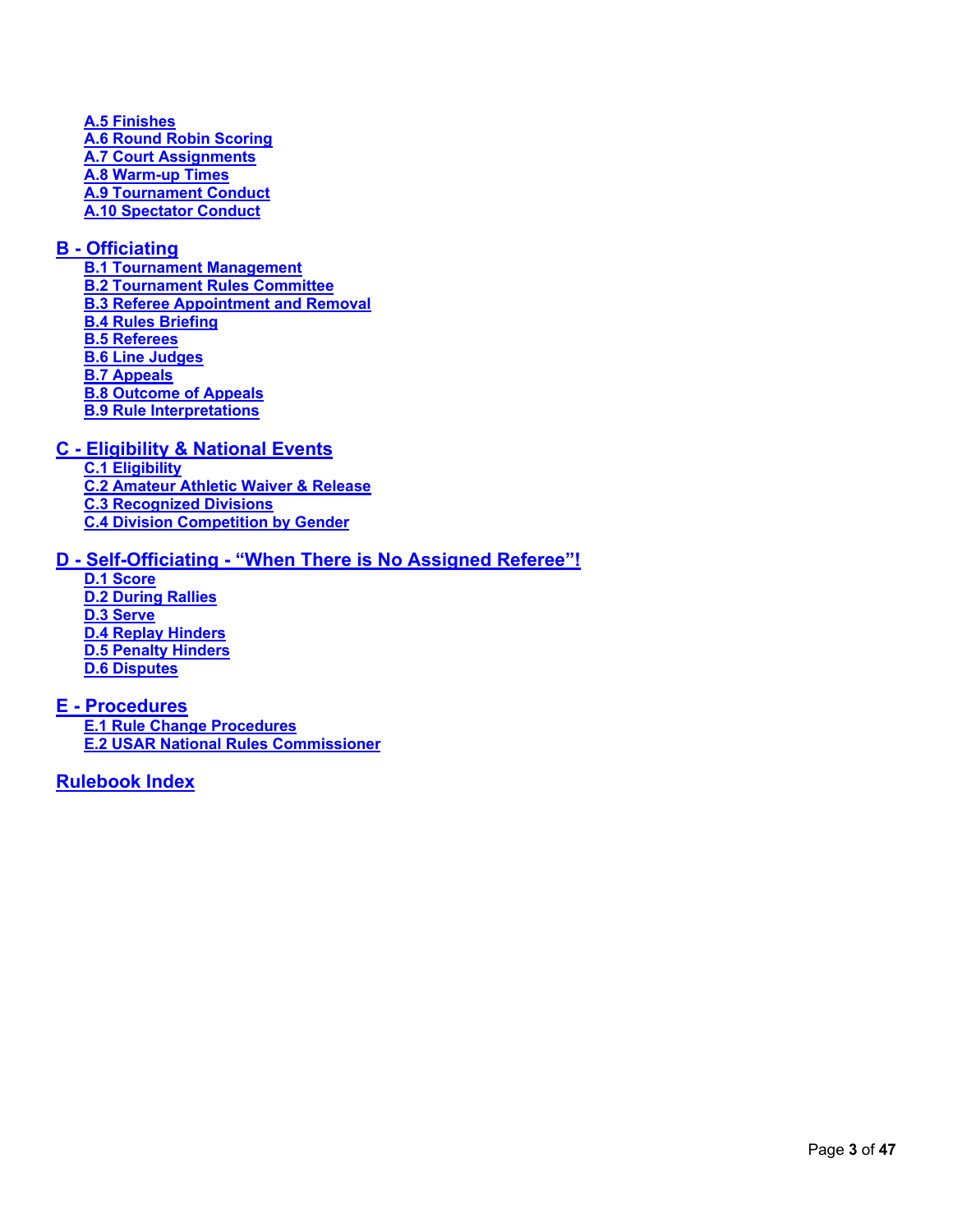





### **USAR Official Rules & Regulations**

#### <span id="page-5-0"></span>**1 - [The Game](#page-2-0)**

#### <span id="page-5-1"></span>**[Rule 1.1 Types of Games](#page-2-1)**

Tournament racquetball is played by two or four players. When played by two, it is called singles and when played by four, doubles. Cut-throat is the name generally applied to several non-tournament variations of the standard game when played by three players.

#### <span id="page-5-2"></span>**[Rule 1.2 Description](#page-2-2)**

Racquetball is a competitive game in which each player/team uses a strung racquet to take turns at serving and returning the ball within a closed court.

#### <span id="page-5-3"></span>**[Rule 1.3 Objective](#page-2-3)**

The objective is to win each rally by serving or returning the ball, so the opponent is unable to keep the ball in play. A rally is over when a player (or team in doubles) is unable to hit the ball before it touches the floor twice, is unable to return the ball in such a manner that it touches the front wall before it touches the floor, or when a hinder is called.

#### <span id="page-5-4"></span>**[Rule 1.4 Points and Outs](#page-2-4)**

Points are scored only by the serving side when it serves an irretrievable serve (an ace) or else wins a rally. Losing the serve is called a side out in singles. In doubles, when the first server loses the serve, it is called either a hand or half out and when the team's second server loses the serve, it is a side out.

#### <span id="page-5-5"></span>**[Rule 1.5 Match, Game, Tiebreaker](#page-2-5)**

A match is won by the first side winning two games. The first two games of a match are played to 15 points. If each side wins one game, then a tiebreaker game is played to 11 points. Unless a rule exception exists, the first side reaching the requisite score is the winner.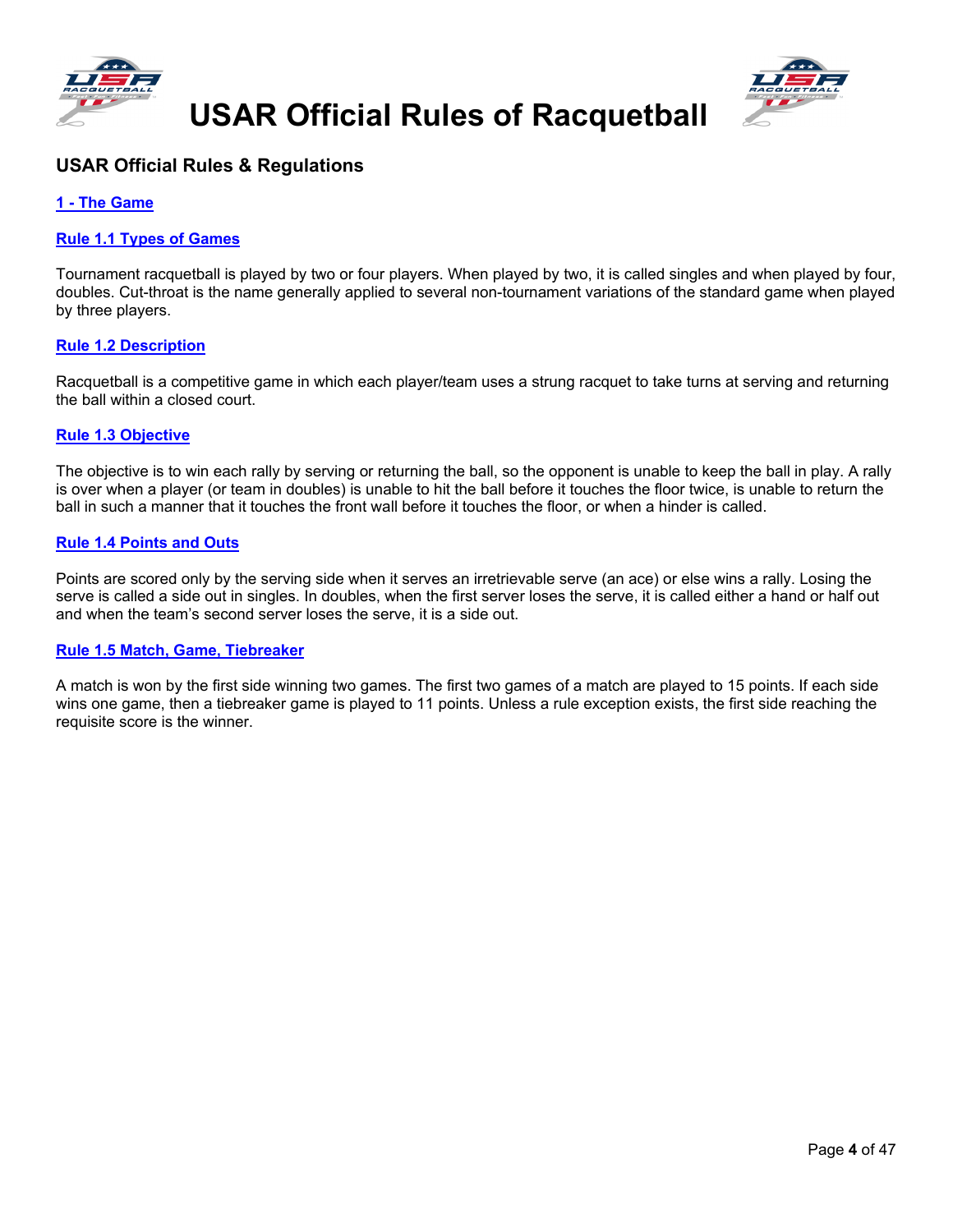



### <span id="page-6-0"></span>**2 - [Courts and Equipment](#page-2-6)**

#### <span id="page-6-1"></span>**[Rule 2.1 Court Specifications](#page-2-7)**

The specifications for the standard four-wall racquetball court are:

**(a) Dimensions.** The dimensions shall be 20 feet wide, 40 feet long and 20 feet high, with a back wall at least 12 feet high. Generally, all surfaces shall be in play, with the exception of any gallery openings, surfaces designated as out-ofplay for a valid reason (such as being of a significantly different material or not in alignment with the back wall), and designated court hinders.

**(b) Markings.** Racquetball courts shall be marked with visible lines 1 1/2 inches wide as follows:

- 1. **Short Line.** The back edge of the short line is midway between and is parallel with the front and back walls.
- 2. **Service Line.** The front edge of the service line is parallel with and 5 feet in front of the back edge of the short line.
- 3. **Service Zone.** The service zone is a 5-foot x 20-foot area bounded by the bottom edges of the side walls and by the outer edges of the short line and the service line.
- 4. **Service Boxes.** The service boxes, used only for doubles play, are located at each end of the service zone, and are designated by lines parallel with the side walls [see 4.2(b)]. The edge of the line nearest to the center of the court shall be 18 inches from the nearest side wall.
- 5. **Drive Serve Lines.** The drive serve lines, which define the drive serve zones, are parallel with the side wall and are within the service zone. For each line, the edge of the line nearest to the center of the court shall be 3 feet from the nearest side wall.
- 6. **Receiving Line.** The receiving line is a broken line parallel to the short line. The back edge of the receiving line is five feet from the back edge of the short line. The receiving line begins with a line 21 inches long that extends from each side wall. These lines are connected by an alternating series of six-inch spaces and six-inch lines. This will result in a line composed of 17 six-inch spaces, 16 six-inch lines, and 2 twenty-one-inch lines. A solid line is acceptable.
- 7. **Safety Zone.** The safety zone is the 5-foot x 20-foot area bounded by the bottom edges of the side walls and by the back edges of the short line and the receiving line. This zone is observed only during the serve.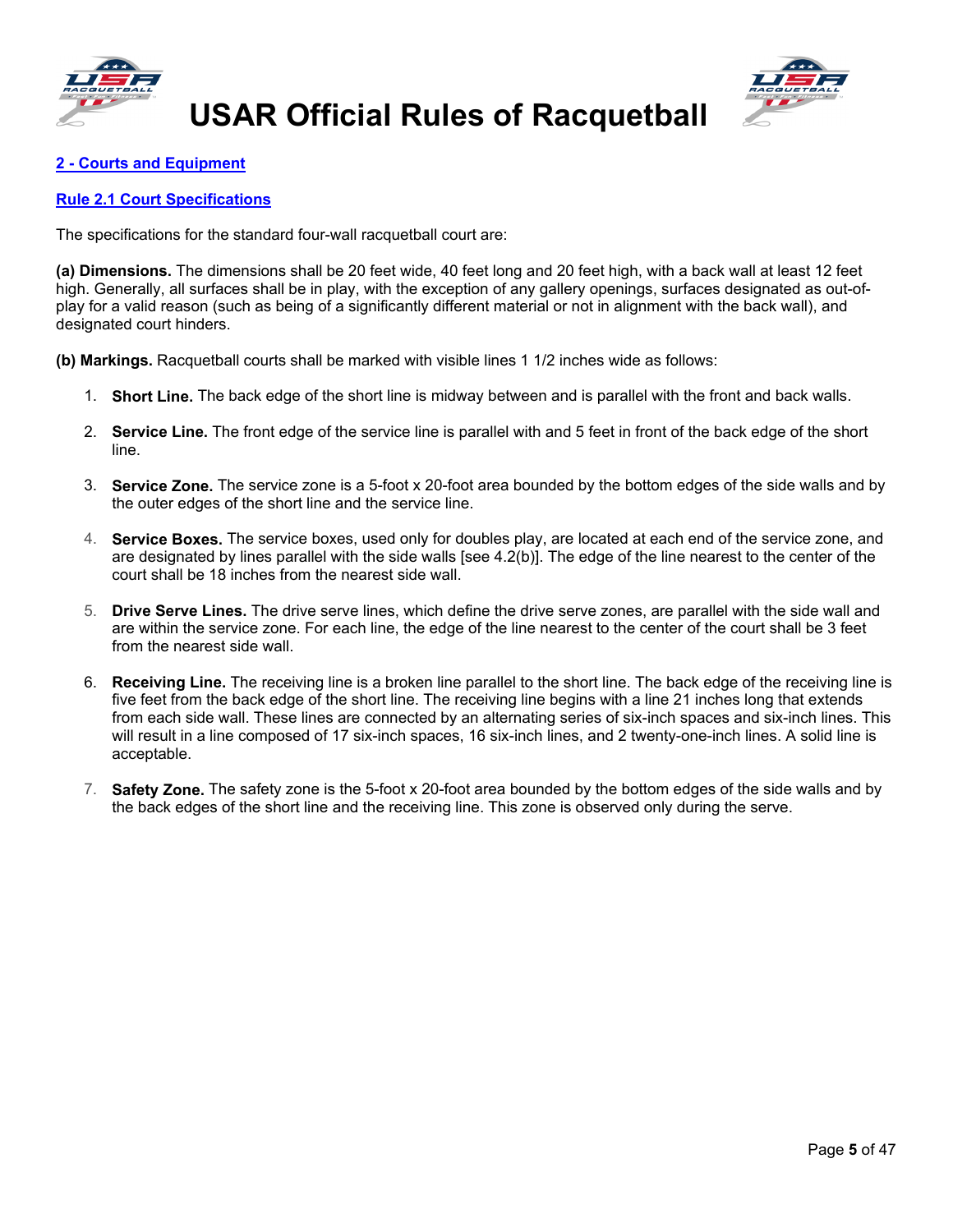





#### <span id="page-7-0"></span>**[Rule 2.2 Ball Specifications](#page-2-8)**

(a) The standard racquetball shall be close to 2 1/4 inches in diameter; weigh approximately 1.4 ounces; have a hardness of 55-60 inches durometer; and bounce 68-72 inches from a 100-inch drop at a temperature of 70-74 degrees Fahrenheit.

(b) Only a ball approved by the USAR may be used in a USAR sanctioned tournament.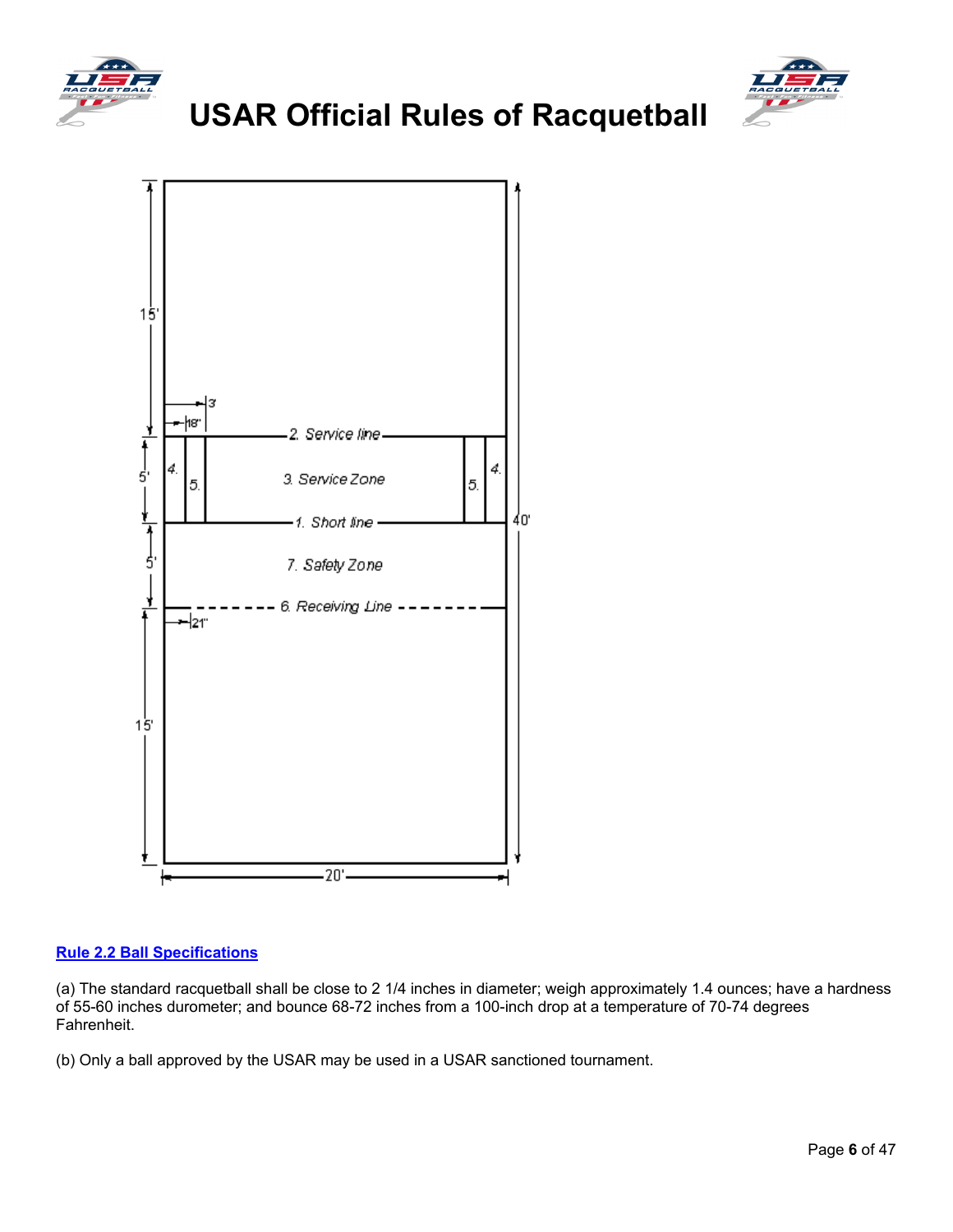



#### <span id="page-8-0"></span>**[Rule 2.3 Ball Selection](#page-2-9)**

(a) A ball shall be selected by the referee for use in each match. During the match, the referee may replace the ball at his own discretion or at his agreement with the request of a player or team. Balls that are not round or which bounce erratically shall not be used.

(b) If possible, the referee and players should also agree to an alternate ball, so that in the event of breakage, the second ball can be put into play immediately.

#### <span id="page-8-1"></span>**[Rule 2.4 Racquet Specifications](#page-2-10)**

(a) The racquet frame, including the bumper guard and all solid parts of the handle, may not exceed 22 inches in length. The racquet frame may be any material deemed safe.

(b) Using a racquet frame that exceeds 22 inches will result in forfeiture of the game in progress or, if discovered between games, forfeiture of the preceding game.

(c) The penalty for playing with a racquet frame that does not exceed 22 inches, but has a grip extending beyond the 22 inch limit, if noted during the course of a game, shall be a technical foul and a timeout to correct the problem. Subsequent violations will result in the loss of the game in progress. If a player challenges a racquet during a game that is found to be within the 22-inch limit, then a timeout is charged to the player who made the challenge. There is no penalty if the grip issue is noted and corrected before or between games.

(d) The racquet frame must include a cord securely attached to the player's wrist. The wrist cord can be no longer than 18 inches as measured from one end of the cord to the other. When stretched to its maximum length, the cord cannot be longer than 24 inches. Players using non-complying cords will be charged with a time-out to make the necessary change and, if none remain, a technical foul will be assessed to make the change.

(e) The string of the racquet must be gut, monofilament, nylon, graphite, plastic, metal, or a combination thereof, and must not mark or deface the ball.

#### <span id="page-8-2"></span>**[Rule 2.5 Apparel](#page-2-11)**

**(a) Eye Protection:** In any USA Racquetball sanctioned event, every competitor, whether they require corrective lenses or not, must wear lensed eye wear as designed for racquet sports by the eye wear's manufacturer. Selecting protective eye wear that meets or exceeds the latest ASTM-F803 standard is the sole responsibility of individual participants. If questioned by the referee or tournament director, the competitor must produce documentation that proves the protective eye wear meets that ASTM Standard. Street wear spectacles and any un-lensed eye wear do not meet the protective standard. USA Racquetball does not test, evaluate, or certify any eye wear as being compliant or not with ASTM-F803 standards. All players must wear lensed eye wear that has been warranted by its manufacturer or distributor as having:

- (1) Been designed specifically for use in racquetball and
- (2) Met or exceeded the ASTM F803 standard for racquetball protective eye wear that was current as of the date the protective eye wear was made.

The protective eye wear must be unaltered and worn as it was designed at all times that the ball is in play or about to be put into play. A player who fails to wear proper protective eye wear will be assessed a technical foul (loss of a point) without warning and a timeout to obtain proper protective eye wear as covered in Rule 3.17(a)9. A second infraction in the same match will result in immediate forfeiture of the match.

**(b) Clothing and Shoes.** The clothing may be of any color; however, the referee may require a player to change wet, extremely loose fitting, or otherwise distracting garments. Insignias and writing on the clothing must be considered to be in good taste as judged by the referee/Tournament Director. Shoes must be worn as designed and have soles that do not mark or damage the floor. Players may not play in socks only or in bare feet.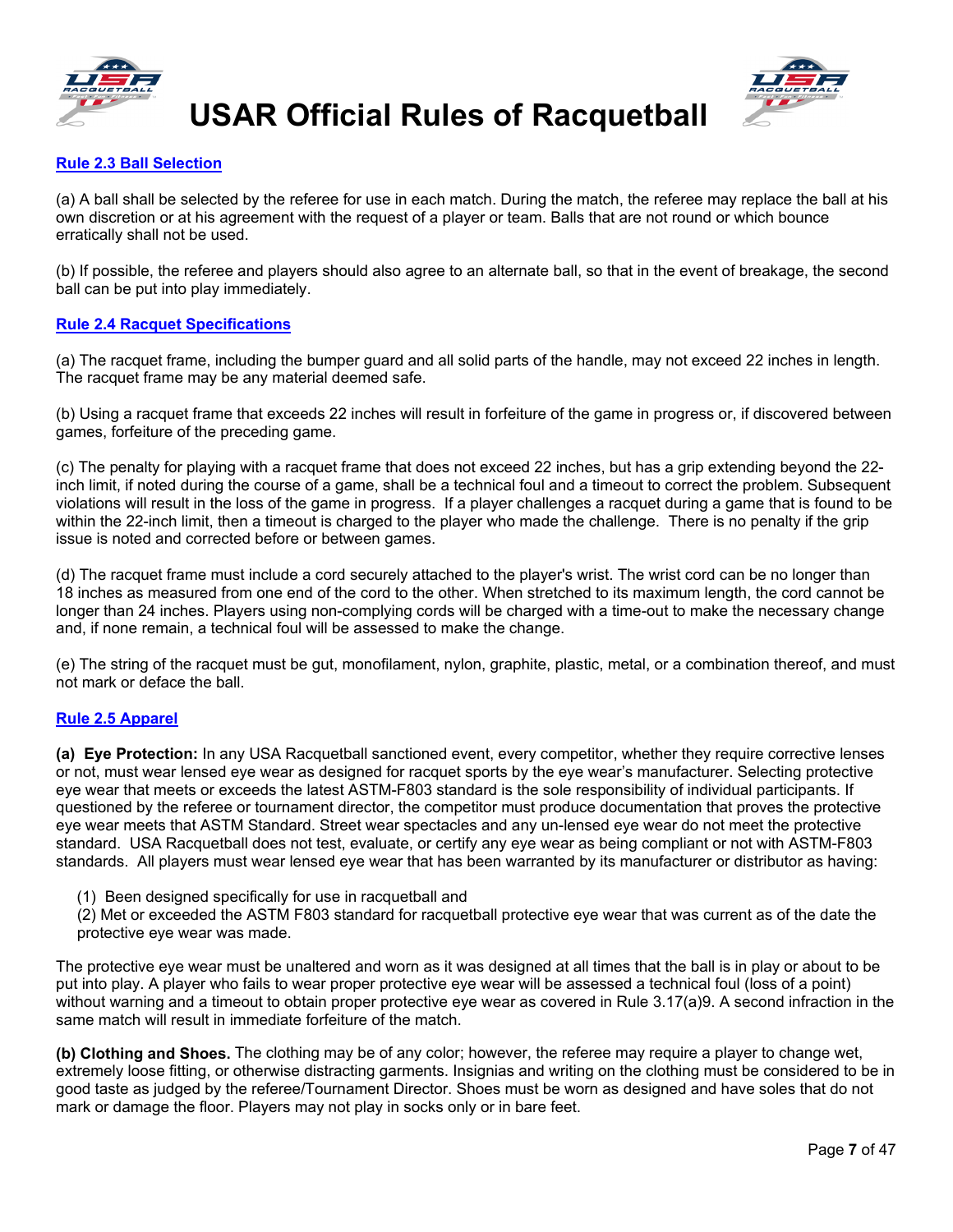





**(c) Audio Devices.** Players may not wear audio devices during play unless they are used to amplify one's hearing.

<span id="page-9-0"></span>**(d) Equipment Requirements During Warm-up.** Proper protective eye wear [see 2.5(a)] and wrist cords must be used as designed during any on-court warm-up period. The referee should give a technical warning to any person who fails to comply during warm-up and assess a technical foul (without additional warning) if that player continues to not comply after receiving a warning about non-compliance during warm-up.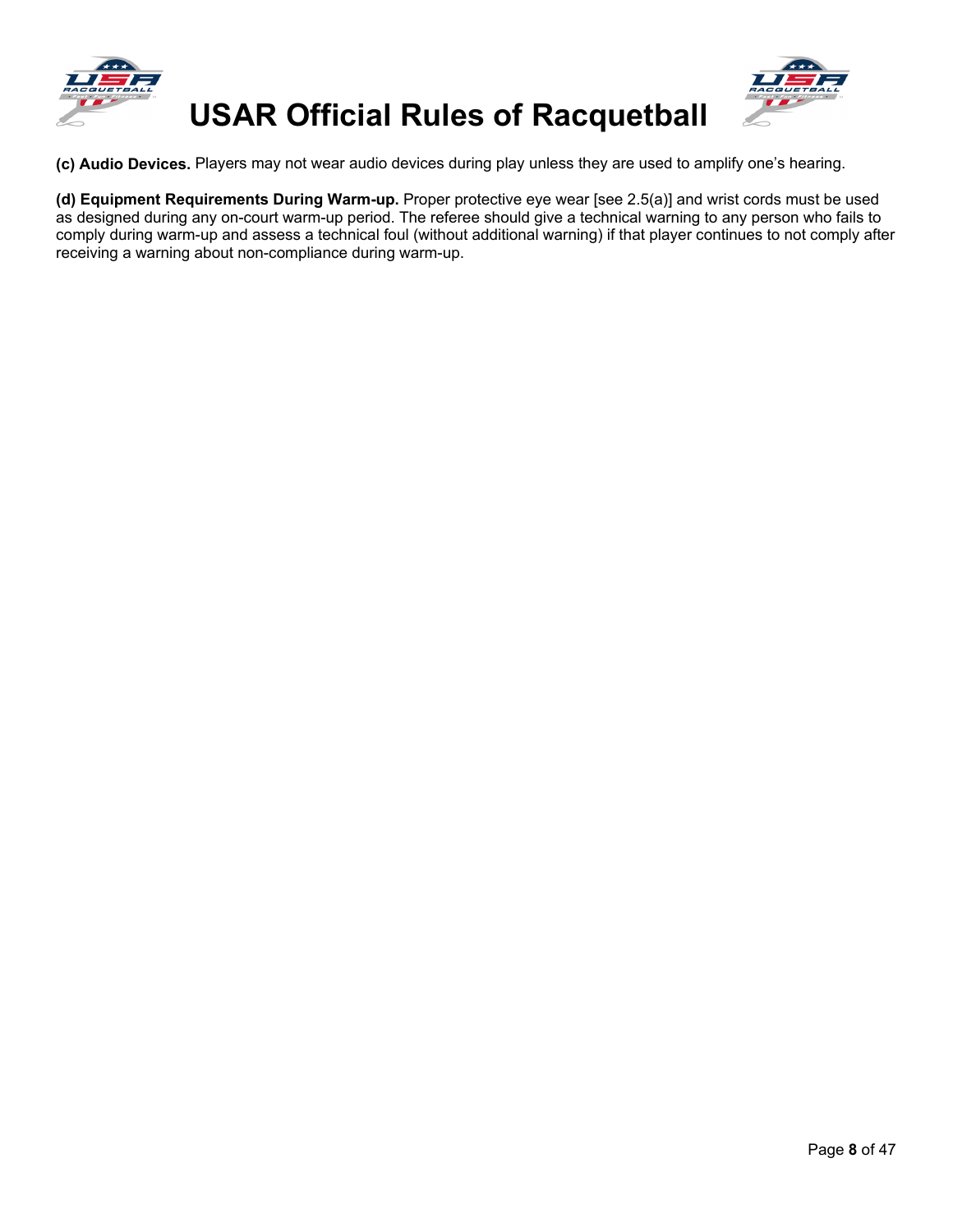



### **3 - [Play Regulations](#page-2-12)**

#### <span id="page-10-0"></span>**[Rule 3.1 Serve](#page-2-13)**

In all USAR sanctioned competition, the server will have two opportunities to put the ball into play.

The player or team winning the coin toss (preferred method) has the option to either serve or receive at the start of the first game. The second game will be served first by the player or team that did not serve first in the first game. In a tiebreaker game, the player or team scoring the most total points in games 1 and 2 will have the option to either serve or receive first. If both players or teams happen to score an equal number of total points in the first two games, another coin toss will take place and the winner of the toss will have the option to serve or receive.

#### <span id="page-10-1"></span>**[Rule 3.2 Start](#page-2-14)**

The referee shall call the score or "second serve" as both server and receiver prepare to return to their respective positions, shortly after the previous rally has ended -- even if the players are "not yet ready". The server may not start the service motion until the referee has called the score or "second serve." (See Rule 3.17(a)6) The serve is started while standing in any place the service zone. Neither the ball nor any part of either foot may extend beyond either line of the service zone when initiating the service motion. Stepping on, but not beyond, the line is permitted. When completing the service motion, the server may step beyond the service (front) line provided that some part of both feet remain on or inside the line until the served ball passes the short line. The server (and the non-serving partner in doubles) may step outside of the Service zone as soon as the served ball is contacted by the server's racquet. However, their movements may NOT interfere with the return attempt. See Rules 3.9(a) for the penalty for violations.

#### <span id="page-10-2"></span>**[Rule 3.3 Manner](#page-2-15)**

After taking a set position inside the service zone, a player may begin the service motion. The service motion is defined as any continuous movement that results in the ball being served. Once the service motion begins, after the ball leaves the hand, it must bounce on the floor in the service zone and then, without the ball touching anything else, be struck by the racquet before the ball bounces on the floor a second time. After being struck, the ball must hit the front wall first and, on the rebound, be capable of hitting the floor beyond the back edge of the short line, either with or without touching one of the side walls. However, the receiver may return the ball "on the fly" before those things happen as long as Rule 3.11 is followed.

#### <span id="page-10-3"></span>**[Rule 3.4 Readiness](#page-2-16)**

The service motion shall not begin until the referee has called the score or "second serve" and the server has visually checked the receiver's readiness.

#### <span id="page-10-4"></span>**[Rule 3.5 Delays](#page-2-17)**

The referee may issue a technical warning or declare a technical foul for delays exceeding 10 seconds. See Rule 3.17(a)6.

(a) The 10-second rule applies to the server and receiver simultaneously. Concurrently, they are allowed up to 10 seconds after the score is called to serve and be ready to receive. It is the server's responsibility to check and be certain the receiver is ready. If a receiver is not ready, they must signal that by either raising the entire head of their racquet above their head or else completely turn their back to the server. These are the only two acceptable signals of NOT being ready to receive.

(b) Serving while the receiving player/team is signaling that they are "not ready" is a fault serve.

(c) After the score or "second serve" is called, if the server looks at the receiver and the receiver is not signaling that he is "not ready", the server may then serve. If the receiver attempts to signal they are "not ready" after that point (the server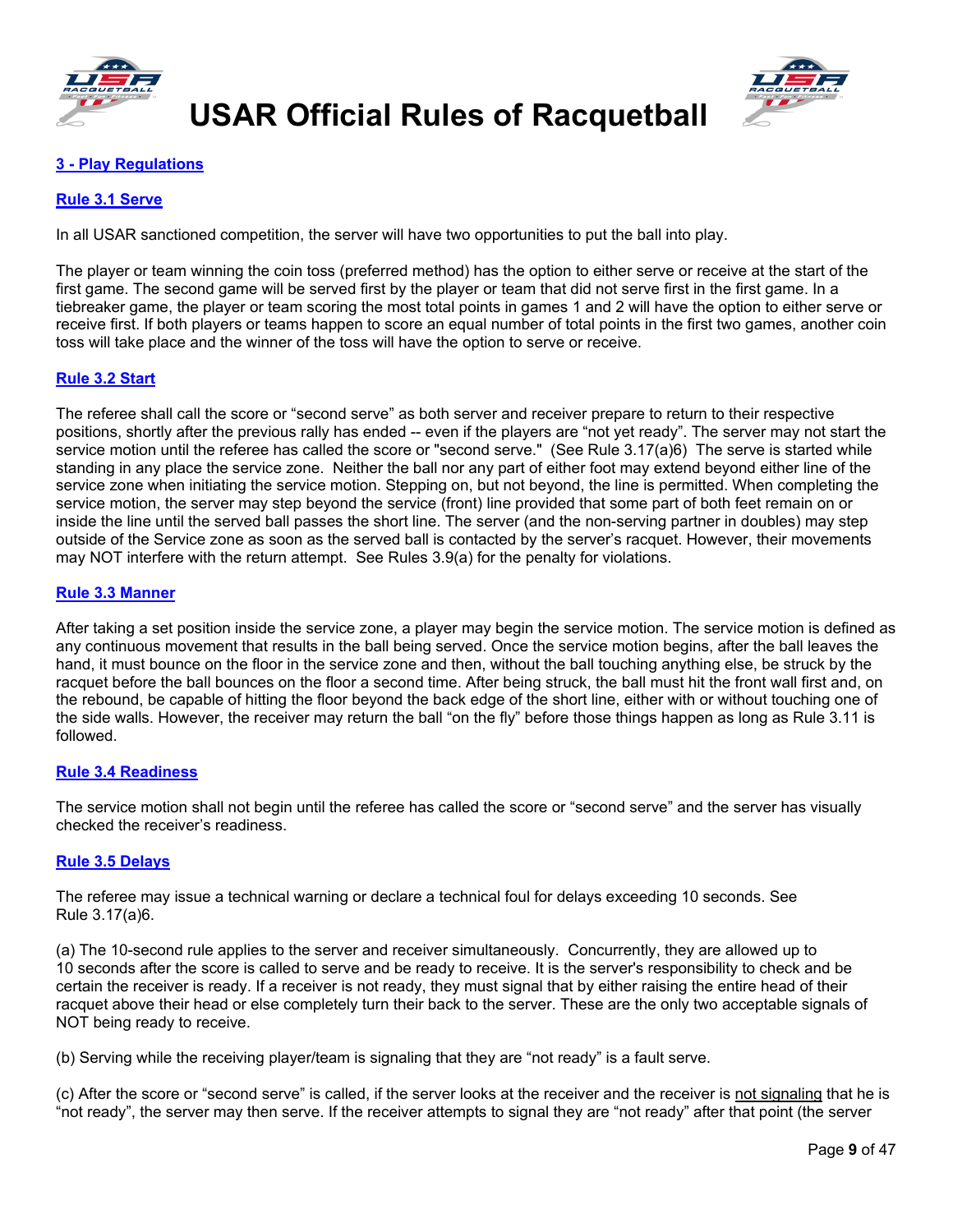





has seen them **not** signaling that they are "not ready"), the signal shall not be acknowledged and the serve, if made, is "in play" and legal if it lands in fair play.

#### <span id="page-11-0"></span>**[Rule 3.6 Drive Service Zones](#page-2-18)**

There is a drive serve line 3 feet from each side wall in the service zone. Viewed one at a time, each drive serve line divides the 20-foot long service zone into a 3-foot and a 17-foot section. The player may drive serve between their body and the side wall nearest to where the service motion began only if the player, the racquet, and the ball (only until it is struck by the server) starts and remains outside of the 3-foot drive service zone until the ball is served. Any violation is a fault serve. See Rule 3.9(h) Illegal Drive Serve.

(a) The drive serve zones are observed only for hard, low (below the server's shoulders) drive serves. Cross-court drive serves, the hard-Z, soft-Z, lob, and half-lob serves are exempt from being regarded as violations of this rule.

(b) The 3-foot line is part of the 3-foot zone and defines a plane that, if broken, is an infraction. (See Rule 3.9h)

(c) Any serve that does NOT violate the previous conditions may still be a screen serve if it meets the conditions of Rule 3.9.i.

#### <span id="page-11-1"></span>**[Rule 3.7 Defective Serves](#page-2-19)**

Defective serves of three types result in penalties as follows:

**(a) Dead-Ball Serve.** A dead-ball serve results in no penalty and the server is given another serve (but without canceling any prior fault serve).

**(b) Fault Serve.** One of the two serves allowed is used. Thus, two consecutive fault serves result in an out (either a side out or a handout).

**(c) Out Serve.** An out serve results in an immediate out (either a side out or a handout).

#### <span id="page-11-2"></span>**[Rule 3.8 Dead-Ball Serves](#page-2-20)**

Dead-ball serves do not cancel any previous fault serve. The following are dead-ball serves:

**(a) Court Hinders.** A serve that takes an irregular bounce because it hit a wet spot or an irregular surface on the court is a dead-ball serve. In addition, any serve that hits any surface designated by local rules as an obstruction rather than being out-of-play.

**(b) Broken Ball.** If the ball is determined to have broken on the serve, a new ball shall be substituted and that serve shall be replayed, but not canceling any prior fault serve.

**(c) Out-of-Court Serve.** A served ball that first hits the front wall and, after striking the floor, either goes out of the court or hits a surface above the normal playing area of the court that has been declared as out-of-play for a valid reason [See Rule 2.1(a)].

#### <span id="page-11-3"></span>**[Rule 3.9 Fault Serves](#page-2-21)**

The following serves are faults and any combination of two in succession result in an out:

**(a) Foot Faults.** A foot fault results when:

1. At the start of or during the service motion, any part of the server (or non-serving partner), including their racquets, touches the floor outside of the service zone.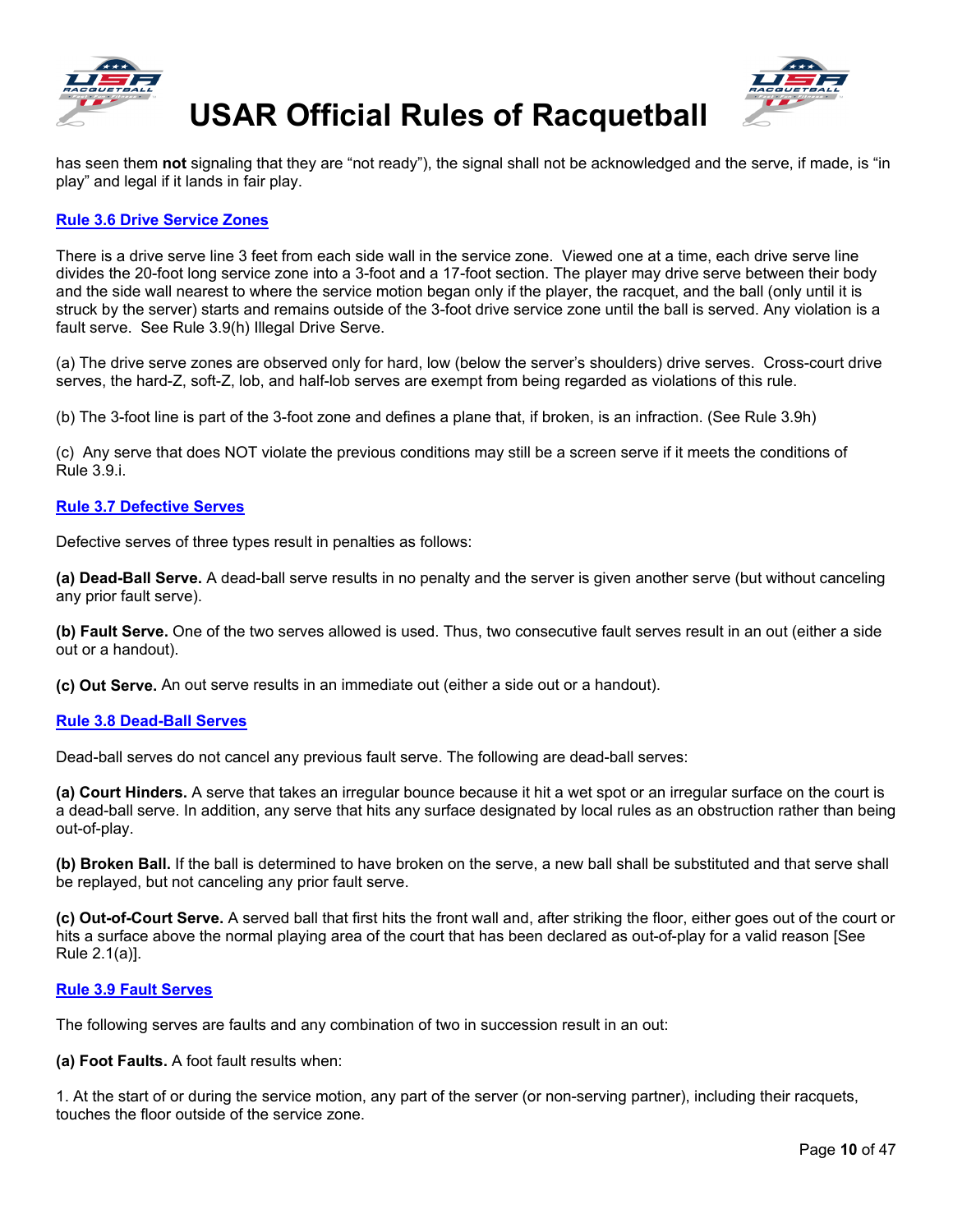



2. Before contacting the ball with the racquet, the server steps with either foot on the floor beyond the service line (with no part of that foot on the line or inside the service zone).

**(b) Short Serve.** A short serve is any served ball that first hits the front wall and, on the rebound, hits the floor on or in front of the short line either with or without touching a side wall.

**(c) Three-Wall Serve.** A three-wall serve is any served ball that first hits the front wall and, on the rebound, strikes both side walls before touching the floor.

**(d) Ceiling Serve.** A ceiling serve is any served ball that first hits the front wall and then touches the ceiling (with or without touching a side wall).

**(e) Long Serve.** A long serve is a served ball that first hits the front wall and rebounds to the back wall before touching the floor (with or without touching a side wall).

**(f) Bouncing Ball Outside Service Zone.** Bouncing the ball outside the service zone, including the ball touching a side wall as a part of the service motion, is a fault serve.

**(g) Serving the Ball Without a Bounce.** Tossing the ball into the air and serving it without a bounce is a fault serve.

**(h) Illegal Drive Serve.** A drive serve in which the player fails to observe the 17-foot drive service zone as outlined in Rule 3.6.

**(i) Screen Serve.** A served ball that first hits the front wall and on the rebound passes so closely to the server, or server's partner in doubles, that it prevents the receiver from having a clear view of the ball. (The receiver is obligated to take up good court position, near center court, to obtain that view.)

**(j) Serving before the Receiver is Ready.** A serve made while the receiver is "not ready" as described in Rule 3.5.

#### <span id="page-12-0"></span>**[Rule 3.10 Out Serves](#page-2-22)**

Any of the following results in an out:

**(a) Two Consecutive Fault Serves** As described in Rule 3.9.

**(b) Missed Serve Attempt.** During the service motion, any attempt to serve/strike the ball that results in a total miss or in the ball touching any part of the server's body, including the foot. Also, allowing the ball to bounce more than once for the serve.

**(c) Touched Serve**. Any served ball that on the rebound from the front wall touches the server or server's partner of their racquets before touching the floor, or any ball intentionally stopped or caught by the server or server's partner.

**(d) Fake or Balk Serve.** Any movement of the racquet toward the ball during the serve that is non-continuous and done for the purpose of deceiving the receiver. If a balk serve occurs, but the referee believes that no deceit was involved, the referee has an option of declaring it "no serve" and having that serve replayed without penalty.

**(e) Illegal Hit**. An illegal hit includes contacting the ball twice, intentionally carrying the ball, or hitting the ball with the handle of the racquet or part of the body or uniform.

**(f) Non-Front Wall Serve.** Any served ball that does not strike the front wall first (as opposed to both walls at the same time).

Page **11** of 47 **(g) Crotch Serve.** Any served ball that hits the crotch of the front wall and floor, front wall and side wall, or front wall and ceiling is an out serve (because it did not hit the front wall first). This includes the ball touching two intersecting surfaces at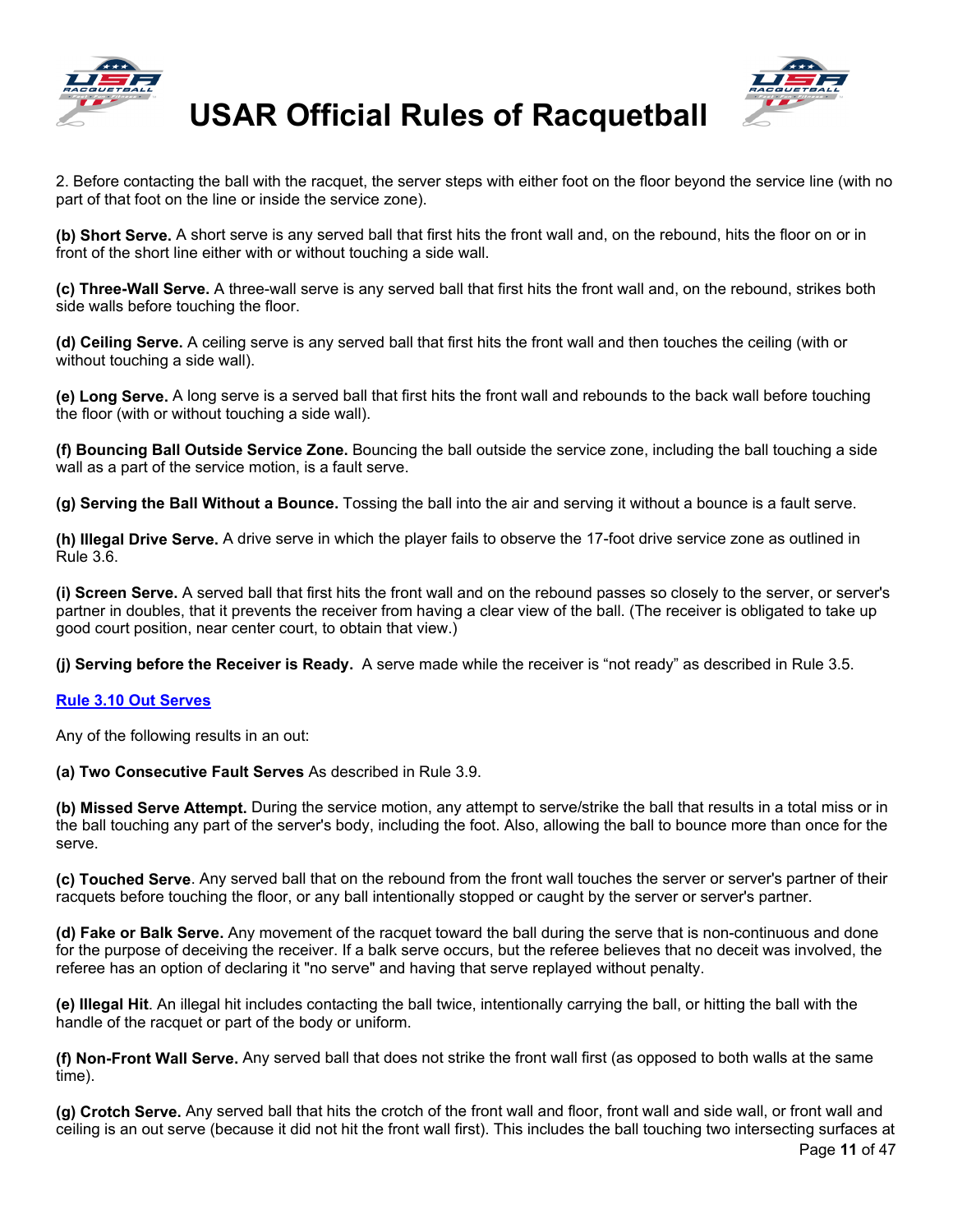



nearly the same time -- such that which one it touched first cannot be ascertained. However, a serve into the crotch formed by the back wall and floor, as well as the crotch formed by either sidewall beyond the short line, is a good serve and in play.

**(h) Out-of-Court Serve.** An out-of-court serve is any served ball that first hits the front wall and, before striking the floor, either goes out of the court or hits a surface above the normal playing area of the court that has been declared as out-ofplay for a valid reason [See Rule 2.1(a)].

#### <span id="page-13-0"></span>**[Rule 3.11 Return of Serve](#page-2-23)**

#### **(a) Receiving Position (Encroachment)**

1. The receiver(s) may not break the plane of the receiving line with their racquet or body until the ball either bounces in the safety zone or else crosses the receiving line. If the receiver steps on the dashed receiving line with either foot (with any part of the foot contacting the line) before either of the two preceding things happen, a point shall be called for the server.

2. While the follow through of one's stroke might carry the receiver or their racquet past the receiving line, neither the receiver nor racquet may break the plane of the short line -- unless the ball is rebounding off the back wall and is still in play.

3. Any violation by the receiver results in a point for the server.

**(b) Touched Serve.** During the return of serve, a player on the receiving side may not intentionally catch or touch a served ball (such as a serve seemingly destined to be long or short) until the referee has made a call or the ball has touched the floor for a second time or the ball is out of play as a result of a Fault Serve as described in Rule 3.9. Violation results in loss of the rally, i.e. a point for the server. Players should be certain the referee agrees that the ball is "out of play" before touching the ball.

**(c) Legal Return.** After a legal serve, a player receiving the serve must strike the ball on the fly or after the first bounce, and before the ball touches the floor the second time; and return the ball to the front wall, either directly or after touching one or both side walls, the back wall or the ceiling, or any combination of those surfaces. A legally returned ball must touch the front wall before touching the floor.

**(d) Failure to Return.** The failure to return a serve results in a point for the server.

**(e) Other Provisions.** Except as noted in this rule (3.11), the return of serve is subject to all provisions of Rules 3.13 through Rule 3.17.

#### <span id="page-13-1"></span>**[Rule 3.12 Changes of Serve](#page-2-24)**

**(a) Outs.** A server is entitled to continue serving until one of the following occurs:

- 1. Out Serve. See Rule 3.10.
- 2. Two Consecutive Fault Serves [see Rule 3.9].
- 3. Failure to Return Ball. Player or team fails to keep the ball in play as required by Rule 3.11 (c).
- 4. Penalty Hinder. Player or team commits a penalty hinder which results in an out. See Rule 3.15.

**(b) Side out.** Retiring the server in singles is called a side out.

**(c) Effect of Side out.** When the server (or serving team) receives a side out, the server becomes the receiver and the receiver becomes the server.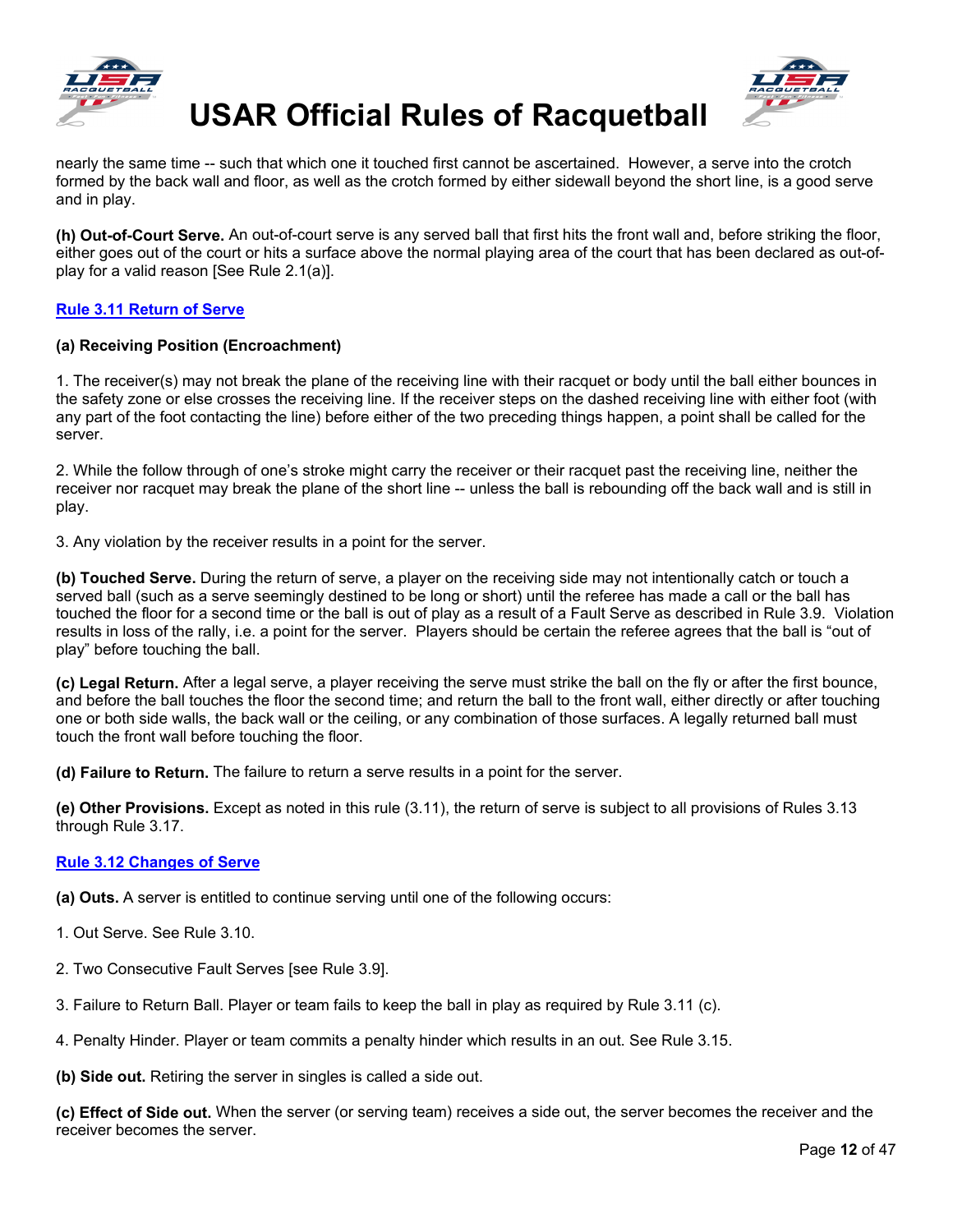



#### <span id="page-14-0"></span>**[Rule 3.13 Rallies](#page-2-25)**

All play that occurs after the successful return of serve to the front wall is called the rally. Play thereafter shall be conducted according to the following rules:

(a) **Responsibility.** While making an attempt to return the ball, the offensive player is entitled to a sufficiently clear view of the ball, a straight path to get to the ball, an unimpeded swing at the ball, and two paths (see Rule 3.14(a) ) for the ball to travel to the front wall. It is the defensive player's primary responsibility to move sufficiently to afford the offensive player these entitled elements for executing the return. The offensive player is responsible for making a reasonable effort to move towards the ball and there must be a reasonable chance the player could have gotten to the ball had there been no hinder and that the ball, when hit, would reach the front wall before touching the floor before a hinder of either type can be assessed. Generally, an interference becomes a Penalty Hinder rather than a Replay Hinder, when the player on defense (1) did something they did not have to do, or else (2) fails to have done do something that they could.

**(b) Legal Hits.** Only the head or throat of the racquet (not the handle or the hand) may be used at any time to return the ball. The racquet may be held in one or both hands. Removing the wrist cord to switch hands to hit a ball, touching the ball with any part of the body or uniform, or removing the wrist safety cord or losing one's eye protection during a rally, results in a loss of the rally. Players may hold the racquet in either hand as long as the wrist cord remains securely attached and complies with the length restrictions of Rule 2.4(d) from the start of the service motion until the rally has ended.

**(c) One Touch.** The player or team trying to return the ball may touch or strike the ball only once or else the rally is lost. The ball may not be intentionally carried. (A carried ball -- one that rests on the racquet slightly longer than a true "hit" -- is allowed only if done unintentionally.)

**(d) Failure to Return.** Any of the following constitutes a failure to make a legal return during a rally:

1. The ball bounces on the floor more than once or else "rolls out" before being hit.

2. The ball does not reach the front wall on the fly after being struck (skip ball), e.g. the ball touching the floor before reaching the front wall or becoming stuck in the racquet strings.

3. The ball is hit such that it goes, without first touching the floor, into the gallery or wall opening or else hits a surface above the normal playing area of the court that has been declared as out-of-play [See Rule 2.1(a)].

4. A ball that obviously does not have the speed or direction to reach the front wall "on the fly" strikes another player.

5. A ball struck by a player hits that player or that player's partner.

6. Committing a penalty hinder. See Rule 3.15.

7. Undoing the wrist cord to switch hands during a rally. Either or both hands may be used if the wrist cord remains secured.

8. Failure to use a racquet wrist safety cord as intended.

9. Touching the ball with the body or uniform.

10. Intentionally carrying or slinging the ball with the racquet. Also, the ball becoming lodged in one's strings or clothing.

**(e) Effect of "Failure to Return".** Violations of Rules 3.13 (b) through (d) result in a loss of rally. If the serving player or team loses the rally, it is an out. If the receiver loses the rally, it results in a point for the server.

**(f) Return Attempts.** The ball remains in play until it touches the floor a second time; regardless of how many walls it contacts – including the front wall. If a player swings at the ball and misses it, the player or their partner may continue to attempt to return the ball until it touches the floor for the second time.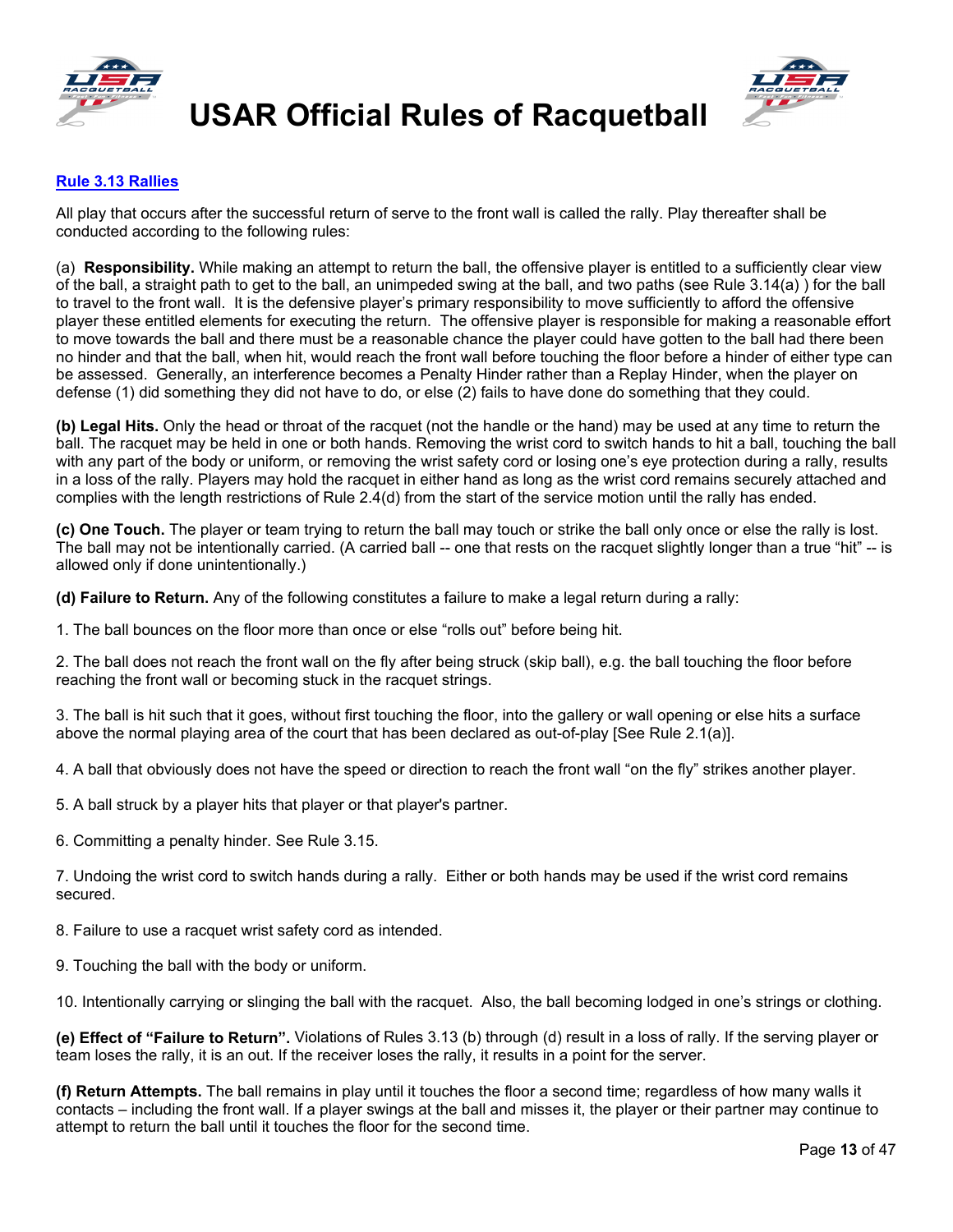



**(g) Broken Ball.** If there is any suspicion that a ball has broken during a rally, play shall continue until the end of the rally. Players should not hit the ball after that point. The referee or any player may then request the ball be examined by the referee. If the referee decides the ball is broken, the ball will be replaced, and the prior rally replayed. The server resumes play with the first serve. The only proper way to check for a broken ball is to squeeze it by hand. If the referee is certain that the ball was broken during, and not after, the previous rally, then he can call for that rally to be replayed. However, checking the ball by any player's hard striking of it with a racquet will not be considered a valid check and shall work to the disadvantage of the player that struck the ball. Defective (untrue) balls will also be replaced, but without affecting the immediately prior rally.

#### **(h) Play Stoppage**

1. If a foreign object enters the court, or any other outside interference occurs, the referee shall stop the play immediately and declare a replay hinder.

2. If a player loses any apparel, equipment, or other article, the referee shall stop play immediately and declare a penalty hinder or replay hinder as described in Rule 3.15(i).

**(i) Replays.** Generally, whenever a rally is replayed for any reason, the server resumes play at first serve. A previous fault serve is generally not considered.

**(j) Ball in Play Touches a Player.** During a rally, if a ball in play hits the front wall and then touches a player, it results in a loss of rally for the player that was touched.

#### <span id="page-15-0"></span>**[Rule 3.14 Replay Hinders](#page-2-26)**

A rally is replayed without penalty and the server resumes play at first serve whenever a replay hinder occurs. Depending on the circumstances, several of the replay hinders described below could be serious enough body contact to be penalty hinders (see Rule 3.15). The differences between replay and penalty hinders may be small and therefore involve referee judgment. Please also read Rule 3.15, which describes conditions under which a penalty hinder might be called instead and result in loss of the rally for the offender.

#### **(a) Situations**

**1. Court Hinder.** The referee should stop play immediately whenever the ball hits any part of the court that was designated prior to the match as a court hinder (such as a vent grate). The referee should also stop play (i) when the ball takes an observed irregular bounce as a result of contacting a very irregular surface or object (such as court light or vent) or after striking a wet spot on the floor or wall and (ii) when, in the referee's opinion, the irregular bounce affected the rally. This also includes any ball that leaves the court after legally touching the front wall and then bouncing on the floor.

**2. Ball Hits Opponent.** Generally, when an opponent is hit by a return shot in flight, it is a replay hinder. But if the opponent is struck by a ball, that obviously did not have the speed or direction to reach the front wall, then it is not a hinder of any kind and the player who hit the ball loses the rally. A player who has been hit by the ball can immediately stop play and make the call though the call must be made immediately and acknowledged by the referee. Depending on the players' positioning, this type of interference may be declared a penalty hinder. See Rule 3.15.

**3. Body Contact.** If body contact occurs which the referee believes was sufficient to stop the rally, either for the purpose of preventing injury by further contact or because the contact prevented a player from being able to make a reasonable return, the referee shall call a replay hinder. Incidental body contact in which the offensive player clearly will have an advantage should not be called a replay hinder unless the offensive player obviously stops play. NOTE: Contact with the racquet on the follow-through normally is not considered a hinder of either type for either player. See Rule 3.15.

**4. Screen Ball.** Any ball rebounding from the front wall so close to the body of the defensive player that it prevents the offensive player from having a clear view of the ball. (A referee noting a ball that passes "close" should NOT call it a screen until he is also sure that the opponent's attempt to return the ball was impaired by that "closeness".) A ball that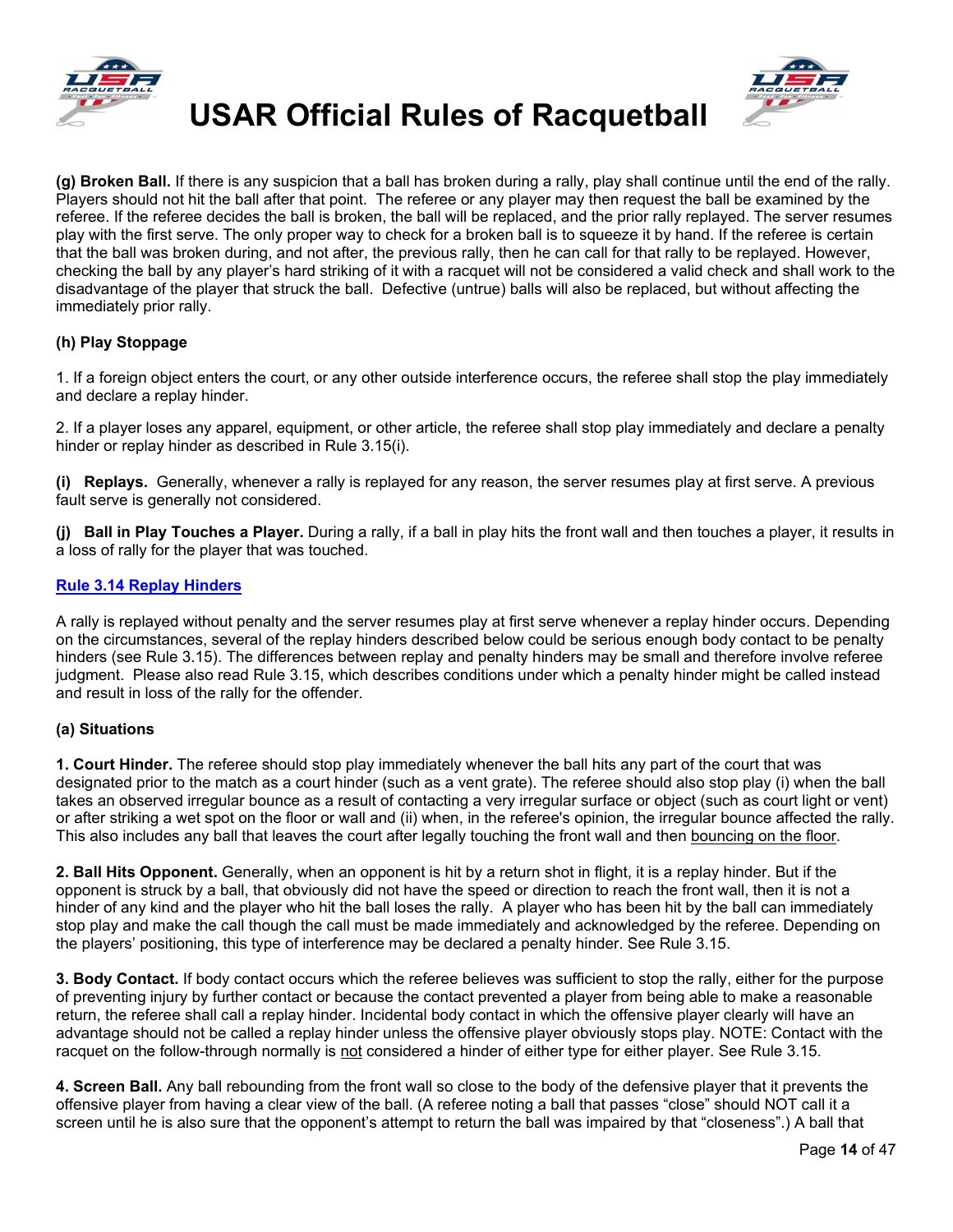



passes between the legs of a player who has just returned the ball is not automatically a screen. It depends on whether the other player is impaired as a result. Generally, the call should work to the advantage of the offensive player. See Rule 3.15

**5. Backswing Hinder.** Any racquet or body contact, on the backswing or on the way to or just prior to returning the ball, which impairs the hitter's ability to take a reasonable swing. This call can be made by the player attempting the return, though the call must be made immediately and is subject to the referee's approval. Interference with one's backswing is most likely a penalty hinder, but if it is obviously unavoidable, it can be deemed a replay hinder instead. See Rule 3.15.

**6. Safety Holdup.** Any player about to execute a return, who believes that striking the opponent with the ball or racquet is likely, may immediately stop play and request a replay hinder. This call must be made immediately and is subject to acceptance by the referee. The referee shall grant a replay hinder if it is believed the holdup was reasonable and the player would have been able to return the shot. The referee may also declare it a penalty hinder if warranted. See Rule 3.15.

**7. Other Interference**. Any other unintentional interference that prevents an opponent from having a fair chance to see or return the ball. Example: When a ball from another court enters the court during a rally or when a referee's call on an adjacent court obviously distracts a player. See Rule 3.15.

**(b) Effect of Hinder.** The referee's call of hinder stops the rally immediately and also voids any situation that follows, such as the ball hitting a player. The only hinders that allow a player to stop playing are described in rules (2), (5), and (6) above, and all of them are subject to the acceptance of the referee. If accepted, they to void situations that followed them. A replay hinder stops the rally and the rally is replayed. The server resumes play at first serve. For all other hinders and other issues, such as a serve thought to be "short" or a possible hinder not called, the player should raise his off hand or racquet to signal/denote the problem but continue to play the rally. Such issues are to be resolved after the rally ends.

#### <span id="page-16-0"></span>**[Rule 3.15 Penalty Hinders](#page-2-27)**

A penalty hinder results in the immediate loss of the rally. A penalty hinder does not have to be an intentional act, but an intentional hinder would be a penalty hinder. Replay hinders are described in Rule 3.14. The following actions or failure to act are prime examples of actions that should result in a penalty hinder:

**(a) Failure to Move.** A player does not move sufficiently to allow an opponent a shot straight to the front wall as well as a cross-court shot which is a shot directly to the front wall at such an angle that would cause the ball to rebound directly to the rear corner farthest from the player hitting the ball. In addition, when a player moves in such a direction that it prevents an opponent from taking either of these shots.

**(b) Swing Interference.** This may occur when a player moves, or fails to move, such that the opponent returning the ball does not have a free, unimpeded swing at the ball. This includes unintentionally moving in a direction that prevents the opponent from making a shot. There are three types of possible swing interference.

- (1) **Backswing Hinde**r. Any racquet or body contact, on the backswing or on the way to or just prior to returning the ball, which impairs the hitter's ability to take a reasonable swing. This call can be made by the player attempting the return, though the call must be made immediately and is subject to the referee's approval. Some backswing hinders, such as those that cannot be avoided, may be considered a replay hinder. See Rule 3.14.
- (2) **Stroke Interference.** Whenever there is contact during the racquet's forward (toward the ball) movement up to and until the point that ball leaves the racquet.
- (3) **Follow through Contact.** After the ball leaves the racquet, any contact with an opponent or his equipment is normally not considered a hinder of any kind for either player.

**(c) Blocking.** Moves into a position which blocks the opponent from getting to, or returning, the ball; or in doubles, the offensive player who is not returning the ball hinders or impedes either defensive player's ability to move into a position to cover the pending shot that comes into play.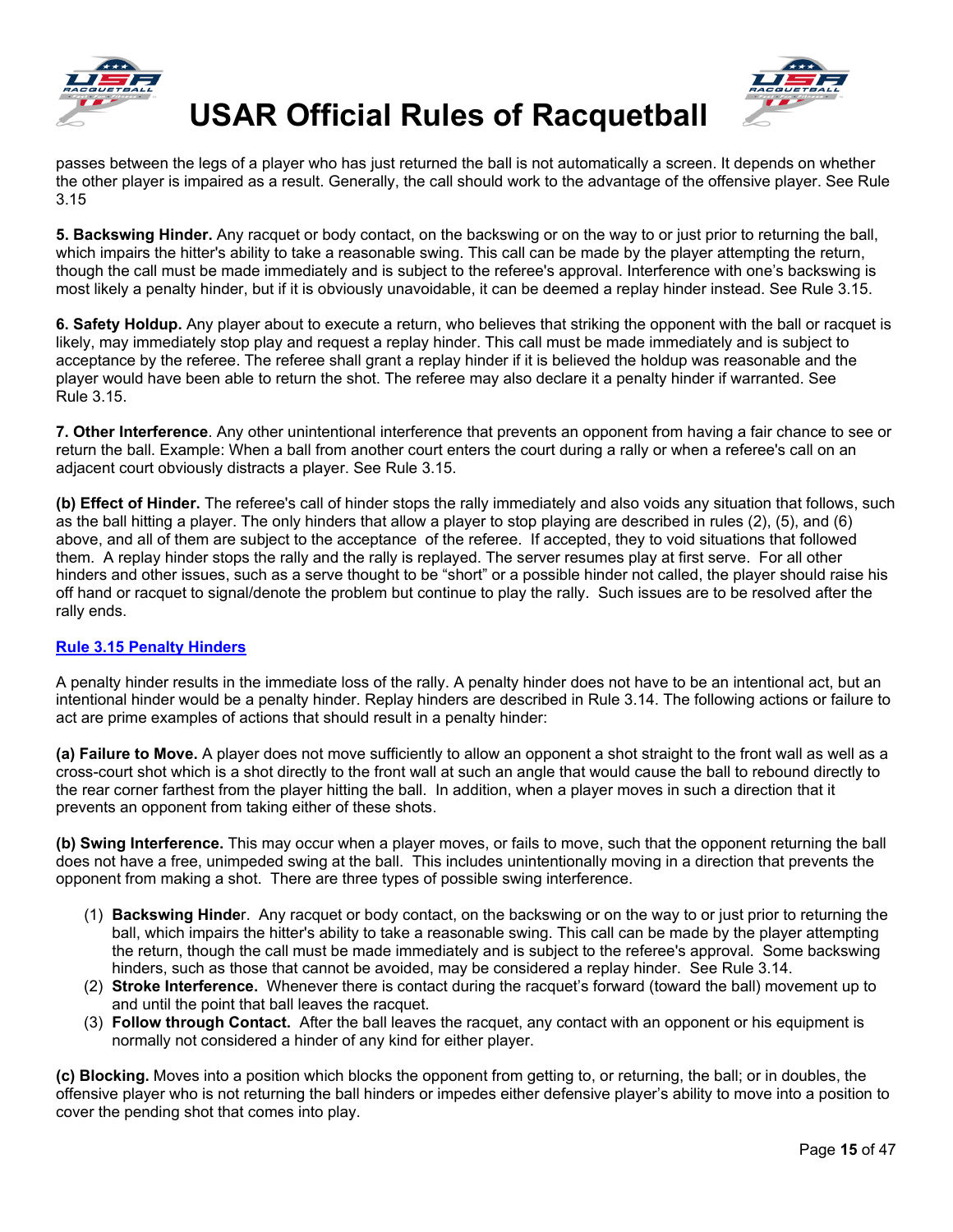



**(d) Moving into the Ball.** Moves in the way and is struck by the ball just played by the opponent.

**(e) Pushing.** Deliberately pushes or shoves opponent during a rally.

**(f) Intentional Distractions.** Deliberate shouting, stamping of feet, waving of racquet, or any other manner of intentionally disrupting one's opponent.

**(g) View Obstruction.** A player moves across an opponent's line of vision to the ball just before the opponent strikes the ball.

**(h) Wetting the Ball.** The players, particularly the server, should ensure that the ball is dry prior to the serve. Any wet ball that is not corrected prior to the serve shall result in a penalty hinder against the server.

**(i) Apparel or Equipment Loss.** If a player loses (becomes fully dislodged from their person) any apparel, equipment, or other article they brought onto the court, play shall be immediately stopped and that player shall be assessed a penalty hinder, unless the last shot that was hit could not be retrieved. Note that if the loss of equipment is caused by a player's opponent, then a replay hinder should be called instead. If the opponent's action is judged to have been avoidable, then the opponent should be called for a penalty hinder.

#### <span id="page-17-0"></span>**[Rule 3.16 Timeouts](#page-2-28)**

**(a) Rest Periods.** Each player or team is entitled to three 30-second timeouts in games played to 15 and two 30-second timeouts in games played to 11. Timeouts may not be called by either side after the service motion (see Rule 3.3) has begun. Calling for a timeout when none remain or after the service motion has begun will result in the assessment of a technical foul for delay of game. If a player takes more than 30 seconds for a single timeout, the referee may automatically charge any remaining timeouts, as needed, for any extra time taken. Once all time allowed has expired, a delay of game technical warning or technical foul may be assessed. A player who leaves the court should call a timeout or else advise the referee of the reason for leaving the court. If a player leaves the court without advising the referee, a timeout may be charged to that player. If none remain, the referee may assess a technical warning or technical foul for delay of game; however, the referee may excuse a delay if the player's reason for leaving was to correct a problem affecting the playability of the court, such as obtaining a towel to dry the court or disposing of some foreign material from the court. See Rule 3.17(a)6 for guidance on delays.

**(b) Injury.** If a player is injured during a match because of contact, such as with the ball, racquet, wall, floor, or a player, an injury timeout will be awarded without regard to the player's use of regular timeouts. A player may call more than one timeout for the same injury or for additional injuries that occur during the match, but a player is not allowed more than a total of 15 minutes of rest for injuries during the entire match. If the injured player is not able to resume play after total rest of 15 minutes, the match shall be awarded to the opponent.

1. Should any external bleeding occur, the referee must halt play as soon as the rally is over, charge an injury timeout to the person who is bleeding, and not allow the match to continue until the bleeding has stopped and mitigating steps taken.

2. Muscle cramps and pulls, fatigue, and other ailments that are not caused by direct contacts on the court will not be considered an injury. Injury time is also not allowed for any pre-existing conditions.

**(c) Equipment Timeouts.** Players are expected to keep their clothing and equipment in good, playable condition and must use regular timeouts for adjustment and replacement of equipment (such as broken strings or racquet) during play. If a player or team has no regular timeouts left and the referee determines that an equipment change or adjustment is necessary for fair and safe continuation of the match, the referee may grant an equipment timeout not to exceed 2 minutes. The referee may allow additional time under extenuating circumstances such as the distance to the locker room or car.

**(d) Between Games.** The rest period between the first two games of a match is 2 minutes. If a tiebreaker game is necessary, the rest period between the second and third game is 5 minutes.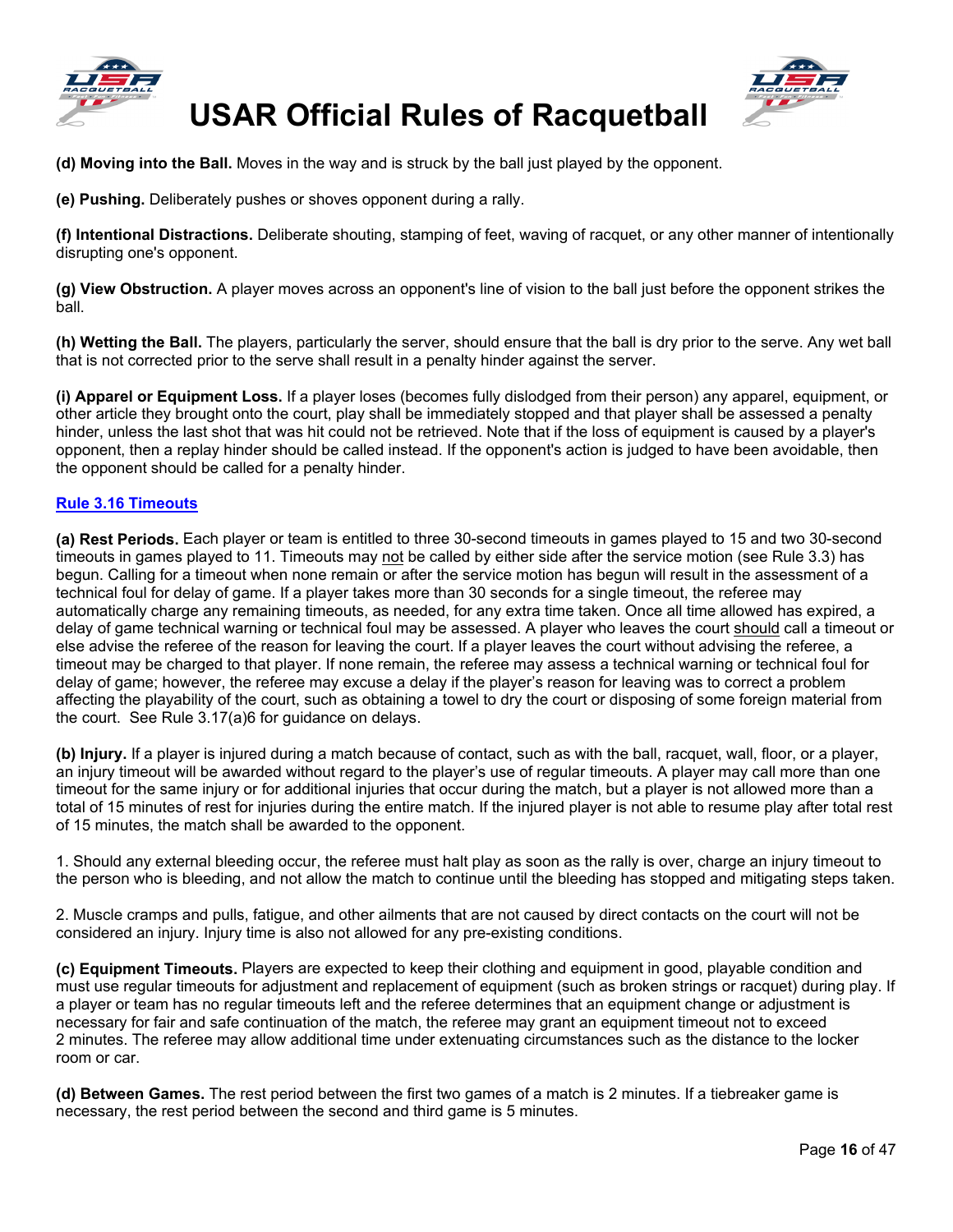



**(e) Postponements.** Any game/match postponed by a referee or the Tournament Director shall be resumed with the same scores and player serving as when postponed. Referees should note these matters on the scorecard, for example, so they can be recalled correctly when play resumes.

### <span id="page-18-0"></span>**[Rule 3.17 Technical Fouls and Warnings](#page-2-29)**

**(a) Technical Fouls.** The referee is empowered to deduct one point from a player's or team's score when, in the referee's sole judgment; the player is being overtly and deliberately abusive. A prior warning is not required, but a warning may be enough to correct the behavior (see Rule 3.17(b)). If the player or team against whom the technical foul was assessed does not resume play immediately, the referee is empowered to forfeit the match in favor of the opponent. Some examples of actions that can result in technical fouls (or warnings) are:

- 1. Profanity.
- 2. Excessive arguing.
- 3. Threat of any nature to the opponent or referee.
- 4. Excessive or hard striking of the ball between rallies.

5. Hard striking of the racquet against walls or floor, slamming the door, or any action that might result in damage to the court or injury to other players.

6. Significant or repetitive delays of the same kind warrant the assessment of a Technical Foul (deduction of a point). However, in many cases, issuing a Technical Warning may be enough to correct most short delaying behaviors without deducting a point. Here are some examples of delays that referees should watch for and seek to eliminate:

- (i) Taking too much time to dry the court,
- (ii) Excessive questioning of the referee about the rules,
- (iii) Exceeding the time allotted for warm-up (see Policy A.8), timeouts, or between games,
- (iv) Calling a timeout when none remain or after the service motion begins, or
- (v) Taking more than ten seconds to serve or be ready to receive the serve.
- (vi) Serving before the score or "second serve" is called.
- 7. Intentional service (front) line foot fault to negate a bad lob serve.
- 8. Anything the referee considers unsportsmanlike behavior.

9. Failure to wear proper protective eye wear designed for racquet sports [See Rule 2.5(a)] during a rally is an automatic technical foul on the first infraction, plus a mandatory timeout (to acquire the proper protective eye wear) will be charged against the offending player. A second infraction by that player during the match will result in automatic forfeiture of the match.

**(b) Technical Warnings.** There are varying degrees of unsportsmanlike behavior, particularly with delays, so if a player's behavior is not as severe as to warrant a technical foul and deduction of a point, the referee may, at his discretion, issue a technical warning instead -- without the deduction of a point. The decision whether to issue a technical warning or technical foul is solely at the discretion of the referee.

**(c) Effect of Technical Foul or Warning.** If a referee issues a technical foul, one point shall be removed from the offender's score and play resumed from that point. No point will be deducted if a referee issues a technical warning. In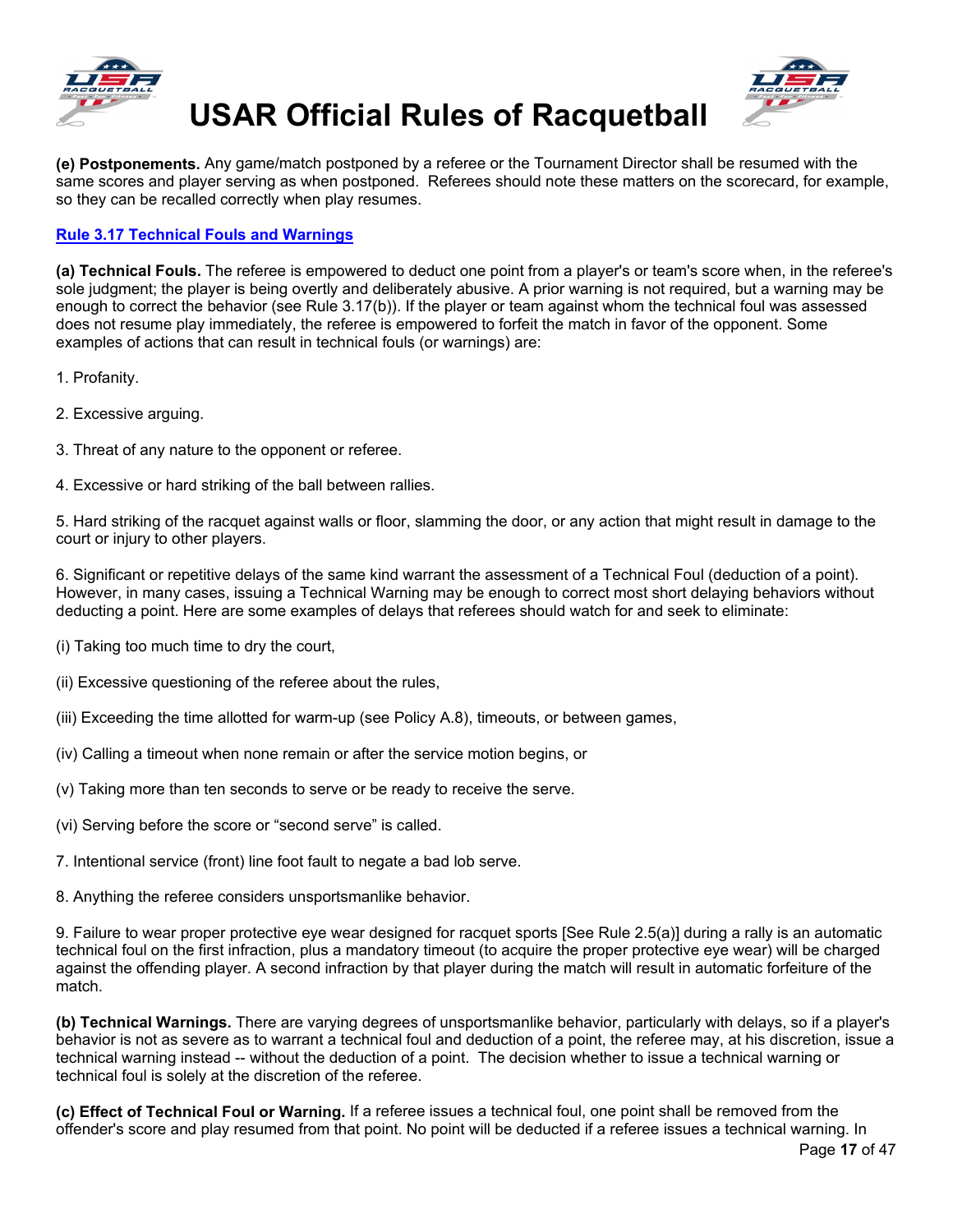



either case, a technical foul or warning should be accompanied by a brief explanation of the unsportsmanlike behavior. Issuing a technical foul or warning has no effect on who will serve when play resumes. If a technical foul occurs when the offender has no points or it is between games, the result will be that the offender's score is reduced into negative numbers such as minus one (-1).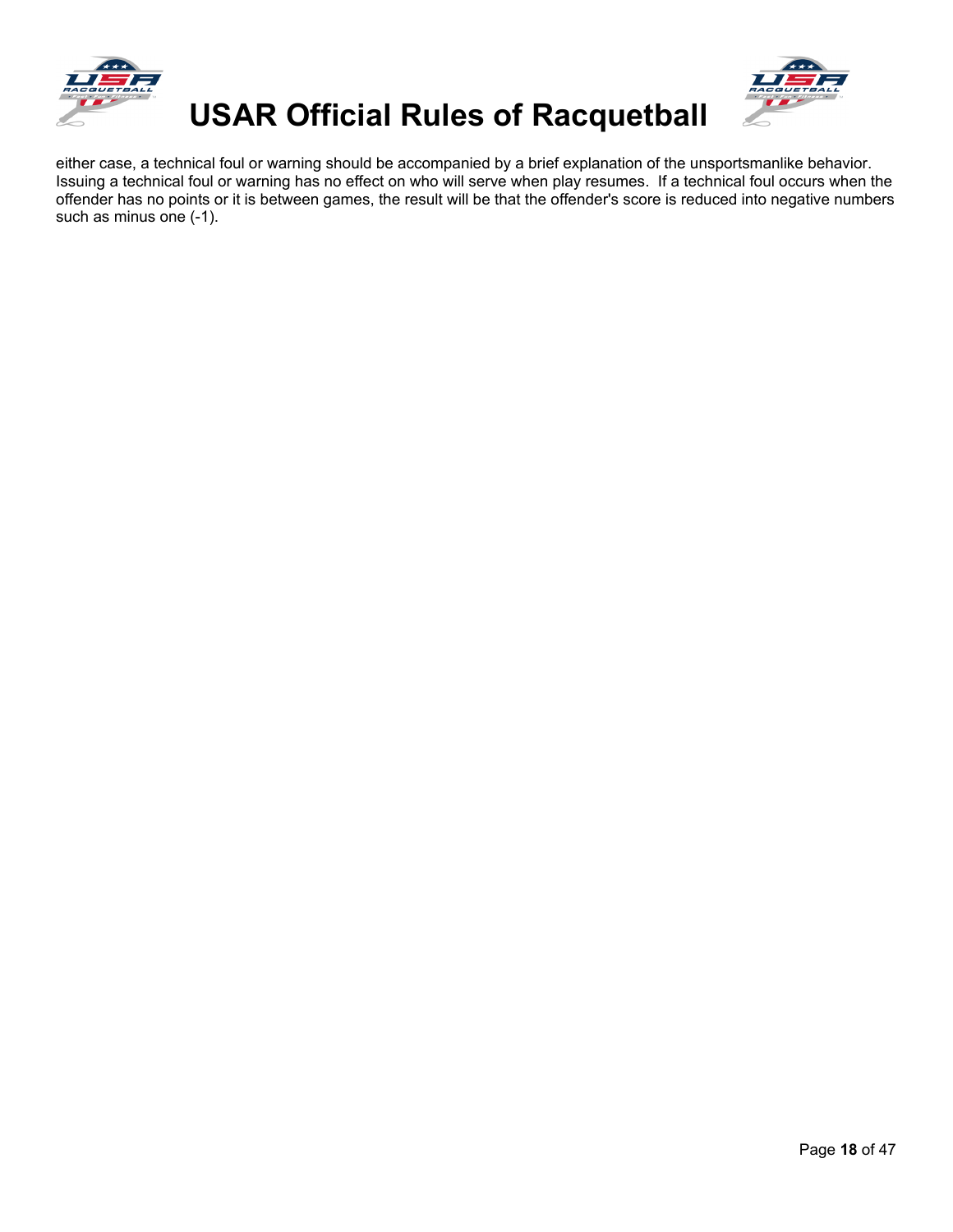



### **RULE MODIFICATIONS**

The following sections (4.0 through 12.0) detail the additional or modified rules that apply to variations of the singles game described in Sections 1 through 3.

#### <span id="page-20-0"></span>**4 - [Doubles](#page-2-30)**

The USAR's rules for singles also apply in doubles with the following additions and modifications.

#### <span id="page-20-1"></span>**[Rule 4.1 Doubles Team](#page-2-31)**

(a) A doubles team shall consist of two players who meet either the age requirements or player classification requirements to participate in a particular division of play. A team with different skill levels must play in the division of the player with the higher level of ability. When playing in an adult age division, the team must play in the division of the younger player. When playing in a junior age division, the team must play in the division of the older player.

(b) A change in playing partners may be made so long as the first match of the posted team has not begun. For this purpose only, the match will be considered started once the teams have been called to the court. The team must notify the Tournament Director of the change prior to that; otherwise it will not be recognized.

#### <span id="page-20-2"></span>**[Rule 4.2 Serve in Doubles](#page-2-32)**

(a) Order of Serve. At the beginning of each game, when the first server of the first team to serve is out, the team is out. After that, either partner can serve first each time the team steps in to serve. Both players on each team shall serve until there is both a handout and a side out -- i.e. both players are out. The referee must make certain that neither partner is allowed to serve again after that partner has previously lost a rally while the team is serving.

(b) Partner's Position. On each serve, the server's partner shall stand erect with their back facing the side wall and with both feet flat on the floor and within the service box from the moment the server begins the service motion until the server hits the ball. Any violation is called a foot fault.

(c) Changes of Serve. In doubles, the side is retired when both partners have lost service, except that the team that serves first at the beginning of each game loses the serve when the first server is retired.

#### <span id="page-20-3"></span>**[Rule 4.3 Fault Serve in Doubles](#page-2-33)**

(a) The server's partner is not in the service box with both feet on the floor and back to (but not necessarily against) the sidewall when the server begins the service motion.

(b) A served ball that hits the non-serving partner while that partner is in the service box results in a fault serve.

(c) Two consecutive fault serves – such as (i) a screen serve followed by hitting the non-serving partner or (ii) hitting the non-serving partner followed by serving while the receiver is not ready -- results in an out.

#### <span id="page-20-4"></span>**[Rule 4.4 Out Serve in Doubles](#page-2-34)**

(a) Out-of-Order Serve. If either partner serves after that same partner has previously lost a rally while serving, the penalty is an immediate out for that team and the deduction of any points that may have been scored during that improper player serving.

<span id="page-20-5"></span>(b) Ball Hits Partner. A served ball that hits the non-serving doubles partner, while any part of the body or equipment is touching the floor outside of the Doubles Box, results in loss of serve.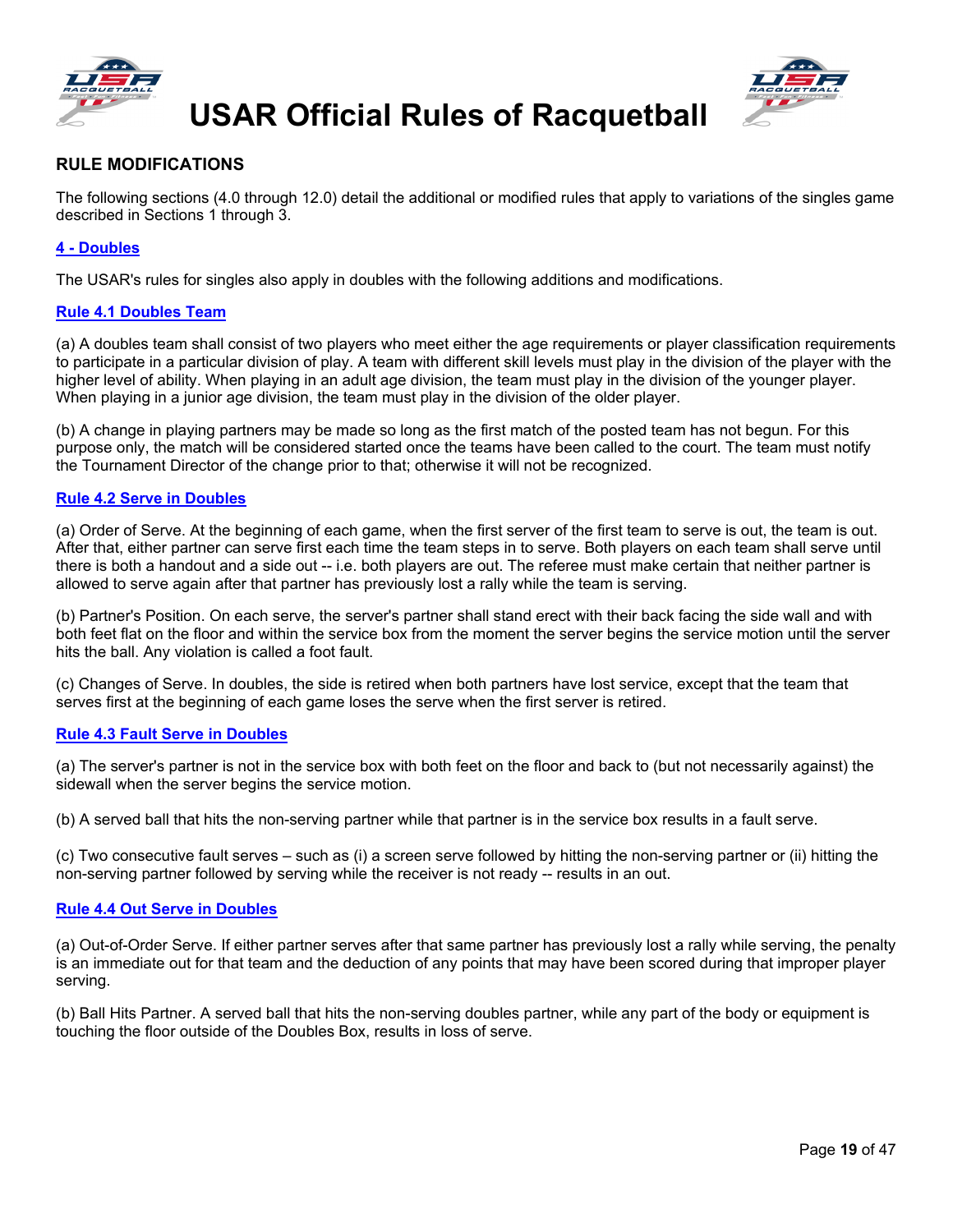



#### **[Rule 4.5 Return in Doubles](#page-2-35)**

- (a) The rally is lost if one player hits that same player's partner with an attempted return.
- <span id="page-21-0"></span>(b) Both partners on a side are entitled to return the ball. If one player swings at the ball and misses it, both partners may still make further attempts to return the ball until it touches the floor the second time. Any hinder caused by one's opponents after this point is likely a replay hinder.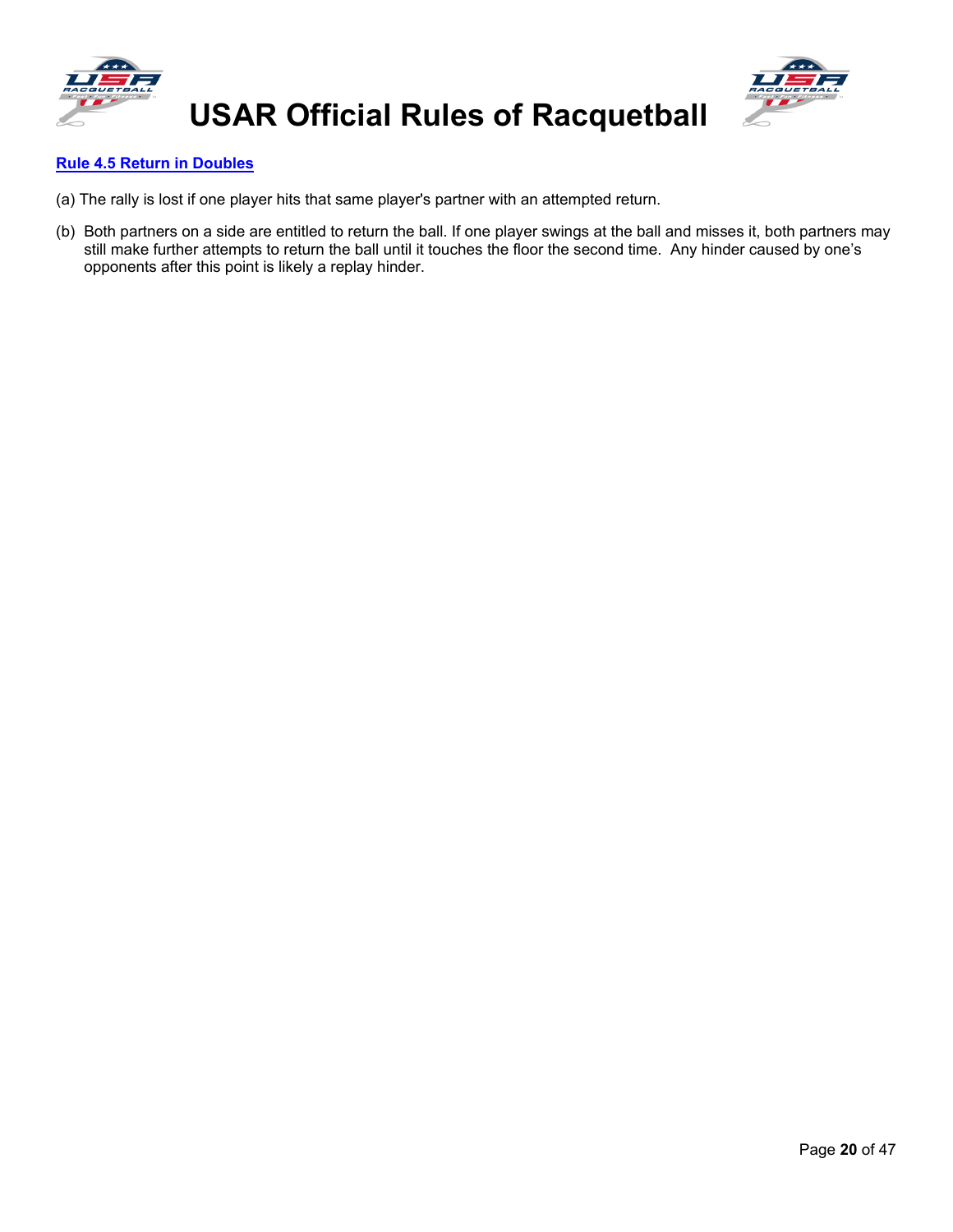



### **5 - [Multi-Bounce](#page-2-36)**

In general, the USAR's standard rules governing racquetball play will be followed except for the modifications that follow.

#### <span id="page-22-0"></span>**[Rule 5.1 Basic Return Rule](#page-2-37)**

In general, the ball remains in play if it is bouncing. However, the player may swing only once at the ball and the ball is considered dead at the point it stops bouncing and begins to roll. Also, anytime the ball rebounds off the back wall, it must be struck before it crosses the short line on the way to the front wall, except as explained in Rule 5.2.

**NOTE:** Sometimes, multi-bounce for youths may be played following the basic standard rules with the only exception being the number of bounces allowed, such as either two or three, with the decision being left to the Tournament Director.

#### <span id="page-22-1"></span>**[Rule 5.2 Blast Rule](#page-2-38)**

If the ball caroms from the front wall to the back wall on the fly, the player may hit the ball from any place on the court- including past the short line--so long as the ball is still bouncing.

#### <span id="page-22-2"></span>**[Rule 5.3 Front Wall Lines](#page-2-39)**

Two parallel lines (use of blue painter's tape is advised) should be placed across the front wall such that the bottom edge of one line is 3-feet above the floor and the bottom edge of the other line is 1 foot above the floor. During the rally, any ball that hits the front wall (i) below the 3-foot line and (ii) either on or above the 1-foot line must be returned before it bounces a third time. However, if the ball hits below the 1-foot line, it must be returned before it bounces twice. If the ball hits on or above the 3-foot line, the ball must be returned as described in the basic multi-bounce return rule.

#### <span id="page-22-3"></span>**[Rule 5.4 Games and Matches](#page-2-40)**

<span id="page-22-4"></span>All games are played to 11 points and the first side to win two games wins the match.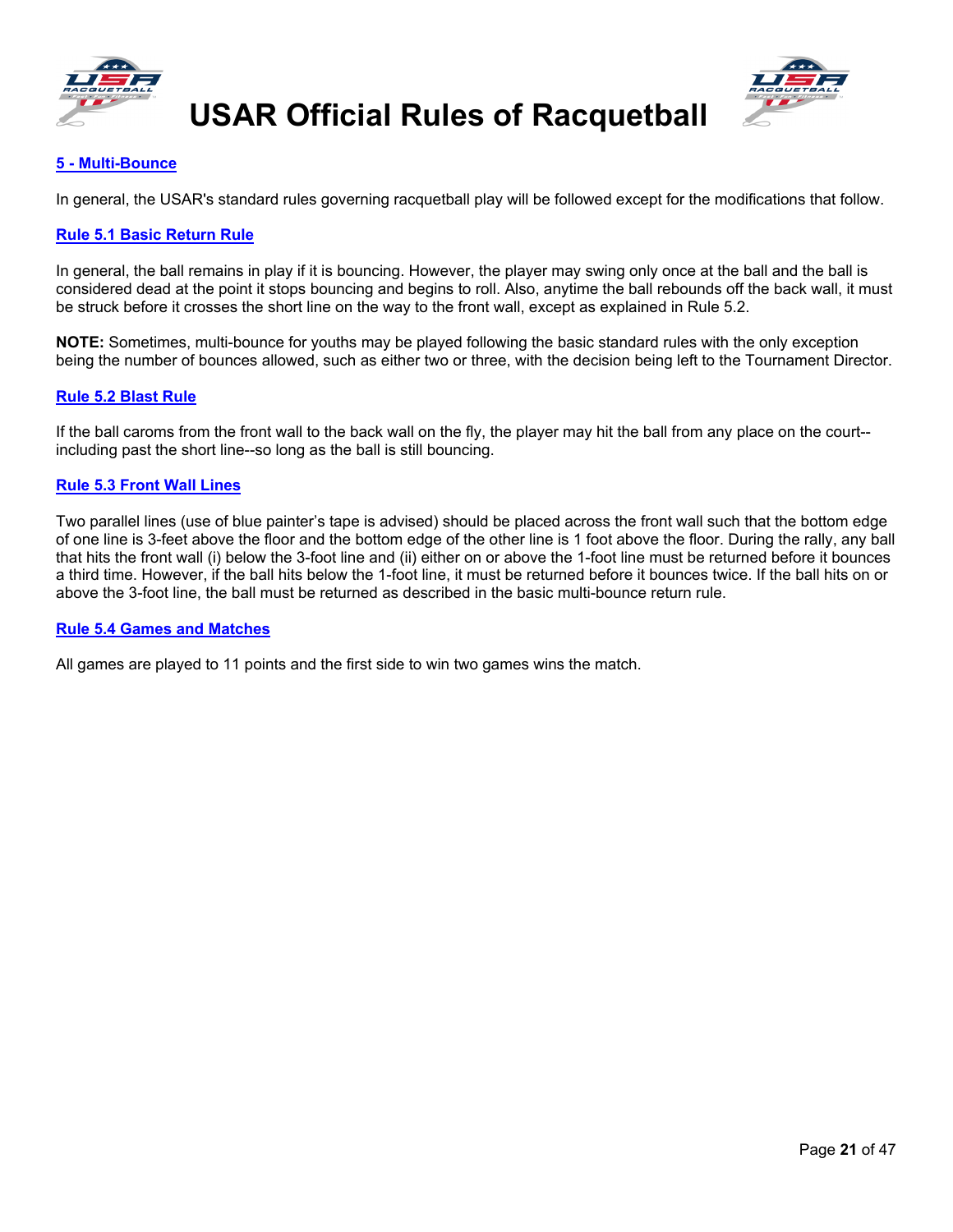

# **WOR Rule Modifications**



THE WOR (World Outdoor Racquetball) RULES ARE BEING UPDATED AND WILL BE POSTED HERE SOON.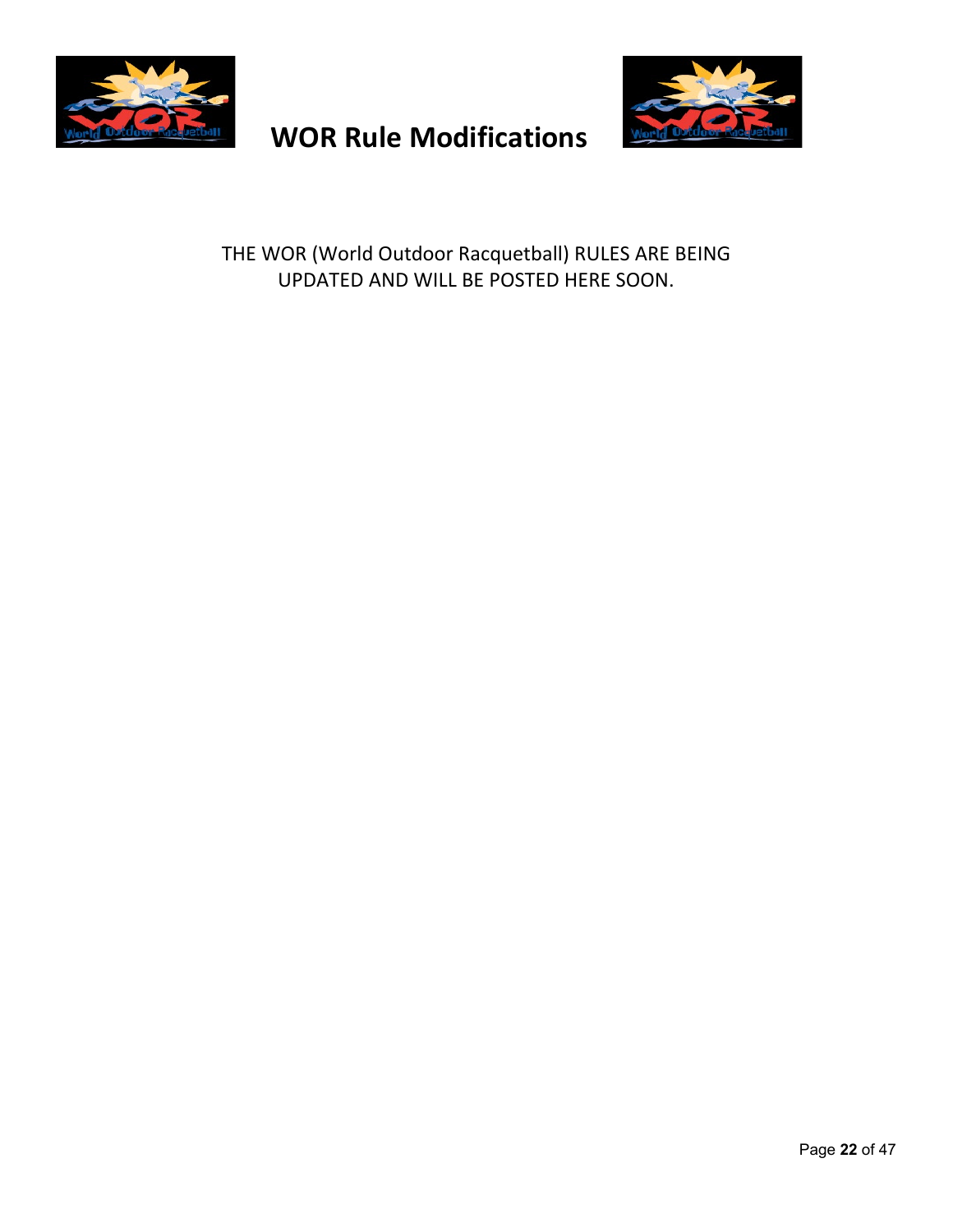



#### <span id="page-24-0"></span>**7 - [Wheelchair Racquetball](#page-3-0)**

#### <span id="page-24-1"></span>**[Rule 7.1 Modifications to Standard Rules](#page-3-1)**

In general, the USAR's standard rules governing racquetball play will be followed, except for the modifications that follow.

(a) Where USAR rules refer to server, person, body, or other similar variations, for wheelchair play such reference shall include all parts of the wheelchair in addition to the person sitting on it.

(b) Where the rules refer to feet, standing or other similar descriptions, for wheelchair play it means only where the rear wheels touch the floor.

(c) Where the rules mention body contact, for wheelchair play it shall mean any part of the wheelchair in addition to the player.

(d) Where the rules refer to double bounce or after the first bounce, it shall mean three bounces. All variations of the same phrases shall be revised accordingly.

#### <span id="page-24-2"></span>**[Rule 7.2 Divisions](#page-3-2)**

(a) Novice Division. The Novice Division is for the beginning player who is just learning to play.

(b) Intermediate Division. The Intermediate Division is for the player who has played tournaments before and has a skill level to be competitive in the division.

(c) Open Division. The Open Division is the highest level of play and is for the advanced player.

(d) Multi-Bounce Division. The Multi-Bounce Division is for the individuals (men or women) whose mobility is such that wheelchair racquetball would be impossible if not for the Multi-Bounce Division.

(e) Junior Division. The junior divisions are for players who are under the age of 19. The Tournament Director will determine if the divisions will be played as two bounce or multi-bounce. Age divisions are: 8-11, 12-15, and 16-18.

#### <span id="page-24-3"></span>**[Rule 7.3 Rules](#page-3-3)**

(a) Two Bounce Rule. Two bounces are used in wheelchair racquetball in all divisions except the Multi-Bounce Division. The ball may hit the floor twice before being returned.

(b) Out-of-Chair Rule. The player can neither intentionally jump out of the chair to hit a ball nor stand up in the chair to serve the ball. If the referee determines that the chair was left intentionally, it will result in loss of the rally for the offender. If a player unintentionally leaves the chair, no penalty will be assessed. The referee will warn repeat offenders.

(c) Equipment Standards. To protect playing surfaces, the tournament officials will not allow a person to participate with black tires or anything that will mark or damage the court.

(d) Start of Serve. The serve may be started from any place within the service zone. Although the front casters may extend beyond the lines of the service zone, at no time shall the rear wheels cross either the service or short line before the served ball crosses the short line. Penalties for violation are the same as those for the standard game.

(e) Maintenance Delay. A maintenance delay is a delay in the progress of a match due to a malfunction of a wheelchair, prosthesis, or assistive device. Such delay must be requested by the player, granted by the referee during the match, and shall not exceed 5 minutes. Only two such delays may be granted for each player for each match. After using both maintenance delays, the player has the following options:

(i) continue play with the defective equipment,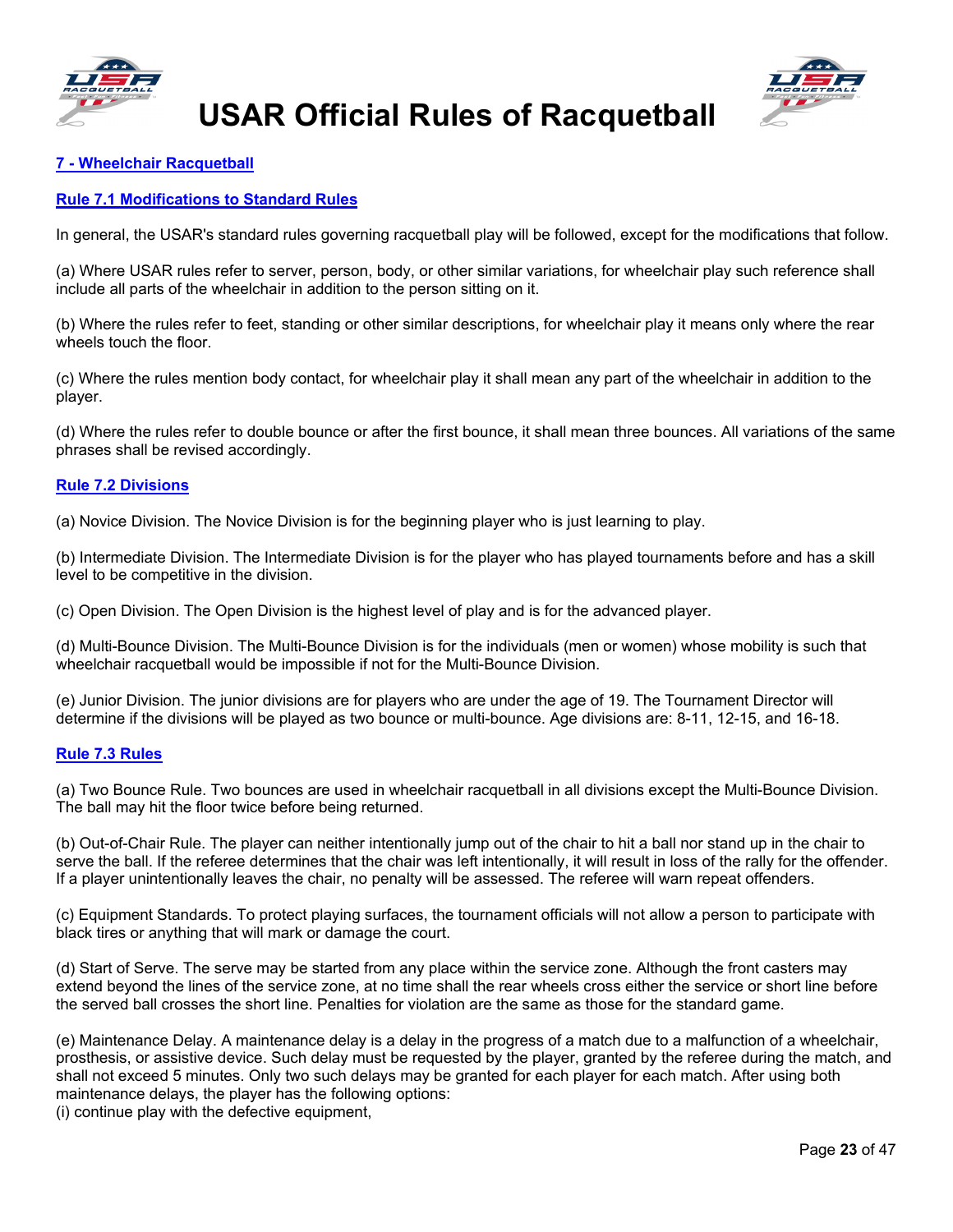



(ii) immediately substitute replacement equipment, or (iii) postpone the game, with the approval of the referee and opponent.

#### <span id="page-25-0"></span>**[Rule 7.4 Multi-Bounce Rules](#page-3-4)**

(a) The ball may bounce as many times as the receiver wants though the player may swing only once to return the ball to the front wall.

- (b) The ball must be hit before it crosses the short line on its way back to the front wall.
- <span id="page-25-1"></span>(c) The receiver cannot cross the short line after the ball contacts the back wall.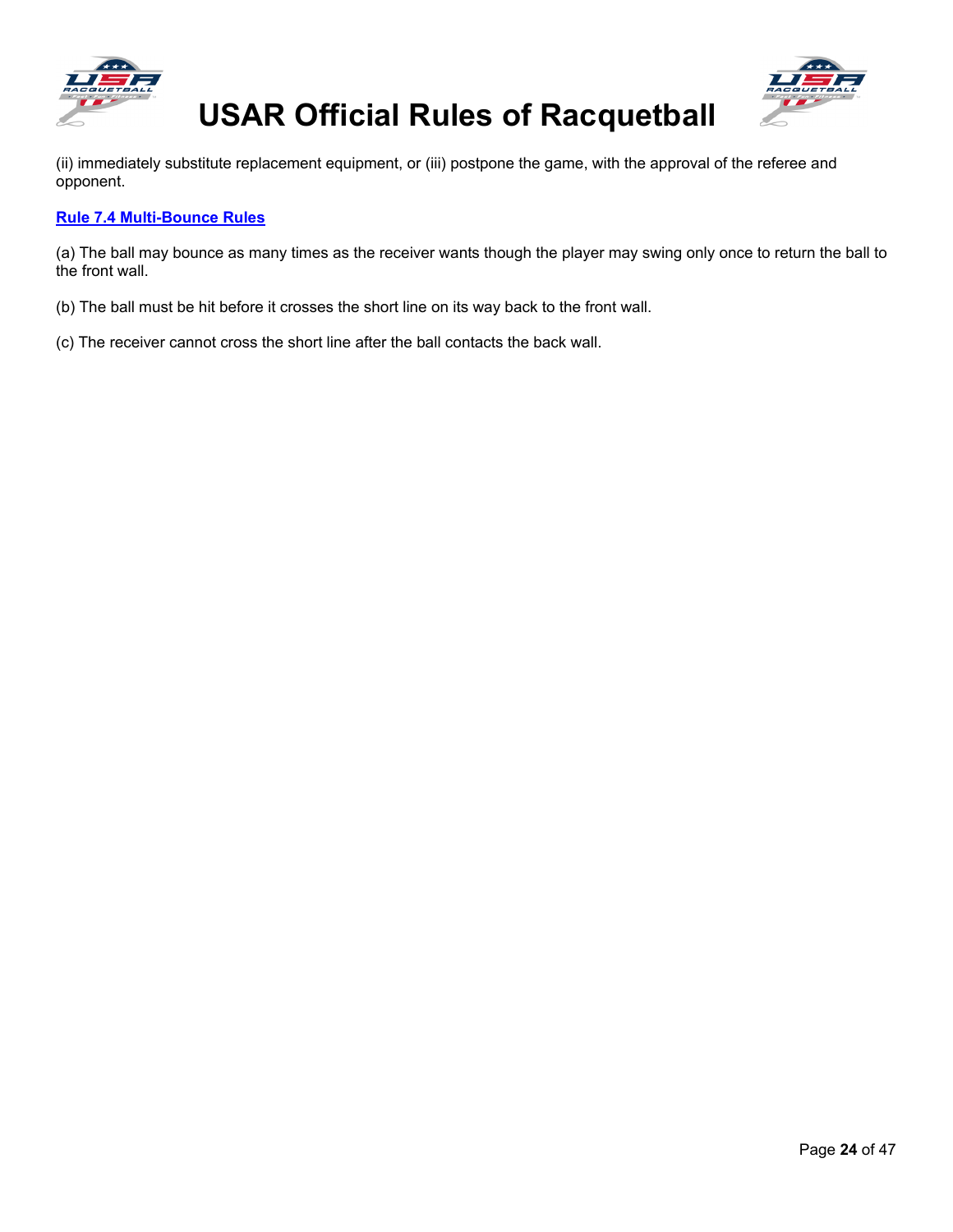





#### **8 - [Visually Impaired Racquetball](#page-3-5)**

In general, the USAR's standard rules governing racquetball play will be followed except for the modifications that follow.

#### <span id="page-26-0"></span>**[Rule 8.1 Eligibility](#page-3-6)**

A player's visual acuity must not be better than 20/200 with the best practical eye correction or else the player's field of vision must not be better than 20 degrees. The three classifications of blindness are B1 (totally blind to light perception), B2 (able to see hand movement up to 20/600 corrected), and B3 (from 20/600 to 20/200 corrected).

#### <span id="page-26-1"></span>**[Rule 8.2 Return of Serve and Rallies](#page-3-7)**

On the return of serve and on every return thereafter, the player may make multiple attempts to strike the ball until

- (i) the ball has been touched,
- (ii) the ball has stopped bouncing, or
- (iii) the ball has passed the short line after touching the back wall.

The only exception is described in Rule 8.3.

#### <span id="page-26-2"></span>**[Rule 8.3 Blast Rule](#page-3-8)**

If the ball (other than on the serve) caroms from the front wall to the back wall on the fly, the player may retrieve the ball from any place on the court--including in front of the short line -- so long as the ball has not been touched and is still bouncing.

#### <span id="page-26-3"></span>**[Rule 8.4 Hinders](#page-3-9)**

<span id="page-26-4"></span>A replay hinder will result in the rally being replayed without penalty unless the hinder was intentional. If a hinder is clearly intentional, a penalty hinder should be called and the rally awarded to the non-offending player or team.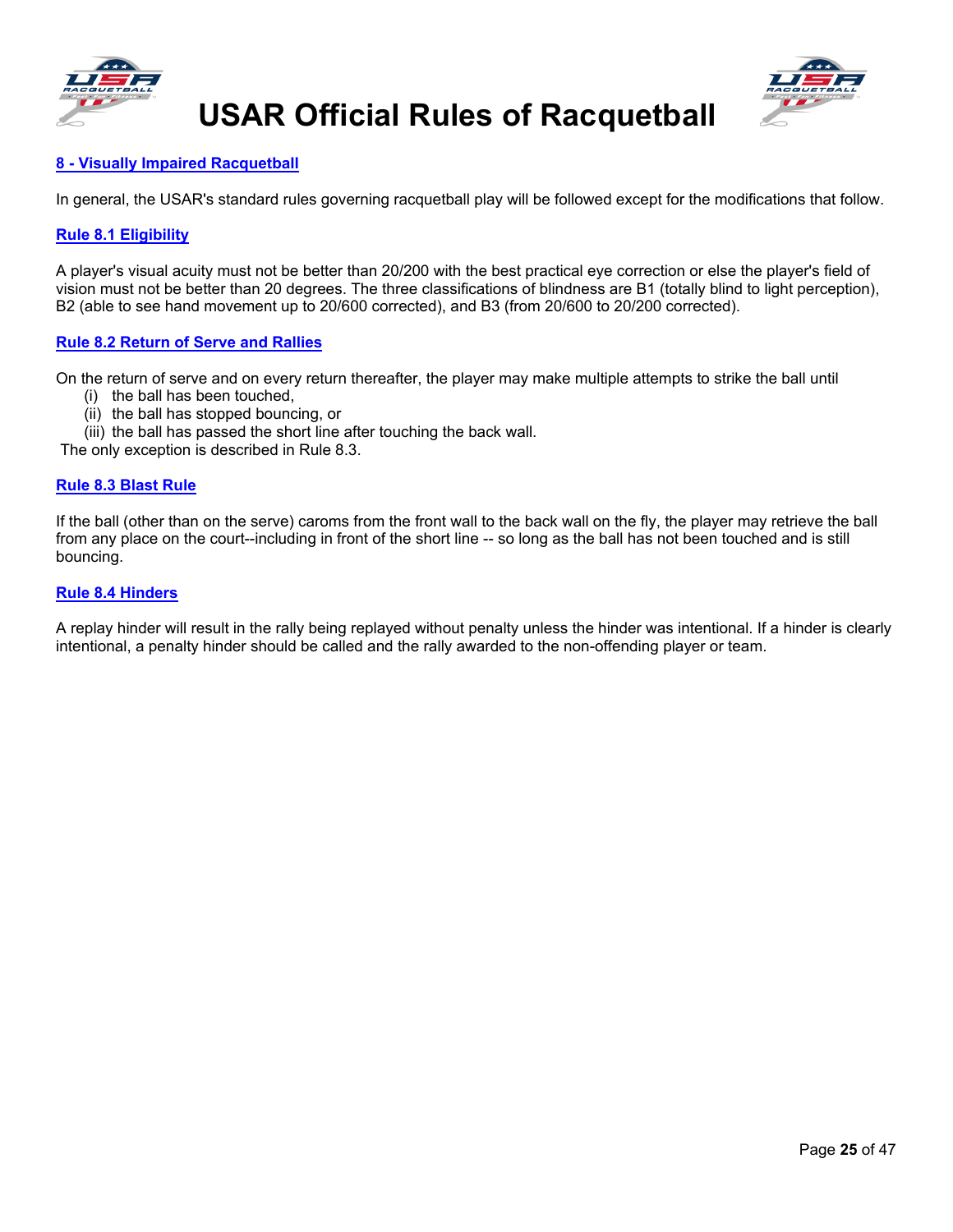



### **9 - [Hearing Impaired](#page-3-10) Racquetball**

In general, the USAR's standard rules governing racquetball play will be followed except for the modifications that follow.

### <span id="page-27-0"></span>**[Rule 9.1 Eligibility](#page-3-11)**

An athlete shall have a hearing loss of 55 dB or more in the better ear to be eligible for any tournament for deaf athletes.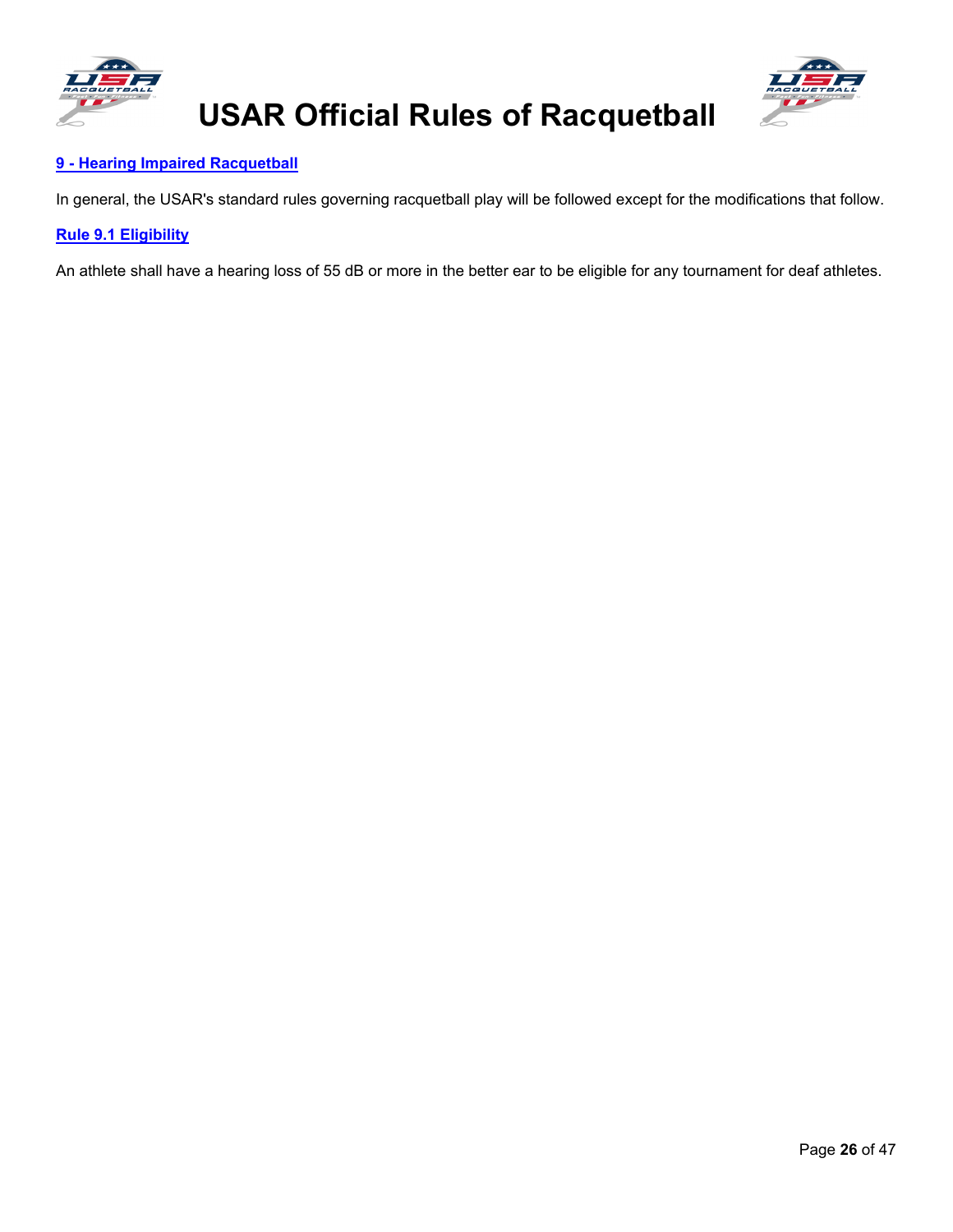

# **IRT Rule Modifications**



### <span id="page-28-0"></span>**10 - Men's Professional, International Racquetball Tour (IRT)**

The Professional divisions at IRT events will follow USAR rules, with the following modifications. The latest updates to these modifications, as well as other special IRT rule and refereeing concepts may found at: [https://www.irttour.com/rules-of-play/.](https://www.irttour.com/rules-of-play/)

#### **10.1 Appeals**

- (a) In any match using instant replay or line judges, players are allowed 2 lost appeals per game in games to fifteen and 1 lost appeal in the tiebreak to eleven. Players may appeal short serves, long serves, three-wall serves, skip shots, two-bounce gets, foot faults, whether the ball contacted a player, and penalty hinders. Players may not leave the court during an appeal. An appeal is lost when the referee's call is upheld, but NOT lost if the ruling is inconclusive.
- (b) A game-ending rally can be appealed even if no appeals remain.

#### **Rule 10.2 Court**

- (a) Anything inside the court is considered part of the court, making it in play unless it is added for the event, such as a microphone, speaker, camera, etc.
- (b) On the serve, the referee should stop play if the ball takes an erratic deflection after striking a wet spot on the first surface that the ball hits after it hits the front wall.

#### **Rule 10.3 Serve**

- (a) The referee should call a screen serve immediately and not consider whether the receiver requests one by raising their hand. Factors to consider when assessing whether the ball passed "too close to the server" are where the ball would have or did hit the back wall; the angle of the ball toward the corner; whether the receiver paused before moving; the height of the serve; whether the server dodged to avoid being hit by the serve; and whether the receiver was in a center court position.
- (b) The server (and partner in doubles) may leave the service zone as soon as the ball is struck for the serve.

#### **Rule 10.4 Questioning/Arguing Referee Calls**

A player may only question a rule or interpretation of a rule. Excessive arguing with the referee may result in a technical warning or a technical foul. The first offense is a technical warning and any additional offenses are technical fouls resulting in loss of point. See Rule 10.1 regarding appeals.

#### **Rule 10.5 Time Between Serves**

- (a) The 10-second rule applies to the server and receiver simultaneously when both players are in the general vicinity of their serve or return positions.
- (b) The referee shall call the score and the 10-second count shall commence; if more than 10 seconds is taken, a technical warning is issued for delay of game. Each infraction thereafter will result in a technical foul.
- (c) If the server serves while the receiver is signaling "not ready", that serve will be replayed, with no penalty and without canceling any previous fault serve. If the server repeats this, a technical foul for delay of game shall be called on the server.

#### **Rule 10.6 Timeouts**

- (a) Each player is entitled to one, one-minute timeout per game.
- (b) The player must make the referee aware of the time-out and may not leave the court until the referee acknowledges the time out. A technical foul will be assessed if a player leaves the court without the permission of the referee.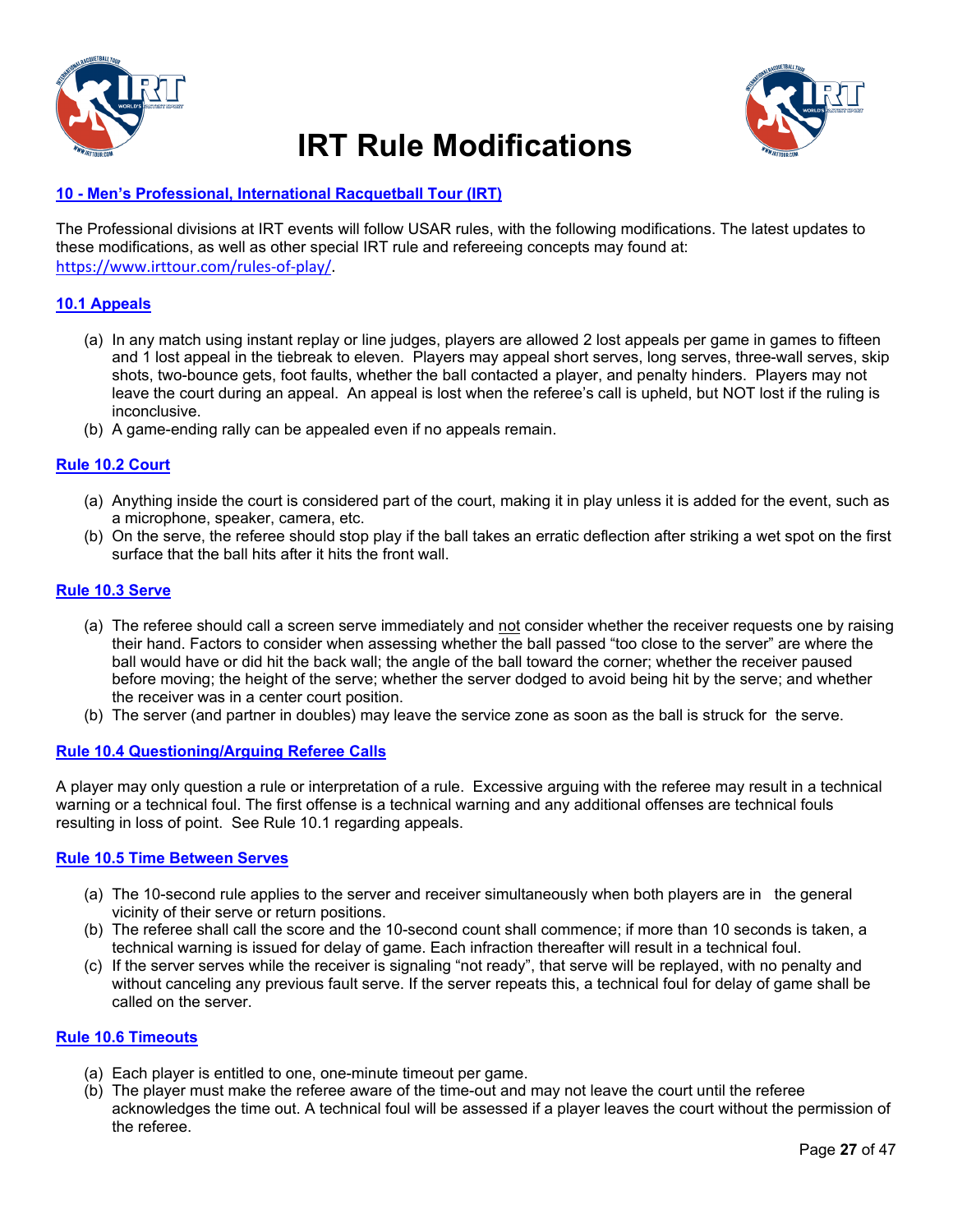

### **IRT Rule Modifications**



#### **Rule 10.7 Equipment Timeouts**

- (a) Players are expected to keep all clothing and equipment (i.e. racquet and gloves) in good, playable, and safe condition.
- (b) If the referee determines that an equipment change or adjustment is necessary for fair and safe continuance of the match, the referee may grant an equipment timeout not to exceed 30 seconds.
- (c) The first infraction of this rule will warrant a warning from the referee.
- (d) If a player is unable to obtain replacement equipment, the player may consult with the IRT representative and the match may be forfeited.

#### **Rule 10.8 Injury Timeouts**

If a player is injured during a match as a result of contact, such as with the ball, racquet, wall, floor, or opponent, an injury timeout may be called. While a player may call more than one timeout for the same injury or for additional injuries that occur during the match, the player has a total of 15 minutes during the match that can be taken for injuries. If the injured player is unable to resume play after taking the total 15 minutes and using any regular time outs, the match shall be awarded to their opponent.

#### **Rule 10.9 Time Between Games**

The rest period between all games is two minutes.

#### **Rule 10.10 Match Start Times and Times Between Matches**

- (a) The first matches of each round will start at the times stated on the draw, provided that the players receive 15 minutes to warm up on the court.
- (b) Players do not have to check in for IRT matches because they cannot be late.
- (c) Warm-up time: In singles, both players are allowed 15 minutes of shared on-court warm-up time. In doubles, each team will receive 7.5 minutes of warm-up time. The lower seeded team will warm up first.
- (d) If a player is not prepared to play, a technical will be assessed for each minute the match is delayed. After 4 technical fouls, the Referee may forfeit the match.
- (e) Players do not have to wear eye wear or wrist cords during warm-up, but they must use them as designed once play begins.

#### **Rule 10.11 Rules Arbitration**

At any time during a match, a player may request a ruling by IRT. The IRT CEO has the final say on all rule questions or disputes. If the CEO is not available, an IRT designated official will have the final say.

#### **Rule 10.12 Forfeit Time**

A match can be forfeited when a player or team fails to report to play within 15 minutes after the scheduled time of the match.

#### **Rule 10.13 Penalty Hinders: Jumping**

A "cross-court" shot is defined as a shot from the point of contact to the front wall that would bounce from the front wall toward either back corner without touching a side wall. A "straight-in" shot is one that contacts the front wall directly in front of the contact point. Both "cross-court" and "straight-in" shots must contact the front wall either on the same horizontal plane as the contact point or at the bottom of the front wall. If a defensive player jumps and clears that plane on either a "cross-court" or "straight-in" shot but is contacted by the ball or else the hitting player holds up, a replay hinder will be called.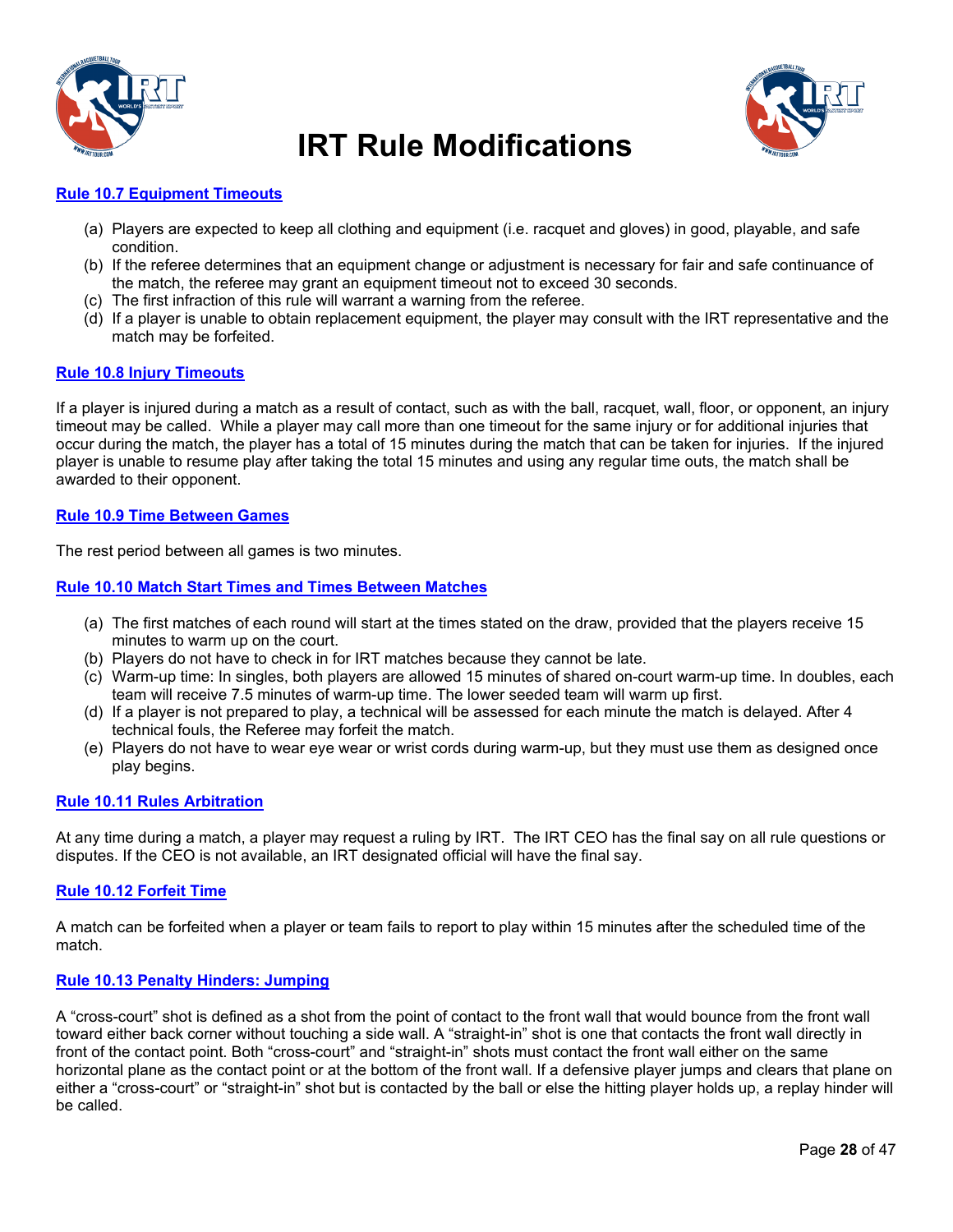

### **NMRA Rule Modifications**



#### <span id="page-30-0"></span>**11 - [Ladies Professional Racquetball Tour \(LPRT\)](#page-3-12)**

In general, competition in the Ladies Professional Racquetball Tour (LPRT) will follow the standard rules governing racquetball established by the USAR, except for the modifications that follow. Consult the tour commissioner regarding any changes after this publication. The LPRT commissioner or, if that person is on-court, the Tournament Director or other designated person, will resolve all LPRT rules questions or disputes and has the final say.

#### <span id="page-30-1"></span>**[Rule 11.1 Game, Match](#page-3-13)**

Matches are best 2 out of 3 games with the first two games played to 15 points and a possible tiebreaker game to 11 points. The first player to score the requisite points wins the game and the first player to win two games wins the match.

#### <span id="page-30-2"></span>**[Rule 11.2 New Ball](#page-3-14)**

A new ball will be used, if necessary, in the tiebreaker game.

#### <span id="page-30-3"></span>**[Rule 11.3 Line Judges, Appeals](#page-3-15)**

Line judges are required for semifinal and final matches. Players may use three appeals in each game, plus a gameending rally may be appealed even if all three appeals have been used.

#### <span id="page-30-4"></span>**[Rule 11.4 Serve](#page-3-16)**

Players are allowed two serves to put the ball into play.

#### <span id="page-30-5"></span>**[Rule 11.5 Timeouts](#page-3-17)**

(a) Per Game. Each player is entitled to two 45-second timeouts per game. Calling a timeout, when none remain, will results in a technical foul and deduction of one point from the violator's score.

(b) Between Games. The rest period between all games is  $1\frac{1}{2}$  minutes, except between games 4 and 5 when  $2\frac{1}{2}$  minutes are allowed.

(c) Wet Court. Player may leave the court to obtain a towel to dry the court, but neither player may leave the court while it is being dried unless she officially calls a timeout.

(d) Equipment Timeouts. Players may only call an equipment timeout if both of her regular timeouts have been exhausted. Equipment must be deemed unsafe to use for an equipment timeout to be called. It cannot be used to change a wet glove. The maximum time allowed for an equipment timeout is 20 seconds.

(e) Injury Timeouts. A total of 15 minutes is allowed for an injury timeout in a match. An injury must not be pre-existing to the current match. Aggravating a previous injury does not qualify for an injury timeout. The referee must stop play for any external bleeding so that the player may receive treatment or apply a bandage.

#### <span id="page-30-6"></span>**[Rule 11.6 Hinders](#page-3-18)**

(a) Court Hinders. There are NO court hinders except when the ball strikes a foreign object, including, but not limited to, microphones, speakers, etc. used for production.

<span id="page-30-7"></span>(b) Audible Distractions. Audible distractions are NOT a hinder (justification for play stoppage) unless made by the referee during a rally.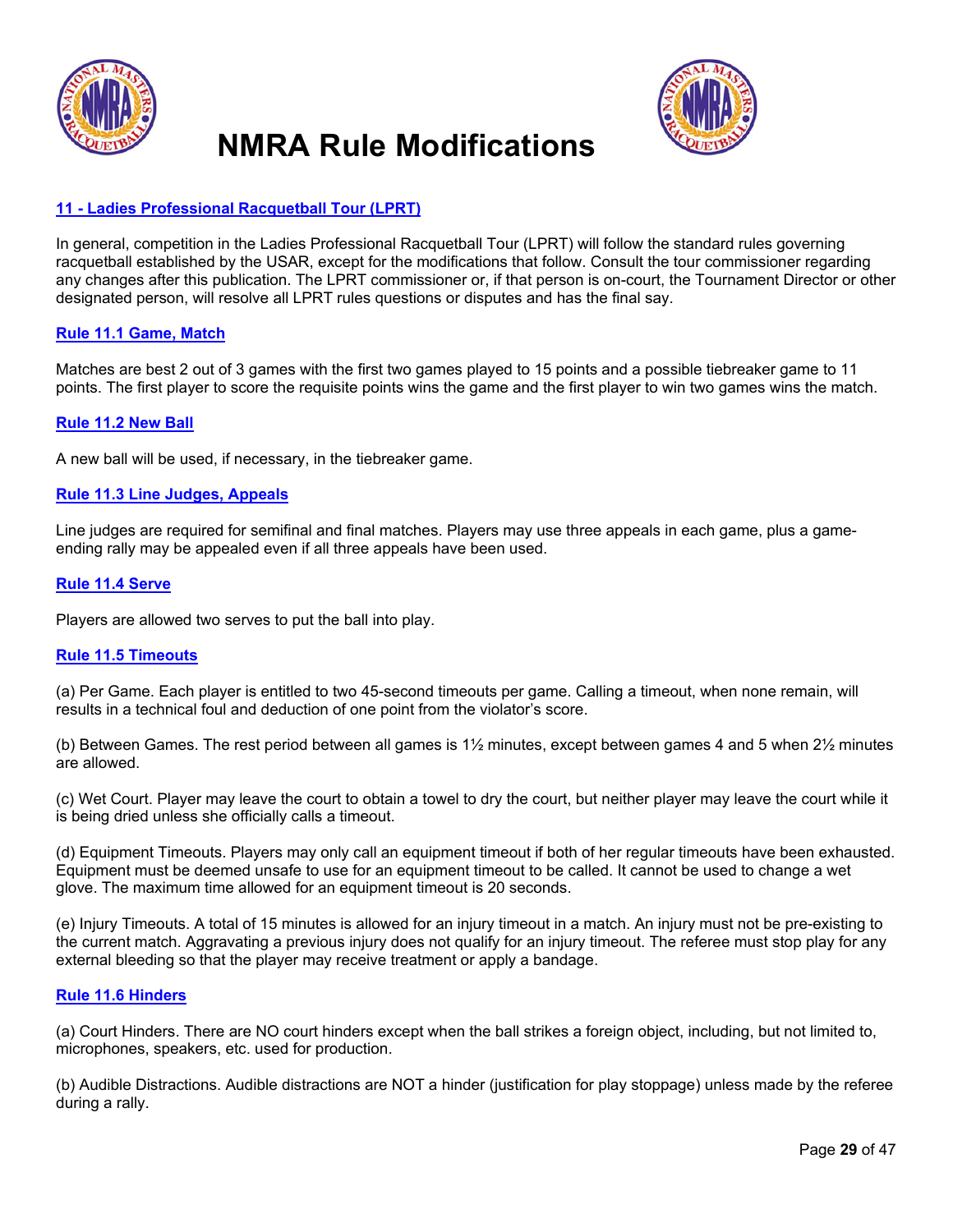

### **NMRA Rule Modifications**



#### **12 - [National Masters Racquetball Association \(NMRA\)](#page-3-19)**

In general, competition will follow the standard rules governing racquetball established by the USAR, except for the modifications that follow. Consult the NMRA President regarding any changes after this publication. The NMRA President or other designated person will resolve all NMRA rules questions or disputes.

#### <span id="page-31-0"></span>**[Rule 12.1 Eligibility](#page-3-20)**

Players at least 45 years of age are eligible to compete in an NMRA event. Competition is offered at 5-year age increments. Players must play in their proper age group as determined by their age on the first day of the tournament. You must be a current member of the USAR as of the first and last day of the tournament to compete.

#### <span id="page-31-1"></span>**[Rule 12.2 Draws](#page-3-21)**

All NMRA events are played as round robins. If there are more than 12 players/teams in an age bracket, then it will be split into pools. The top finisher from each pool will play a single elimination playoff to determine the champion. When there are only two flights, the top three players/teams are selected for the playoff. Playoff matches are two games to 15 points with a tiebreaker game to 11 (if necessary).

#### <span id="page-31-2"></span>**[Rule 12.3 Game, Match](#page-3-22)**

The number of entrants and available court time dictate the choice of score to win a game, which is usually the first player/team to score either 11 or 15 points. A match consists of two games.

#### <span id="page-31-3"></span>**[Rule 12.4 Match Score](#page-3-23)**

Each player/team receives credit for every point scored during the match. They earn two more points for each game they win, plus an additional 4 points if they win the match by scoring more overall points than their opponent. However, if each player/team wins a game and the scores are the same, then there is no match winner and the match is recorded as a "tie". A "tie" matches result in each player/team earning 2 points for the game they won, plus 2 more points, i.e. one-half of the 4 additional points usually earned by the winner of the match.

#### <span id="page-31-4"></span>**[Rule 12.5 Order of Finish](#page-3-24)**

The finishing positions of the players/teams are determined based on who scored the highest average number of points (total overall points earned divided by the total games played).

#### <span id="page-31-5"></span>**[Rule 12.6 Forfeits](#page-3-25)**

If a team/player forfeits a match, they receive zero points for that match and their opponents receive the maximum total points for the match. If a team/player drops out of the tournament, they cannot receive an award. Moreover, the points earned based on the matches they did play are not affected and the players/teams they did NOT play will have their averages based on the fewer number games they will have played.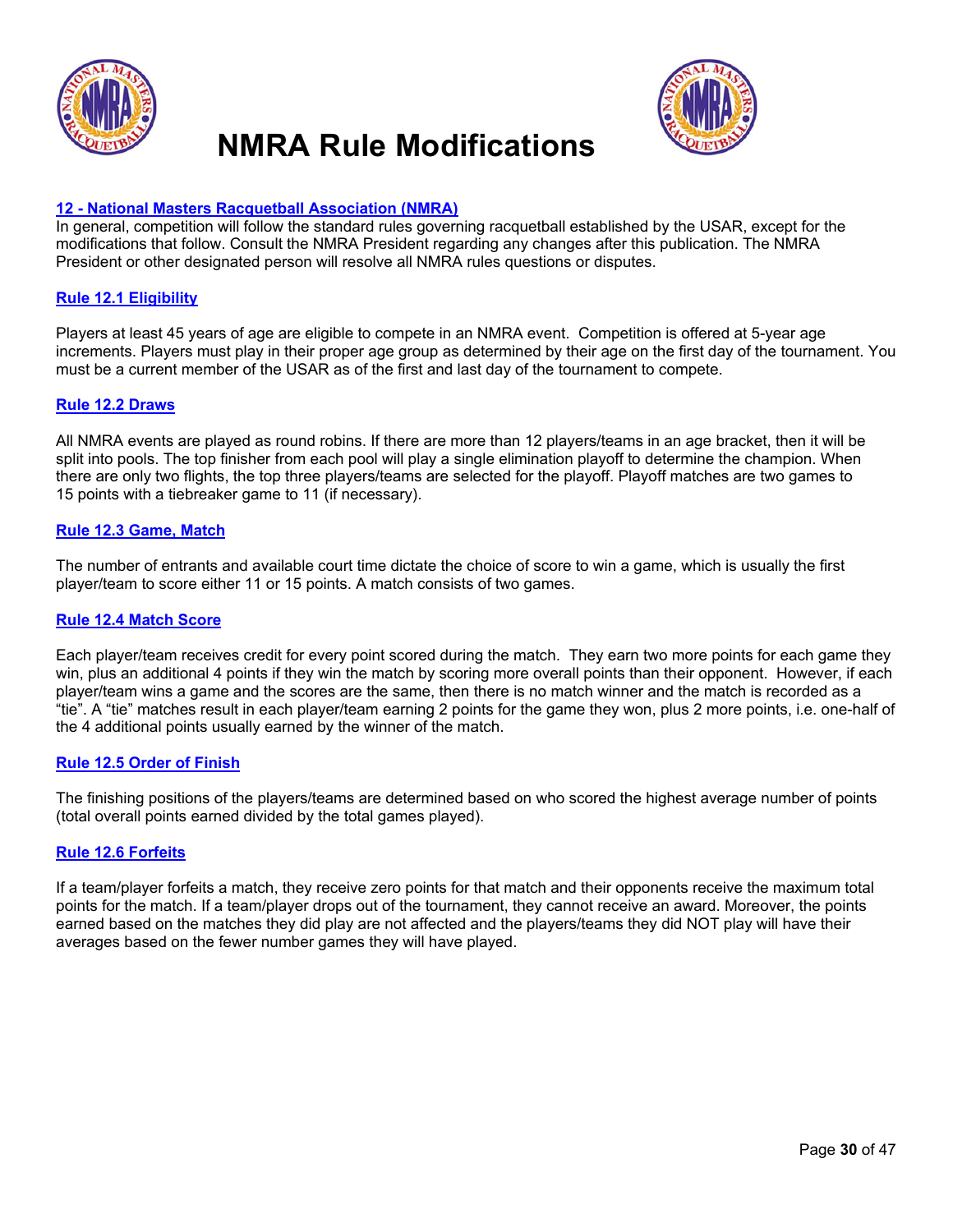



### **Competition Policies and Procedures**

Sections A through E that follow contain policies and procedures concerning competition, rather than "rules of play" which are subject to the formal rule change procedures. However, some of the topics that follow are still subject to formal rule change procedures.

#### <span id="page-32-0"></span>**A - Tournaments**

#### <span id="page-32-1"></span>**A.1 Draws**

(a) If possible, all draws shall be finalized at least two (2) days before the tournament commences. Seeding the draw by using the USAR 's current National Rankings is the generally preferred method. The USAR's current tournament management software can do this automatically. The method used to seed national events may vary slightly from this, but the method used will be published at the USAR's website prior to it being used.

(b) For USAR National championships, the draw and seeding body shall be chaired by the USAR's Executive Director or another individual they may designate. The body shall consist of the National Tournament Director and other persons who have a good understanding of seeding draws and players' abilities. The composition of the seeding body shall be approved by the Executive Director. The body should be an odd number of persons so that any tie can be broken. No other persons shall participate in the draw or seeding unless at the invitation of the chair.

(c) In local and regional tournaments, the draw shall be the responsibility of the Tournament Director.

#### <span id="page-32-2"></span>**A.2 Consolation Matches**

(a) If court times permit, each entrant should be scheduled to participate in a minimum of two matches per division entered. This is usually accomplished by having losers of their first match compete in a consolation bracket of their own division. For smaller draws, consider using a "round robin" draw type. For larger draws, use of "pool play" round robins with a single elimination playoff round can be utilized. See Policy A.6 about how to determine the winner of a round robin event.

(b) Consolation matches may be scheduled at the discretion of the Tournament Director, and information regarding consolation match format should be in writing on the tournament application or else posted at the tournament's website.

(c) Preliminary consolation matches may be two of three games to 11 points. However, semifinal, and final matches should follow the standard scoring format.

#### <span id="page-32-3"></span>**A.3 Scheduling**

**(a) Preliminary Matches.** If contestants are entered in more than one division, it is likely that they will be required to play several times on the same day with little rest between matches. This is a risk assumed on entering multiple categories of play. If possible, schedules should provide a reasonable amount of time to rest between matches.

**(b) Final Matches.** Where the possibility exists of one or more players reaching the finals in multiple divisions, it is recommended that these matches be scheduled far enough apart to assure reasonable rest between the final matches.

<span id="page-32-4"></span>**(c) Conflicts.** If a player is scheduled to play two matches at the same time, then the tournament director will decide which will be played first. It is recommended that the tournament director consult the players involved before making the decision.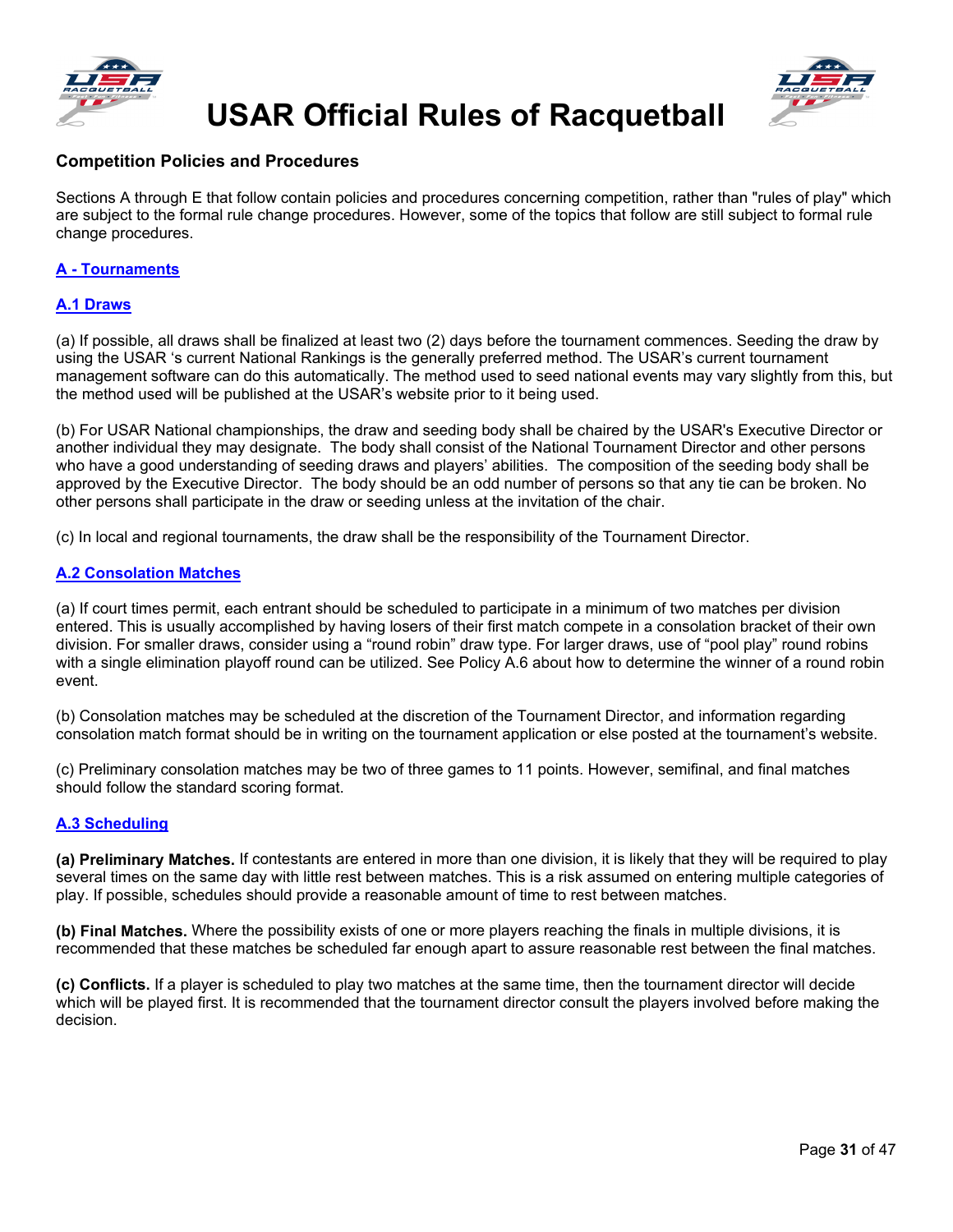



#### **A.4 Notice of Matches**

After the first round of matches, it is the responsibility of each player to check the schedules that are normally posted online to determine the time and place of each subsequent match. If on-line schedules are being used, they will be the official ones. However, if any change is made in the schedule after the tournament begins, the Tournament Director should attempt to notify the affected players of the change -- especially if the revised date or time is earlier than was originally planned.

#### <span id="page-33-0"></span>**A.5 Finishes**

Finalists must play off for first and second place or determine a winner by some mutually acceptable method. If a third place match is offered, semi-finalists are not required to play off for third place. However, if one semifinalist wishes to play in a scheduled third place match and the other does not, the one willing to play shall be awarded third place. If neither wishes to play, then a double forfeit will be entered, and no third-place award given.

#### <span id="page-33-1"></span>**A.6 Round Robin Scoring**

The final places of players or teams in round robin competition are determined in the following sequence:

- (a) The winner of the most matches wins the top place.
- (b) If two are tied for any particular place having won the same number of matches, then the winner of their head-to-head match is awarded the place that they are tied for in all cases.
- (c) If three or more are tied in the number of matches won, the place is determined as follows:
	- 1. Determine the net difference between the number of games that each tied player won and lost when they played each other. Games played against persons NOT involved in the tie are NOT considered. The player with the largest positive difference in games differential (i.e. games won minus games lost) is awarded the highest place for which there exists a tie.
	- 2. If a multiple tie of more than two remains after tallying the games differentials (Step 1), determine the net difference between the points that each tied player won and lost when they played each other. Again, points won or lost involving persons NOT involved in the tie are NOT considered. The player with the largest positive difference in points differential (i.e. points won minus points lost) is awarded the highest place for which there exists a tie.
	- 3. If a multiple tie (more than two) remains after applying steps 1 and 2 above, then the player who scored the highest average points per match is awarded the highest place in question. As always, points scored against persons NOT involved in the tie are NOT counted.
- (d) Once any one or more of the three steps described in paragraph c. above have been applied to reduce the number tied for a particular place to two players, then the winner of the remaining two players' head-to-head match is awarded the higher place for which there exists a tie. For the purposes of determining place, a forfeited match should be treated as a match won in two games by a score of (0,0).
- (e) When a round robin event is formed by combining two or more other smaller divisions, an award will not be given for the combined division. However, the outcome of every match in that combined division is important since those relative finishing places will be used to calculate the final order of finish for the players/teams in the divisions they originally entered. The results of all matches played in the combined division may affect the final outcome when the original divisions entered are broken back out from the others to determine final places and awards. All players/teams are encouraged to not only play all matches, but also to play them as if the divisions had not been combined.
- (f) USAR's tournament management system automatically performs calculations and place determinations for both single and combined round robin divisions.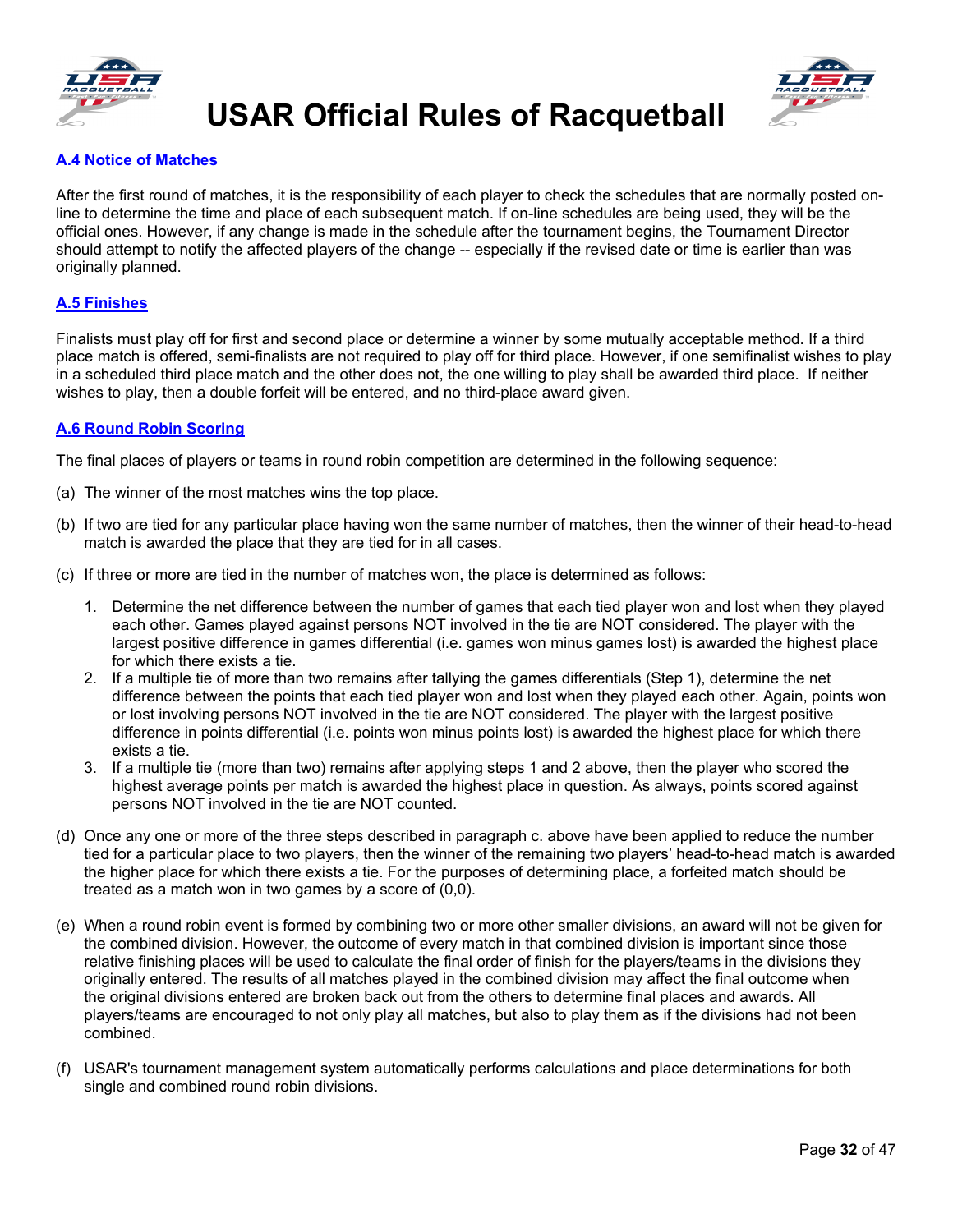



(g) Players should not be automatically forfeited from playing future scheduled round robin matches simply because they forfeit an earlier one.

#### <span id="page-34-0"></span>**A.7 Court Assignments**

In all USAR sanctioned tournaments, the Tournament Director and/or USAR official in attendance may decide on a change of court after the completion of any game of an on-going match if such a change will accommodate better spectator conditions.

#### <span id="page-34-1"></span>**A.8 Warm-Up Times**

Once all players in a match have been informed what court they will be playing on, singles players are allowed up to total 5 minutes of on-court warm-up time and these warm-up times run concurrently. For doubles, each team is allowed up to 5 minutes for on-court warm-up. While these times do not run concurrently, both teams' warm-ups must be completed generally within a 10-minute period that starts when the first team is informed what court they will be playing on.

#### <span id="page-34-2"></span>**A.9 Tournament Conduct**

In all USAR sanctioned tournaments, the referee and Tournament Director are empowered to forfeit a match if the conduct of a player or team is considered detrimental to the tournament and the game. See B.5 (d) and (e).

#### <span id="page-34-3"></span>**A.10 Spectator Conduct**

In the event of disruptive or threatening behavior on the part of any spectator, relative, parent, guardian, or coach at any USAR sanctioned event, the referee is empowered to address a first offense by applying sanction (a) described below. For additional infractions, the Tournament Director or USAR official in attendance, either of their own accord or at the request of the referee, is empowered to apply either sanctions (b) or (c) as warranted.

(a) For the first offense, the violator may observe, but not speak (as determined by whether the referee hears the person), while the athlete's match is being played.

(b) For the second offense, the violator may not watch that match in person, but may remain within the building.

(c) For the third offense, violator will be barred from the club for the duration of the tournament, and appropriate authorities advised of the restriction. If a given situation so warrants, the Tournament Director or other USAR official may invoke the (c) sanction immediately and without previous offenses in the interest of general safety.

#### <span id="page-34-4"></span>**B - Officiating**

#### <span id="page-34-5"></span>**B.1 Tournament Management**

A designated Tournament Director shall identify the various officials and manage every USAR sanctioned tournament.

#### <span id="page-34-6"></span>**B.2 Tournament Rules Committee**

The Tournament Director shall appoint several qualified persons to a Tournament Rules Committee to handle any escalations as required. It is advisable that this committee be comprised of five or more persons. The committee should be comprised of qualified individuals who are likely to be in attendance and will be prepared to gather on short notice.

<span id="page-34-7"></span>Whenever an issue arises that cannot be resolved to the satisfaction of a player by the referee, or through escalation to the Tournament Director , the Tournament Director will form an Ad Hoc committee from the Tournament Rules Committee. The Ad Hoc committee must be comprised of an odd number of persons (three or more), who have no conflict of interest regarding the outcome. The referee and Tournament Director cannot be members of this Ad Hoc committee.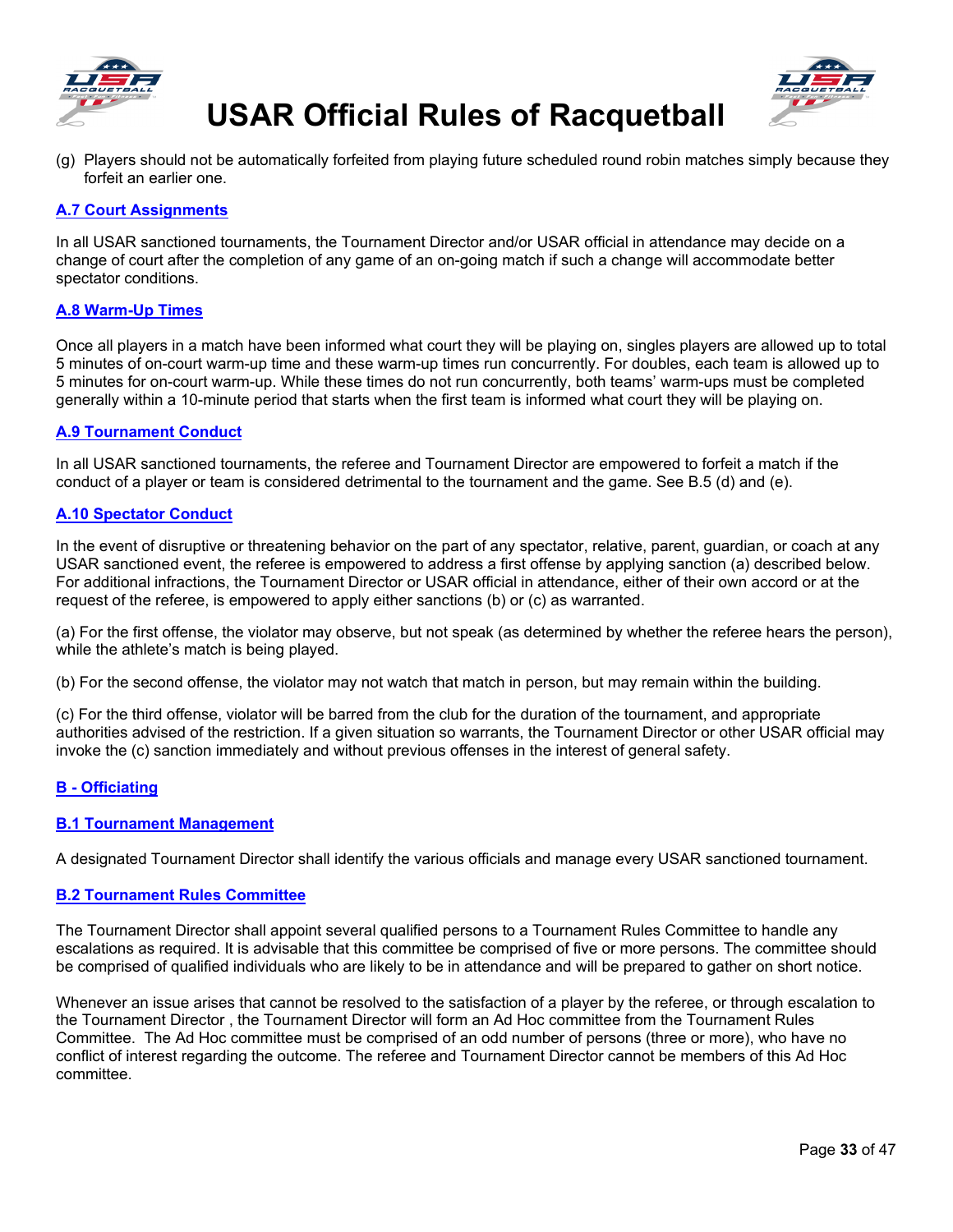



#### **B.3 Referee Appointment and Removal**

The principal official for every match shall be the referee who has been designated by the Tournament Director or a designated representative who has been agreed upon by all participants in the match. The referee's authority regarding a match begins once the players are called to the court. A non-certified referee may be removed from a match upon the agreement of all participants (teams in doubles) or at the discretion of the Tournament Director or the designated representative. However, a certified referee shall not be removed if line judges are being used or unless the tournament director or his designated representative has observed the match and determined that referee's replacement is necessary for the fair conduct of the match. If a referee's removal is requested by one player or team and not agreed to by the other, the Tournament Director or the designated representative may accept or reject the request. It is suggested that the match be observed before determining what, if any, action is to be taken. In addition, two line judges and a scorekeeper may also be designated to assist the referee with officiating the match.

#### <span id="page-35-0"></span>**B.4 Rules Briefing**

Before every tournament, all officials and players should be briefed on rules as well as local court hinders, regulations, and rule modifications the Tournament Director wishes to impose. The briefing should be reduced to writing or posting at the tournament website. The current USAR rules will apply and be made available. Any rule modifications the Tournament Director wishes to impose must be stated on the entry form and posted at the tournament website and be made available to all players at registration.

#### <span id="page-35-1"></span>**B.5 Referees**

**(a) Pre-Match Duties.** Before each match begins, it shall be the duty of the referee to:

- 1. Check on adequacy of preparation of court with respect to cleanliness, lighting, court hinders, and temperature.
- 2. Check on availability and suitability of materials to include balls, towels, scorecards, pencils, and timepiece necessary for the match.
- 3. Check the readiness and qualifications of the line judges and scorekeeper if used. Review appeal procedures and instruct them of their duties, rules, and local regulations.
- 4. Go onto the court to make introductions; brief the players on court hinders (both designated and undesignated); identify any out-of-play areas [see rule 2.1(a)]; discuss local regulations and rule modifications for this tournament; and explain often-misinterpreted rules, such as screen serves and calling hinders.
- 5. Inspect players' equipment; identify the line judges; verify selection of a primary and alternate ball.
- 6. Toss coin or use another equally random method and offer the winner the choice of serving or receiving in the first game.

**(b) Decisions.** During the match, the referee shall make all decisions regarding the rules. Where line judges are used, the referee shall announce all final judgments. If both players in singles and three out of four in a doubles match disagree with any call made by the referee, the referee is overruled, except for technical fouls and match forfeitures.

**(c) Protests.** Any decision not involving the judgment of the referee will, on protest, be accorded due process as set forth in the By-Laws of USAR. For the purposes of rendering a prompt decision regarding protests filed during an ongoing tournament, the stages of due process will be:

- 1. first to the Tournament Director,
- 2. then to the Tournament Rules Committee.

In instances when time permits, the protest may be elevated to the state association or, when appropriate, to the National level as called for in the USAR By-Laws.

**(d) Forfeitures.** A match may be forfeited by the referee or Tournament Director when:

1. Any player refuses to abide by the referee's decision or engages in unsportsmanlike conduct.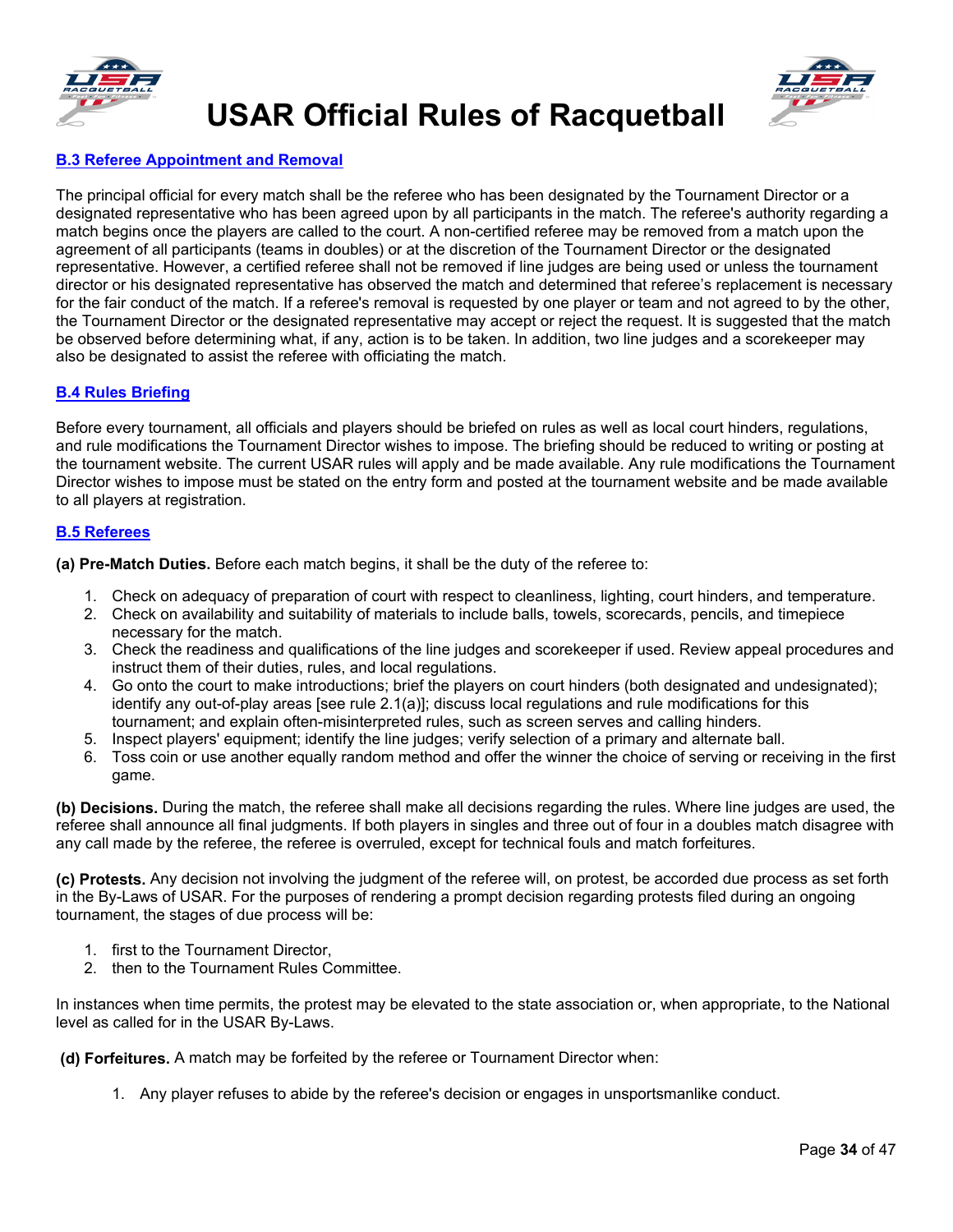



- 2. Any player or team fails to report to play 10 minutes after the match has been scheduled to play. The Tournament Director may permit a longer delay if circumstances warrant. One possible circumstance would be when there is no open court on which to play the match in question. However, after the scheduled time, the players/teams must remain readily available until a court is assigned to them at which time a final 10minute forfeit time will begin. See Rule 3.17(a)6 for guidance on delays.
- 3. Note: game will be forfeited by the referee for using an illegal racquet as specified in Rule 2.4 (b).

**(e) Defaults.** A player or team may be forfeited by the Tournament Director or designated official for failure to comply with the tournament or host facility's rules while on the premises between matches or for abuse of hospitality, locker room, or other rules and procedures.

**(f) Spectators.** The referee shall have jurisdiction over the spectators, as well as the players, while the match is in progress.

**(g) Other Rulings.** The referee may rule on any matter regarding the match that is not specifically covered in the USAR Official Rules. However, the referee's ruling is subject to protest as described in B.5 (c).

#### <span id="page-36-0"></span>**B.6 Line Judges**

**(a) When Utilized.** Two line judges shall be used for semifinal and final matches, when (1) requested by a player or team or (2) the referee or Tournament Director so desires. However, whether line judges will be used or not is subject to availability and the discretion of the Tournament Director.

**(b) Replacing Line Judges.** If any player objects to a person who will be serving as a line judge before the match begins, all reasonable effort shall be made to find a replacement acceptable to both the referee and players. If a player objects after the match begins, any replacement shall be at the discretion of the referee and/or Tournament Director.

**(c) Position of Line Judges**. The players and referee shall designate the court location of the line judges. A standing position is usually preferable -- if possible. The Tournament Director shall settle any dispute about the line Judge placement. They should obtain as different a perspective of the court as possible from each other and the referee.

**(d) Duties and Responsibilities.** Line judges are designated to help decide appeals on calls that may be questioned. In the event of an appeal, and after a very brief explanation by the referee of what his/her call was, the line judges must independently indicate their agreement, disagreement, or "no opinion" about the call in question.

#### **(e) Hand Signals.**

Line judges shall extend their arm horizontally and give a hand signal as follows: (i) thumb up to show agreement with the referee's call meaning "I observed and know what play is being appealed and **AGREE** with the Referee's call relative to it", (ii) thumb down to show disagreement meaning "I observed the play that is being appealed, but **DISAGREE** with the referee's call relative to it", and (iii) hand open with palm facing downward to indicate either "no opinion" or that the play in question wasn't seen meaning "I am NOT SURE about the play being appealed or I did NOT SEE the play clearly enough to be sure, so I have **NO OPINION** about the referee's call." Figure B.6-1 illustrates the three possible line judge hand signals. Consider printing multiple copies of this figure so that line judges can use it as a ready reference during a match.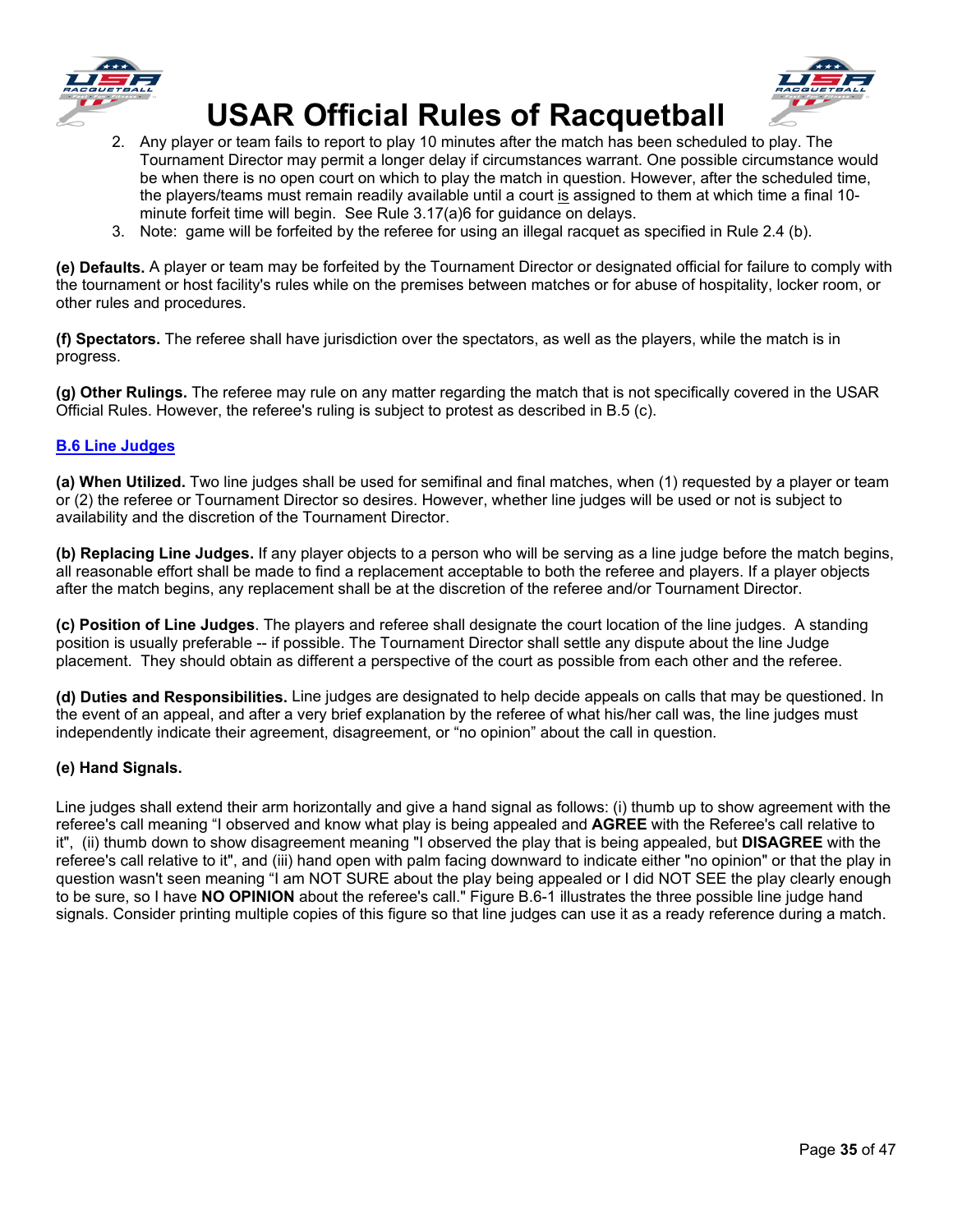





**(f) Manner of Response.** Line judges must not signal until the referee announces what his call was and asks for a ruling from them. When responding to the referee's request, line judges must try to not see each other's signal and indicate their opinions quickly after the referee's request is made and display it promptly in clear view of the players and referee. If at any time a line judge is unsure of what is being appealed or what the referee's call was, the line judge may ask the referee to repeat and identify the call being appealed. If there is no mutual agreement (player, referee, and both line judges) about the specific call or play being appealed, then the appeal is cancelled.

**(g) Result of Response.** The referee's call stands if at least one line judge agrees with the referee or if neither line judge has an opinion. If both line judges disagree with the referee, the referee must reverse the call. If one line judge disagrees with the referee and the other signals no opinion, the rally is replayed. Any replays, except for appeals on the second serve itself, will result in resumption of play at first serve.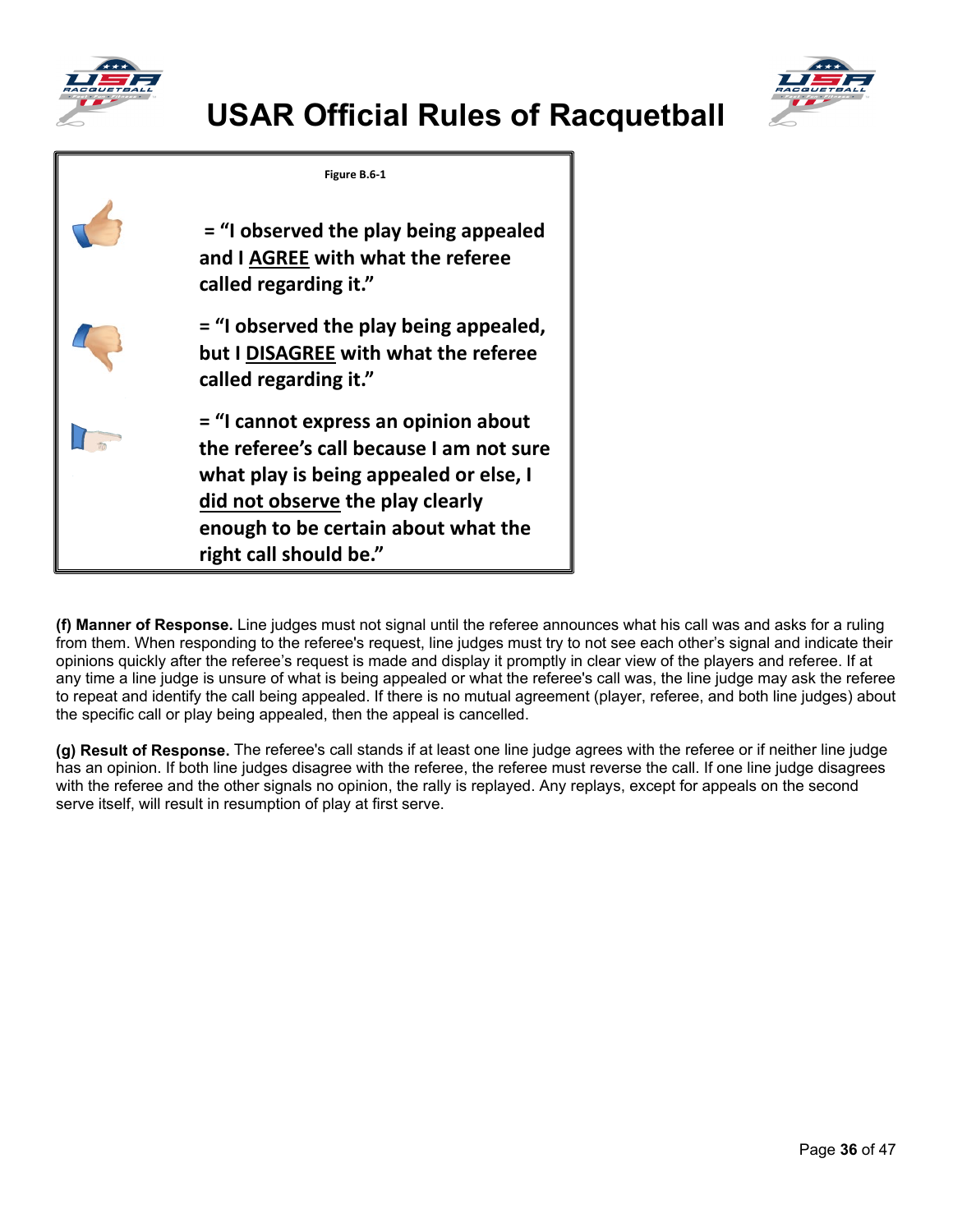





### <span id="page-38-0"></span>**B.7 Appeals**

**(a) Appealable Calls and Non-Calls.** In any match using line judges, a player may appeal any call or non-call by the referee, except for a technical foul or match forfeiture.

**(b) How to Appeal.** A verbal appeal by a player must be made directly to the referee only and immediately after the rally has ended. A player who believes there is an infraction to appeal should bring it to the attention of the referee and line judges by raising the non-racquet hand at the time the perceived infraction occurs. The player is obligated to continue to play until the rally has ended or the referee stops play. The referee will recognize a player's appeal only if it is made before that player leaves the court for any reason including timeouts and game-ending rallies or, if that player does not leave the court, before the next serve begins.

**(c) Loss of Appeal.** A player or team forfeits its right of appeal for that rally if the appeal is made directly to the line judges or if the appeal is made after an excessive demonstration or complaint.

**(d) Limit on Appeals.** A player or team can make three appeals per game. However, if either line judge disagrees (thumb down) with the referee's call, that appeal will not count against the three-appeal limit. In addition, a potential game-ending rally may be appealed without charge against the limit -- even if the three-appeal limit has been reached.

#### <span id="page-38-1"></span>**B.8 Outcome of Appeals**

Everything except technical fouls and match forfeitures can be appealed. The following outcomes cover several of the most common types of appeals, but not all possible appeals are addressed. Should the appeal encompass the possibility of there being more than one outcome (such as it being "no hinder", "replay hinder", or "penalty hinder"), the referee should state what he called and that he said it was not the others. Therefore, referee's discretion and common sense should govern the outcomes of appeals that are not covered herein:

**(a) Skip Ball.** If the referee makes a call of "skip ball," and the call is reversed, the referee then must decide if the shot in question could have been returned had play continued. If, in the opinion of the referee, the shot could have been returned, the rally shall be replayed. However, if the shot was not retrievable, the side that hit the shot in question is declared the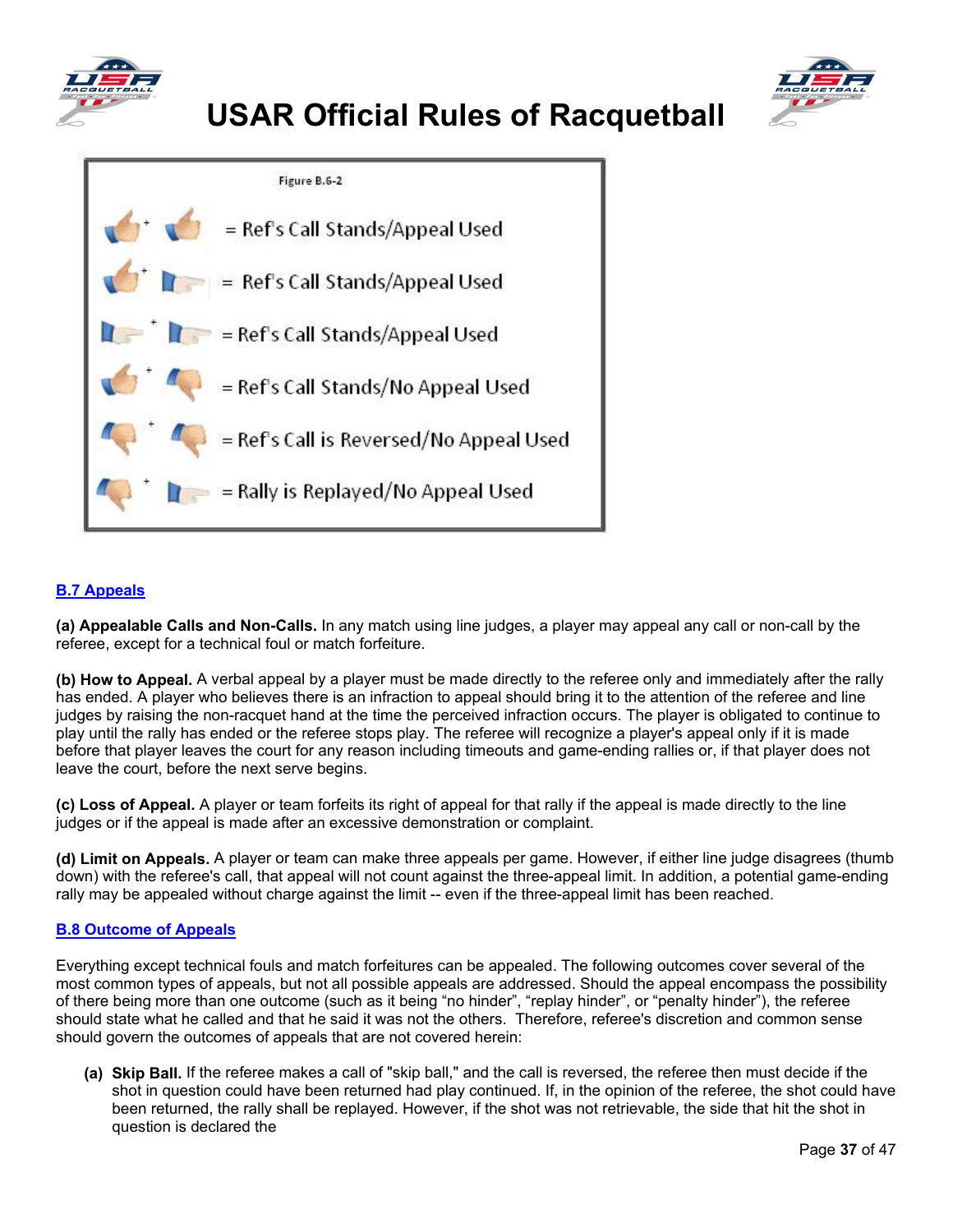



winner of the rally. If the referee makes no call on a shot (thereby indicating that the shot did not skip), an appeal may be made that the shot skipped. If the "no call" is reversed, the side that hit the shot in question loses the rally.

**(b) Fault Serve.** If the referee makes a call of "fault serve" and the call is reversed, the rally is replayed – unless the referee considered the serve to have been irretrievable, in which case a point should be awarded to the server. If an appeal is made because the referee makes no call on a serve (thereby indicating that the serve was good) and the "no call" is reversed, the result will be a "fault serve" serve".

**(c) Out Serve.** If the referee calls an "out serve", and the call is reversed, the first serve will be replayed, unless the serve was obviously a fault, instead, in which case the call becomes a "fault serve". However, if the call is reversed and the serve was considered an ace, a point should be awarded. Also, if the referee makes "no call" on a serve--thereby indicating that the serve was good--but the "no call" is reversed, it results in an immediate loss of serve unless it is declared a "fault serve".

**(d) Double Bounce Pickup.** If the referee makes a call of "two bounces", and the call is reversed, the rally is replayed, except if the player against whom the call was made hit a shot that could not have been retrieved, then that player wins the rally. (Before awarding a rally in this situation, the referee must be certain that the shot would not have been retrieved even if play had not been halted.) If an appeal is made because the referee makes "no call" thereby indicating that the get was not "two bounces", and the "no call" is reversed, the player who made the two-bounce pickup is declared the loser of the rally.

**(e) Receiving Line Violation (Encroachment).** If the referee makes a call of "encroachment" by a receiver, but the call is overturned, the serve shall be replayed unless the return was deemed irretrievable in which case a "side out" (or possibly a "handout" in doubles) should be called. When an appeal is made because the referee made "no call", and the appeal is successful, the server is awarded a point.

**(f) Court Hinder.** If the referee makes a call of court hinder during a rally or return of serve, the rally is replayed. If the referee makes no call and a player feels that a court hinder occurred, that player may appeal. If the appeal is successful, the rally will be replayed. If a court hinder occurs on a second serve prior to the receiver hitting the ball, play resumes at second serve.

#### <span id="page-39-0"></span>**B.9 Rule Interpretations**

If a player feels the referee has interpreted the rules incorrectly, the player may require the referee or Tournament Director to cite the applicable rule in the rulebook. If it is determined that a misapplication or misinterpretation of a rule has occurred, the referee must correct the error by replaying the rally, awarding the point, calling "Side out", or taking appropriate corrective measures. While there is no time limit specified for this process, it should be used sparingly, and the referee may assess whether it is being abused and call the offender for a delay of game.

#### <span id="page-39-1"></span>**C - Eligibility & National Events**

#### <span id="page-39-2"></span>**C.1 Eligibility**

To be eligible to compete in any USAR sanctioned event, a player must be a current registered member of USA Racquetball.

#### <span id="page-39-3"></span>**C.2 Amateur Athletic Waiver & Release**

In consideration of being allowed to participate in any USA Racquetball athletics/sports program, and related events and activities, all member signatories must:

(a) Agree that prior to participating, they will inspect the facilities and equipment to be used, and if they believe anything is unsafe, they will immediately advise their coach, supervisor, or USAR personnel of such condition(s) and refuse to participate.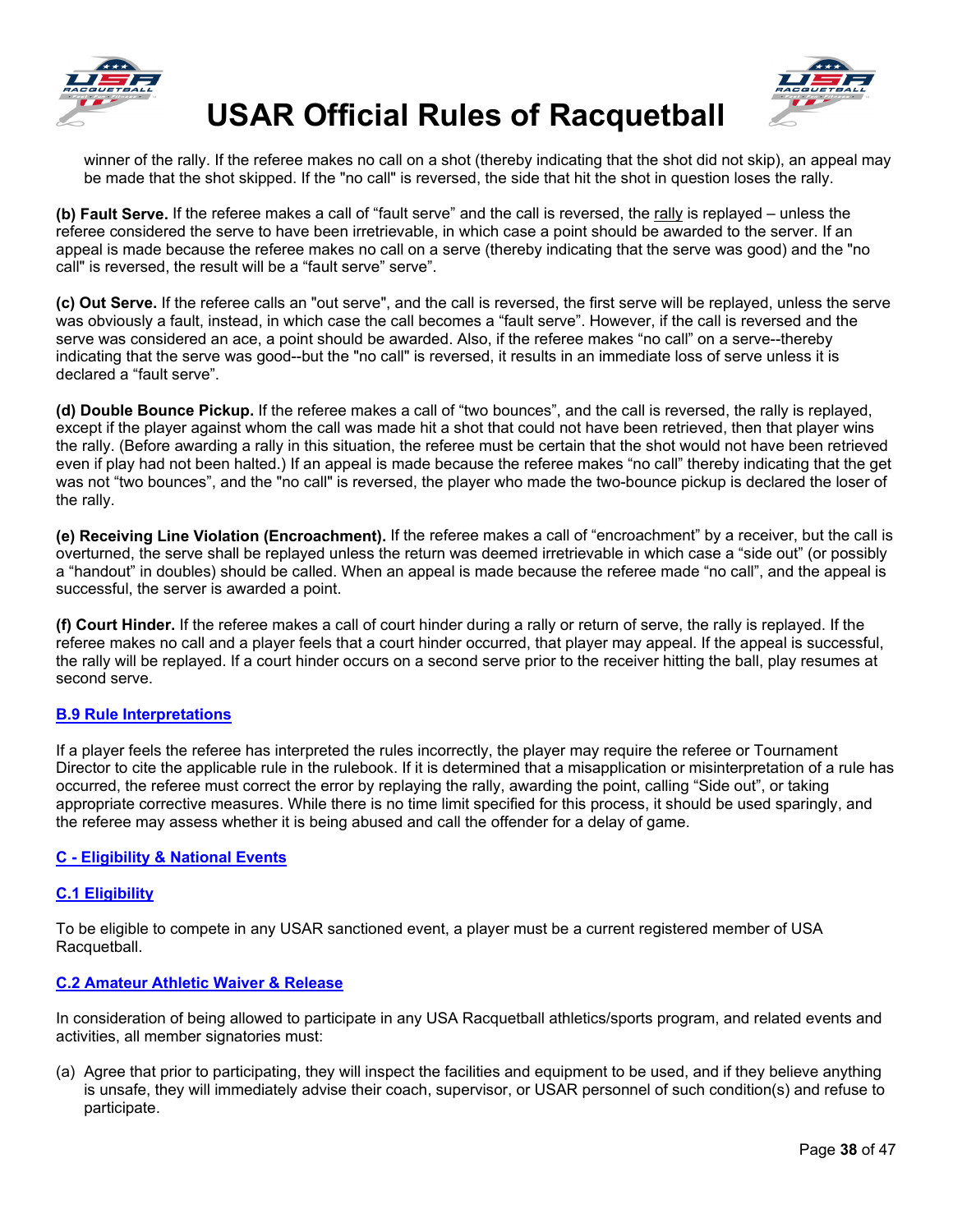



- (b) Acknowledge and fully understand that each participant will be engaging in activities that involve risk of serious injury, including permanent disability and death, and severe social and economic losses which might result not only from their own actions, inaction, or negligence but the actions, inaction, or negligence of others, the rules of play, or the condition of the premises or of any equipment used. Further, that there may be other risks not known to us or not reasonably foreseeable at this time.
- (c) Assume all the foregoing risks and accept personal responsibility for the damages following such injury, permanent disability, or death.

(d) USA Racquetball's recommended Event Release Form (waiver) can be viewed and downloaded as a form by going to: [https://www.teamusa.org/-/media/USA\\_Racquetball/Documents/Programs/State-Director-Forms/2018/2018-](https://www.teamusa.org/-/media/USA_Racquetball/Documents/Programs/State-Director-Forms/2018/2018-Waiver-Event-Release.pdf?la=en&hash=F49A4DD8ED6458390B5EC60ADAEB889EDCF060ED) [Waiver-Event-Release.pdf?la=en&hash=F49A4DD8ED6458390B5EC60ADAEB889EDCF060ED](https://www.teamusa.org/-/media/USA_Racquetball/Documents/Programs/State-Director-Forms/2018/2018-Waiver-Event-Release.pdf?la=en&hash=F49A4DD8ED6458390B5EC60ADAEB889EDCF060ED)

(e) By signing a waiver and release on the USAR Membership Application, the signor indicates that he has read the preceding with the understanding that they have given up substantial rights, has done so voluntarily, and agrees to adhere to the USAR Code of Conduct, as well as all rules and by-laws.

#### <span id="page-40-0"></span>**C.3 Recognized Divisions**

Title opportunities at national championships will be selected from the division lists that follow. Other combined Age + Skill divisions may also be offered to provide additional competitive opportunities for other than open level entrants. For ranking consistency, state organizations are encouraged to use these guidelines to form divisions when establishing competition in all sanctioned events.

(a) Open Division. Any eligible player, as defined in C.1.

(b) Adult Age Divisions. Eligibility is determined by the player's age on the first day of the tournament that anyone begins playing in that division. The age designated divisions generally begin with 24 & Under, then next to 25 + and thereon are divided into 5-year age upward progressing increments, as needed.

(c) Junior Age Divisions. Eligibility is determined by the player's age on January 1st of the current calendar year. The division, are generally divided into 2-year groupings beginning with the 8 & Under division and thereon divided into 2-year upward progressing increments with the highest designated age being 18 & Under. Special Multi-bounce Rules are specified for age groupings of players 6 & Under and 8 & Under.

(d) Skill Divisions. Eligibility is probably best determined by the player's national ranking. ([https://www.usaracquetballevents.com/rankings.asp](about:blank)). That ranking will place the player into one of the skill level

groupings that the USAR has published ranges for at the USAR's website ([https://www.teamusa.org/USA-](about:blank)

[Racquetball/Rankings/Ranking-Guidelines](about:blank)). USAR has also published specific seeding criteria used for National events. For other than National tournaments that use the USAR's tournament management software, this same ranking data and rankings may be used as is or else modified as appropriate. It is further suggested that after entries are closed, the relative rankings of all entrants in every skill level division be examined to ensure that there are no players with badly outlying rankings allowed to play in an event. It is acceptable for a player to play in a skill event with a range that is higher than his own current ranking but allowing higher skilled players to play in a skill division with a range that is below their ranking should be avoided. Subjective decisions about players' individual skills and what division they should play in will often be required where they do NOT have national ranking or if skill ranges are modified for the event.

<span id="page-40-1"></span>(e) Age + Skill Divisions. Player eligibility is determined by the player's age on the first day of the tournament combined with their National ranking skill level or some other skill level certification or verification by a state association official. Such combinations of age and skill level may be offered for players who do not fall into the "Open" or designated age levels of "Open" age play. They may be labeled as being, for example: 24- A/B; 30+ B; 35+ C/D; 40+ A; 65+ A/B, etc.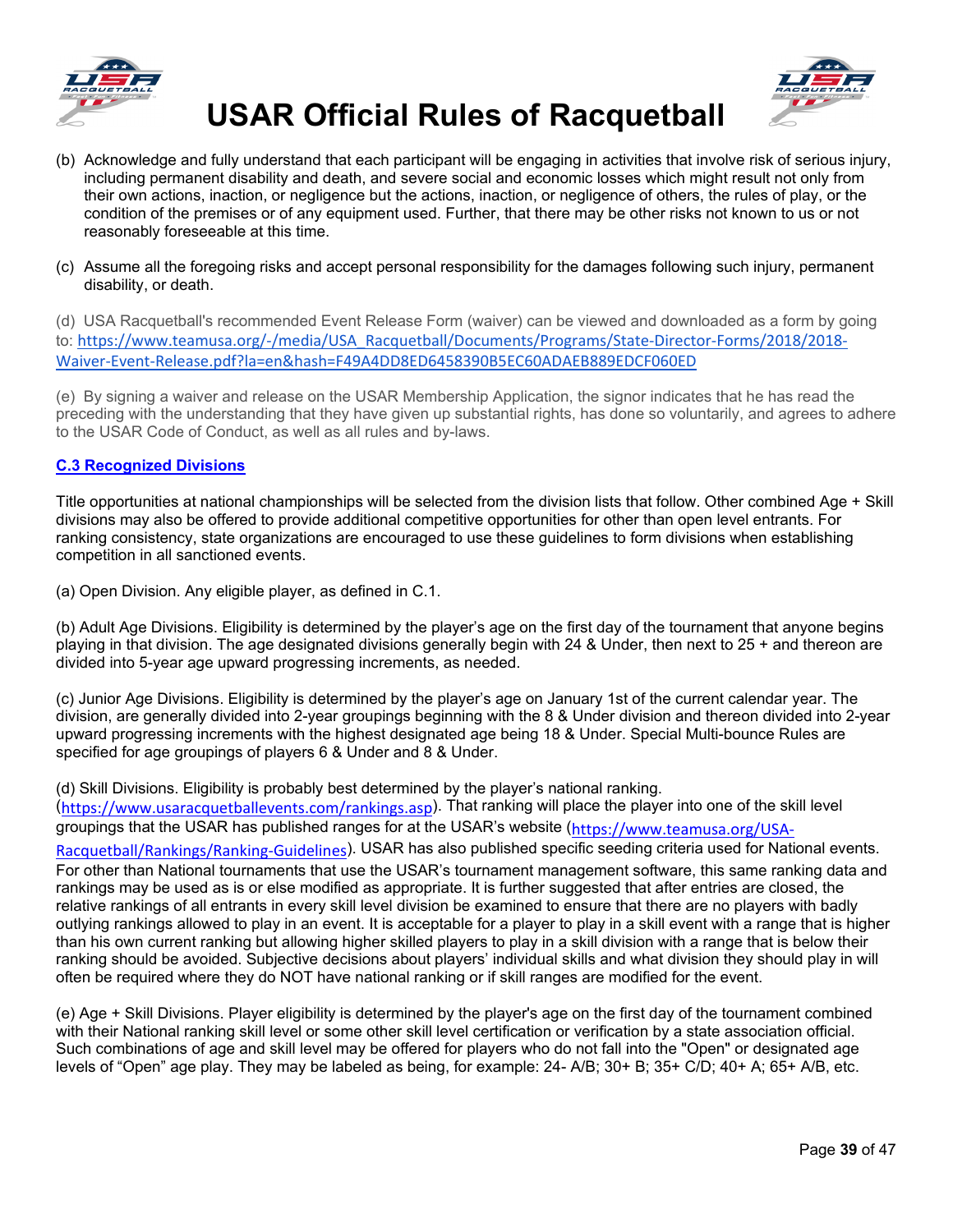





#### **C.4 Division Competition by Gender**

Men and women must compete only in events and divisions labeled as being for their respective genders during regional and national tournaments. If there are not enough women players to warrant play in a separate division, a Tournament Director should consider combining two or more women's events or else placing the entrants in a comparably competitive Men's division. For the purpose of encouraging the development of women's racquetball, the governing bodies of numerous states permit women to play in men's divisions, including in mixed doubles events substituting for a man, when a comparable skill level is not available in the women's or mixed divisions.

#### <span id="page-41-0"></span>**D - Self-Officiating - "When There is No Assigned Referee"**

#### *Safety Is the Responsibility of Every Player Who Enters the Court*

At no time should the physical safety of the participants be compromised. Players are entitled, and expected, to hold up their swing, without penalty, any time they believe there might be a risk of physical contact. Any time a player claims to have held up to avoid contact, even if being over-cautious, they are entitled to at least a replay hinder and perhaps a penalty hinder depending on the circumstances.

#### <span id="page-41-1"></span>**D.1 Score**

Since there is no referee, it is critical that the server announce and for both players/teams to agree on both the server's and receiver's score BEFORE each serve. The server should do this before serving to ensure there is a mutual understanding of how the previous rally ended, such as with a loss of rally, replay hinder, or penalty hinder.

#### <span id="page-41-2"></span>**D.2 During Rallies**

In the spirit of good sportsmanship, in a self-refereed game, it is up to the players to decide the outcome of each rally. Each rally should play to conclusion unless the hitter makes a call against themselves. As a matter of etiquette, players are expected to make calls against themselves any time they are not sure. In the event that an outcome cannot be agreed upon, the preceding rally should be replayed.

#### <span id="page-41-3"></span>**D.3 Serve**

**Fault Serves.** The receiver has the primary responsibility to make this call, though either player may make it. The receiver must make the call immediately, and not wait until the ball has been hit to gain the benefit of first seeing how good the return was that they have made. It is not an option play. Also, the receiver does not have the right to play a serve they know was short.

**Screen Serves.** The screen serve call is the sole responsibility of the receiver. Basically, the screen serve is demonstrated by the receiver NOT trying to return the serve. If the receiver has taken the proper court position, near center court, and the ball passes so close to the server that the closeness causes impairment of the receiver's attempt to return the serve, a screen serve should be called immediately. The receiver may not call a screen after attempting to hit the ball or after taking himself out of proper court position by starting the wrong way. The server may not call a screen under any circumstance and thus, must always expect to play the rally unless the receiver verbally calls "screen serve".

**Other Situations.** Foot faults, 10-second violations, receiving zone violations, and other similar calls generally require a referee. However, if there can be no agreement on a call, either player can immediately bring the matter to the tournament director's attention.

#### <span id="page-41-4"></span>**D.4 Replay Hinders**

<span id="page-41-5"></span>Generally, hinder calls should work like the screen serve does -- as sort of an option play for the hindered party. Only the person going for the shot can stop play by calling a hinder and must do so immediately and not wait to see how good the resulting shot was. If the hindered party believes they can make an effective return despite some physical contact or impairment that has occurred, they may continue to play, but should not claim a hinder thereafter.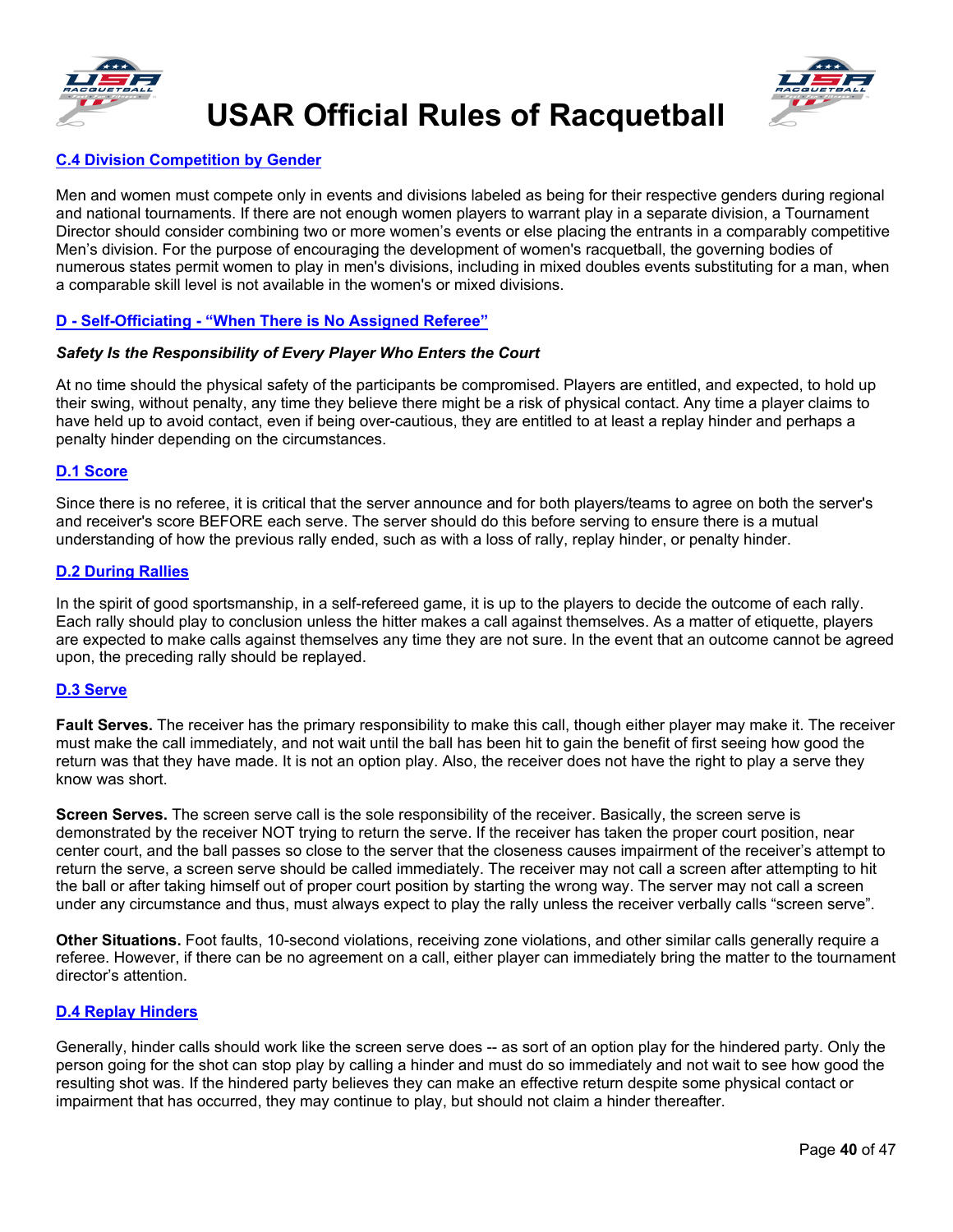



#### **D.5 Penalty Hinders**

Penalty hinders are usually unintentional, so they can occur even in the friendliest matches. A player who realizes that they have caused such a hinder should simply declare their opponent to be the winner of the rally. If a player feels that his opponent caused a penalty hinder, but the opponent does not make the call himself, after the rally, the offended player should point out that a penalty hinder may have occurred. However, unless the opponent agrees that a penalty hinder occurred, the rally should simply be replayed. Often just pointing out what appears to have been a penalty hinder will prevent the opponent from such an action on future rallies.

#### <span id="page-42-0"></span>**D.6 Disputes**

Should either player, for any reason, desire to have a referee, then a referee should be sought, although participants should realize that there could be some delay in the match while the person is sought.

#### <span id="page-42-1"></span>**E - Procedures**

#### <span id="page-42-2"></span>**E.1 Rule Change Procedures**

To ensure the orderly growth of racquetball, USAR has established specific procedures that are followed before a major change is made to the rules of the game.

**NOTE:** Changes to rules and regulations in Sections 1 through 10 must adhere to published rule change procedures. Remaining sections may be altered by vote of the USAR Board of Directors\*.

(a) Rule change proposals must be submitted in writing to the USAR National Office by June  $1<sup>st</sup>$  each year.

(b) A preferred format involves citing the current rule (or that none exists), offering a reason for adding, deleting, or changing a rule, and then proposing a specific wording of the added or changed rule.

(c ) The National Rules Committee will make recommendations to the USAR Board of Directors as to which proposals seem viable.

(d) The USAR Board of Directors will review all proposals referred by the committee at its Fall board meeting and determine which will be further considered.

(e) Selected proposals will be made publicly available as soon as possible after the Fall board meeting for polling and comment by the general membership. If practical, an on-line voting method can be used, and its availability will be announced to the general membership via email.

(f) After reviewing membership input and the subsequent recommendations presented by the National Rules Committee and National Rules Commissioner, the proposals are discussed and voted upon at the Board of Directors Annual Meeting usually held in May.

(g) Changes approved at the Board of Directors Annual Meeting become effective on September  $1<sup>st</sup>$  of the same year. Exception: changes in equipment specifications become effective on September 1<sup>st</sup> of the year following their approval at the Annual Meeting following .

(h) Proposed rules considered for adoption in one year but are not approved by the Board of Directors at the Board of Directors Annual Meeting of that year, will not be considered for adoption the following year. However, a proposed rule that is tabled at the Board of Directors Annual Meeting for additional discussion or review, must be adjudicated by the Board of Directors by July 1 of the same year or else they will be automatically reconsidered at the Board of Directors Annual Meeting of the following year.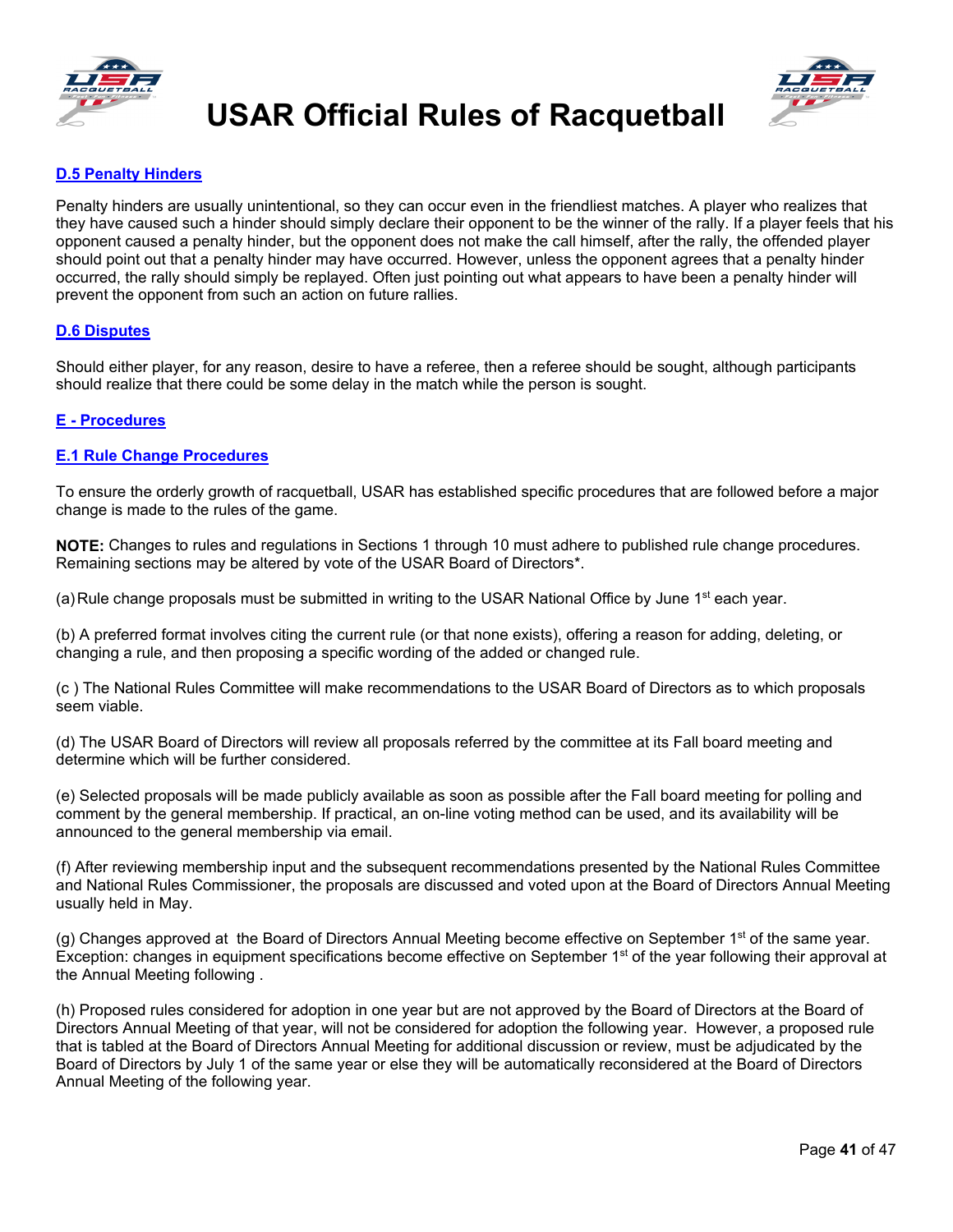



\* The following policies & procedures segments are subject to stated rule change procedures outlined in E.1:

A.6 Round Robin Scoring A.8 Tournament Conduct B.5 (d-g) Forfeitures, Defaults B.6 Line Judges B.7 Appeals B.8 Outcome of Appeals

<span id="page-43-0"></span>**E.2 USAR National Rules Commissioner**

Otto Dietrich, National Rules Commissioner 35805 North 34th Lane Phoenix, AZ 85086 678-575-8975 (Cell phone, please leave a voicemail if not answered.) Email: [ODietrich@USRA.org](about:blank)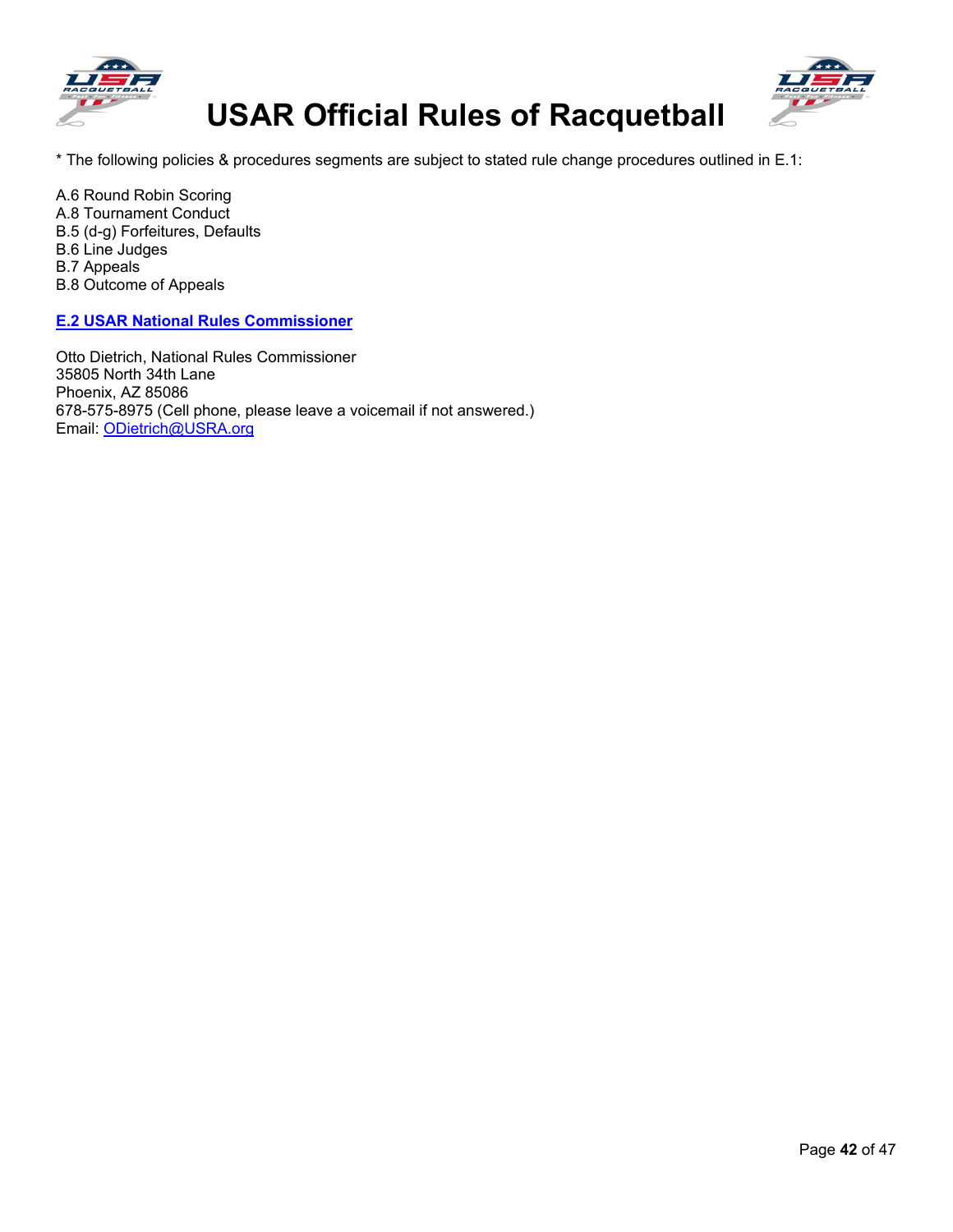



### <span id="page-44-0"></span> **[Rulebook Index](#page-4-0) Applicable Rule/Policy**

| <b>Apparel and Equipment</b>      |                                    |
|-----------------------------------|------------------------------------|
| <b>Equipment Timeouts</b>         | Rule 3.16(c)                       |
| Generally                         | <b>Rule 2.5</b>                    |
| Loss of During Rally              | Rule 3.15(i)                       |
| Wear During Warm-up               | Rule 2.5(d)                        |
| <b>Appeals</b>                    |                                    |
| How to Appeal                     | Policy B.7(b)                      |
| Limits on Use of                  | Policy B.7(d)                      |
| Loss of Appeals                   | Policy B.7(c)                      |
| Outcome of Appeals                | Policy B.8                         |
| What Can Be Appealed              | Policy B.7(a)                      |
| Audio Devices, Use of             | Rule 2.5(c)                        |
| <b>Ball</b>                       |                                    |
| Selection, Change                 | <b>Rule 2.3</b>                    |
| Specifications                    | <b>Rule 2.2</b>                    |
| <b>Stuck in Strings</b>           | Rule 3.13(d)2                      |
| <b>Blocking</b>                   | Rule 3.15(c)                       |
| <b>Body Contact</b>               | Rule 3.14(a)3, 5 and Rule 3.15(b)1 |
| <b>Broken Ball</b>                |                                    |
| During the Rally                  | Rule 3.13(g)                       |
| On the Return of Serve            | Rule 3.11(e)                       |
| On the Serve                      | Rule 3.8(b)                        |
| Proper Method of Checking         | Rule 3.13(g)                       |
| <b>Carries</b>                    |                                    |
| During the Rally                  | Rule 3.13(d)10                     |
| On the Serve                      | Rule 3.10(e)                       |
| Court                             |                                    |
| <b>Hinders Caused by</b>          | Rule $3.14(a)1$ and $3.8(a)$       |
| <b>Player Damaging the Court</b>  | Rule 3.17(a)5                      |
| Special Markings for Multi-bounce | Rule 3.8(a)                        |
| Specifications                    | Rule 2.1                           |
| Dead-ball Serves                  | <b>Rule 3.8</b>                    |
| <b>Delays</b>                     |                                    |
| Penalties for Various Types of    | Rule 3.17(a)6                      |
| During the Serve                  | <b>Rule 3.5</b>                    |
| <b>During Timeouts</b>            | Rule 3.16(a)                       |
| Doubles Rule Modifications        | Rule 4                             |
| Drive Serve (3') Rule             | <b>Rule 3.6</b>                    |
| Due Process (Player's Rights)     | Policy B.5(c)                      |
| <b>Encroachment</b>               |                                    |
| Markings on the Floor             | Rule 2.1(b)6                       |
| <b>Examples of Appeals About</b>  | Policy B.8(e)                      |
| Rule                              | Rule 3.11(a)                       |
| Readiness                         | Rule 3.4                           |
| <b>Fault Serves</b>               | <b>Rule 3.9</b>                    |
| <b>Foot Faults</b>                |                                    |
| Generally                         | Rule 3.9(a)                        |
| In Doubles                        | Rule 4.3                           |
|                                   |                                    |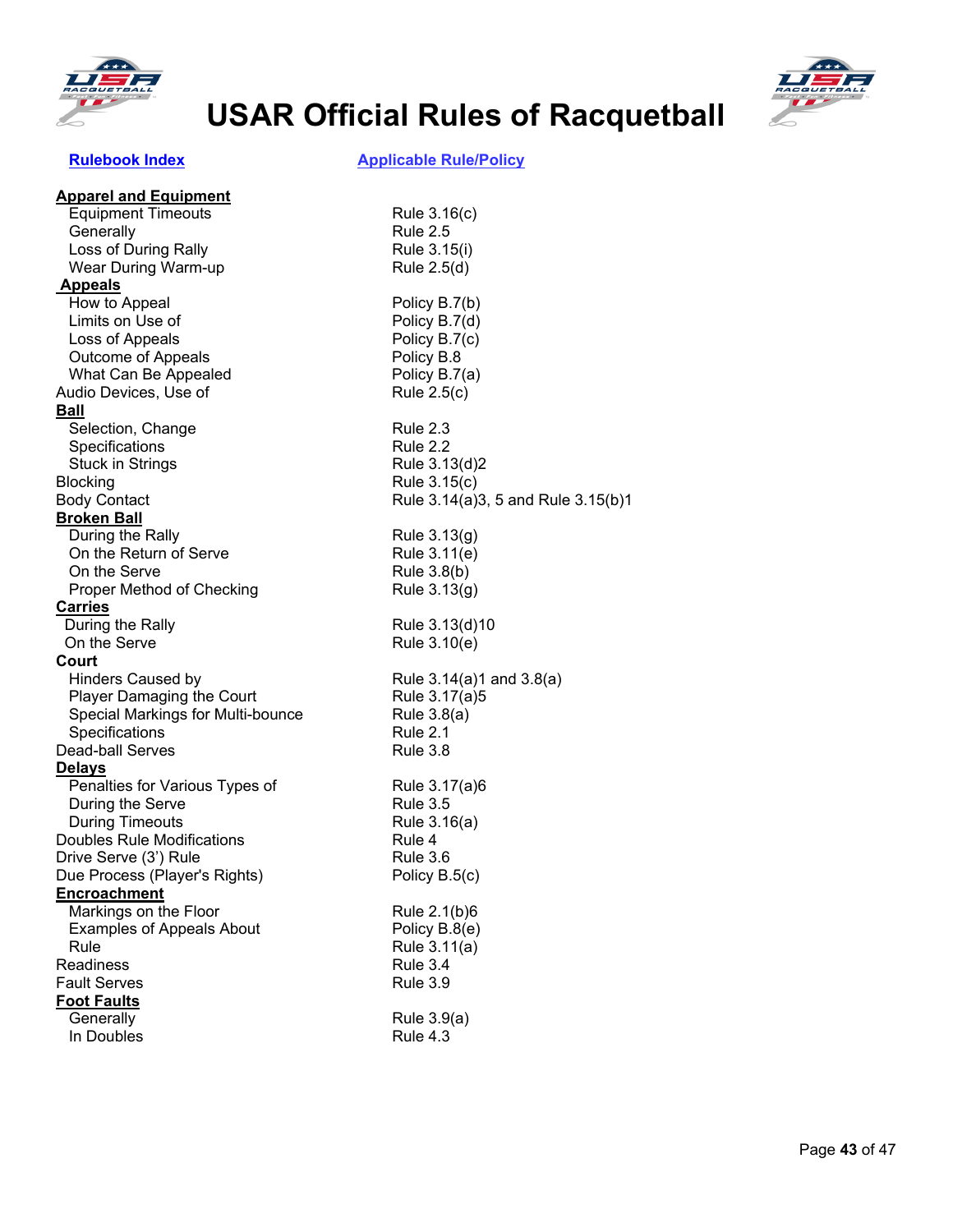



 **[Rulebook Index](#page-4-0) Applicable Rule/Policy**

| <b>Forfeits</b>                           |                                    |
|-------------------------------------------|------------------------------------|
| Appealability of                          | Policy B.7(a) and B.8              |
| By Referee or Tournament Director         | Policy A.9 and B.5(d)              |
| For Improper Eye Wear                     | Rule 2.5(a)                        |
| For Illegal Racquet                       | Rule 2.4(b)                        |
| Generally                                 | Policy B.5(d)                      |
| Of Round Robin Matches                    | Policy $A.6(g)$                    |
| Grievance Procedures                      | Policy B.5(c)                      |
| <b>Hearing Impaired Play</b>              | Rule 9                             |
| <b>Hinders</b>                            |                                    |
| <b>Body Contact</b>                       | Rule 3.14(a)3                      |
| <b>Failure to Move</b>                    | Rule 3.15(a)                       |
| Hinders, Penalty                          | <b>Rule 3.15</b>                   |
| Hinders, Replay                           | <b>Rule 3.14</b>                   |
| Responsibility of Players                 | Rule 3.13(a)                       |
| <b>Swing Interference</b>                 |                                    |
| Contact on Backswing                      | Rule 3.15(b)1                      |
| <b>Contact on Stroke</b>                  | Rule 3.15(b)2                      |
| Contact on Follow Through                 | Rule 3.15(b)3                      |
| IRT                                       | Rule 10                            |
| <b>Issues Not Covered in the Rulebook</b> | Policy B.5(g)                      |
| <b>Legal/Illegal Hits</b>                 |                                    |
| Legal                                     | Rule 3.13(b)                       |
| Illegal                                   | Rule 3.10(e)                       |
| <b>Line Judges</b>                        |                                    |
| Generally                                 | Policy B,6                         |
| Signals to Make (Illustrated)             | Policy B.6(e) (Figure B.6-1)       |
| Signals Assessment (Illustrated)          | Policy B.6(f), (Figure B.6-2)      |
| Loss of Apparel/Equipment                 | Rule 3.15(i) and 3.13(h)2          |
| LPRT                                      | Rule 11                            |
| Multi-bounce Modifications                | Rule 6                             |
| National Masters (NMRA)                   | Rule 12                            |
| <b>National Rules Commissioner</b>        | Policy E.2                         |
| <b>Out Serves</b>                         | <b>Rule 3.10</b>                   |
| <b>Out-of-Court Ball</b>                  |                                    |
| On the Serve                              | Rule3.8(c) and Rule 3.10(h)        |
| During Return of Serve or Rally           | Rule 3.11(b) and Rule 3.13(d)3     |
| Outdoor Racquetball (WOR)                 | Rule 7                             |
| <b>Postponed Games/Matches</b>            | Rule 3.16(e)                       |
| Profanity                                 | Rule 3.17(a)1                      |
| <b>Professional Rule Modifications</b>    |                                    |
| Men's (IRT)                               | Rule 11                            |
| Women's (LPRT)                            | Rule 12                            |
| Protective Eye Wear                       | Rule 2.5(a) & (c) and Rule3.17(a)9 |
| <b>Protests</b>                           | Policy B.5(c)                      |
| <b>Racquet Specifications</b>             | Rule 2.4                           |
| <b>Rallies</b>                            | <b>Rule 3.13</b>                   |
| <b>Receiving (5') Line Rule</b>           |                                    |
| Markings on the Floor                     |                                    |
|                                           | Rule 2.1(b)6                       |
| <b>Examples of Appeals About</b><br>Rule  | Policy B.8(e)<br>Rule 3.11(a)      |
| Readiness                                 | Rule 3.4                           |
|                                           |                                    |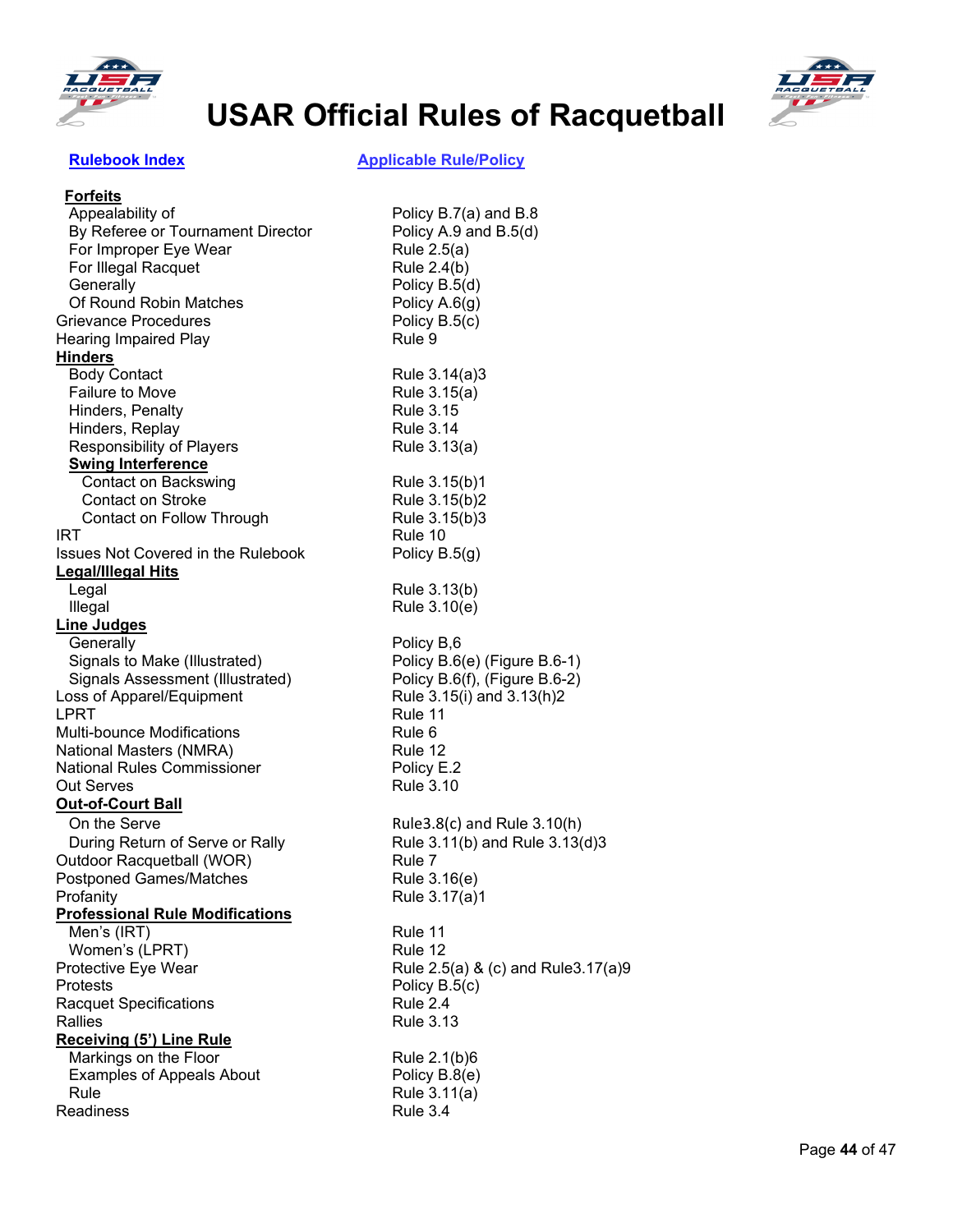



 **[Rulebook Index](#page-4-0) Applicable Rule/Policy** 

#### **Referees**

| Appointment and Removal              | Policy B.3       |
|--------------------------------------|------------------|
| Duties and Responsibilities          | Policy B.5       |
| Overturning the Referee's Call       | Policy B.5(b)    |
| Playing Without a Ref                | Policy D         |
| <b>Return of Serve</b>               | <b>Rule 3.11</b> |
| <b>Revising the Rules</b>            | Policy E.1       |
| Rule Interpretations                 | Policy B.9       |
| Safety Holdup                        | Rule 3.14(a)6    |
| <b>Safety Zone</b>                   |                  |
| Lines on the Court                   | Rule 2.1(b)7     |
| Violation by Receiver(s)             | Rule 3.11(a)     |
| Violation by Server in Singles       | Rule 3.10(i)     |
| Violation by Partner in Doubles      | <b>Rule 4.2</b>  |
| Self-Officiating                     | Policy D         |
| <u>Serves</u>                        |                  |
| <b>Alternating Serves in Doubles</b> | <b>Rule 4.2</b>  |
| <b>Changes of Serve</b>              | <b>Rule 3.12</b> |
| <b>Dead-Ball Serves</b>              | <b>Rule 3.8</b>  |
| <b>Who Serves First</b>              | <b>Rule 3.1</b>  |
| Drive Serve Zones                    | <b>Rule 3.6</b>  |
| <b>Fault Serves</b>                  | <b>Rule 3.9</b>  |
| Leaving the Service Zone             | <b>Rule 3.2</b>  |
| Manner                               | <b>Rule 3.3</b>  |
| Out Serves                           | <b>Rule 3.10</b> |
| <b>Screen Serves</b>                 | Rule 3.9(i)      |
| <b>Start of Service Motion</b>       | <b>Rule 3.3</b>  |
| Calling the Score                    | <b>Rule 3.2</b>  |
| <b>Spectators</b>                    |                  |
| Control of                           | Policy A.10      |
| Jurisdiction Over                    | Policy B.5(f)    |
| <b>Technical Fouls and Warnings</b>  | <b>Rule 3.17</b> |
| <b>Ten-second Rule</b>               | <b>Rule 3.5</b>  |
| Timeouts                             | <b>Rule 3.16</b> |
| Tournaments                          | Policy A         |
| <b>Visually Impaired</b>             | Rule 8           |
| Wheelchair                           | Rule 7           |